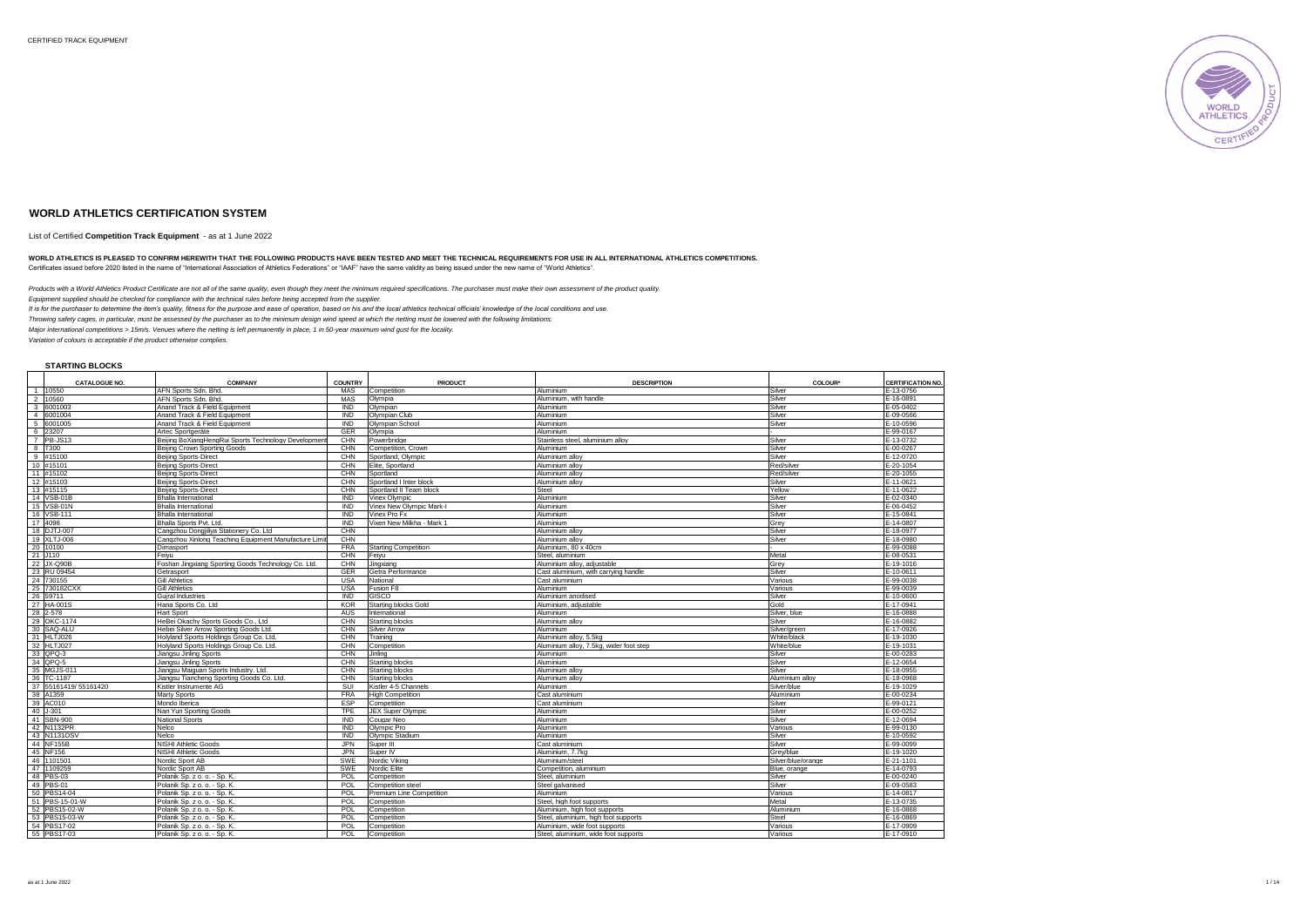

|           | <b>CATALOGUE NO.</b> | <b>COMPANY</b>                              | <b>COUNTRY</b> | PRODUCT              | <b>DESCRIPTION</b>                       | <b>COLOUR*</b>   | <b>CERTIFICATION NO.</b> |
|-----------|----------------------|---------------------------------------------|----------------|----------------------|------------------------------------------|------------------|--------------------------|
|           | 56 SB-1000           | Seiko Time Creation, Inc.                   | <b>JPN</b>     | Competition          | Aluminium                                | Silver/yellow    | E-00-0306                |
|           | 57 RM-150            | Seiko Time Creation, Inc.                   | <b>JPN</b>     | Competition          | Aluminium                                | Silver           | E-00-0307                |
|           | 58 FL-6000           | Seiko Time Creation, Inc.                   | <b>JPN</b>     | Competition          | Aluminium, with Start Information System | Silver/vellow    | E-14-0798                |
|           | 59 JNE-6489          | Shandong JINUOER Sports Equipment Co. Ltd   | CHN            |                      | Aluminium allov                          | Silver           | E-18-0946                |
|           | 60 FLF300            | Shandong Taishan Sports Equipment Co., Ltd  | CHN            | Feilu Starting block | Steel, aluminium                         | Silver           | E-00-0294                |
|           | 61 S61022            | Sodex Sport                                 | <b>FRA</b>     | Competition          | Aluminium                                | Grey             | E-21-1126                |
| 62 S61041 |                      | Sodex Sport                                 | <b>FRA</b>     | Competition          | Aluminium                                | Grev             | E-21-1127                |
| 63 S0549  |                      | Sportissimo Snc di Dante Acerbis & C        | <b>ITA</b>     | Olympic              | Aluminium                                | Aluminium        | E-15-0833                |
| 64 S0550  |                      | Sportissimo Snc di Dante Acerbis & C        | <b>ITA</b>     | <b>Elite</b>         | Aluminium                                | <b>Aluminium</b> | E-15-0834                |
|           | 65 ALSB 3704         | Sports & Sports International               | <b>IND</b>     | Roval                | Aluminium                                | Silver/blue      | E-14-0776                |
|           | 66 3476,700          | Swiss Timing Ltd.                           | SUI            | ASB <sub>2</sub>     | Alu frame, adiustable                    | Aluminium        | E-11-0634                |
|           | 67 3457.700          | Swiss Timing Ltd.                           | SUI            | ASB-3                | Alu frame, adjustable                    | Aluminium        | E-18-0983                |
|           | 68 CH5001            | Tianiin Chunhua Sports Facilities Co., Ltd. | CHN            | Advanced             | Steel                                    | White            | E-18-0973                |
|           | 69 715-1500          | UCS                                         | <b>USA</b>     | <b>Grand Prix</b>    | Aluminium                                |                  | E-99-0060                |
| 70 30410  |                      | Velocity Sports Equipment Snd, Bhd.         | MAS            |                      | Cast aluminium with handle               |                  | E-07-0488                |

| <b>HURDLES</b>               |                                                                   |                |                                       |                                                       |                          |                          |
|------------------------------|-------------------------------------------------------------------|----------------|---------------------------------------|-------------------------------------------------------|--------------------------|--------------------------|
| <b>CATALOGUE NO.</b>         | <b>COMPANY</b>                                                    | <b>COUNTRY</b> | <b>PRODUCT</b>                        | <b>DESCRIPTION</b>                                    | COLOUR                   | <b>CERTIFICATION NO.</b> |
| 1 10470                      | AFN Sports Sdn, Bhd.                                              | <b>MAS</b>     | Competition                           | Aluminium, wooden bar                                 | Silver                   | E-14-0787                |
| 2 10475                      | AFN Sports Sdn, Bhd.                                              | <b>MAS</b>     | Competition ECO                       | Aluminium, wooden ba                                  | Silver                   | E-18-0945                |
| 3 6100100                    | Anand Track & Field Equipment                                     | <b>IND</b>     | Ultima                                | Aluminium, PVC bar                                    | Silver/red               | E-09-0585                |
| 4 6100102                    | Anand Track & Field Equipment                                     | IND            | International                         | Aluminium, steel, PVC bar                             | Silver/red               | E-06-0431                |
| 5 6100120                    | Anand Track & Field Equipment                                     | IND            | <b>International Elite</b>            | Aluminium, steel, PVC bar                             | Silver/purple            | E-09-0551                |
| 6 6100101                    | Anand Track & Field Equipment                                     | <b>IND</b>     | Automatic                             | Aluminium, PVC Bar                                    | White/red                | E-20-1092                |
| 7 1AT00204                   | ANTUCO, SL                                                        | ESP            | Competition                           | Aluminium, wooden bar                                 | <b>Blue</b>              | E-00-0263                |
| 8 23105                      | artec Sportgeräte                                                 | GER            | Competition                           | Aluminium, wooden bar                                 | Metal/black/white        | E-99-0164                |
| 9 BEI-HUR                    | <b>Athletics Direct</b>                                           | GBR            | Cantabrian Competition                | Steel, aluminium, PVC top bar                         | Blue/silver              | E-20-1073                |
| 10 PB-JS11                   | Beijing BoXiangHengRui                                            | CHN            | Powerbridge                           | Steel, PVC top bar                                    | Silver                   | E-12-0656                |
| 11 T100                      | Beijing Crown Sporting Goods                                      | CHN            | Competition, Crown                    | Aluminium, wooden bar                                 | black/white/red          | E-00-0265                |
| 12 #16100                    | <b>Beijing Sports-Direct</b>                                      | CHN            | Sportland, Olympic                    | Aluminium alloy, PVC top bar                          | Silver/red               | E-12-0717                |
| 13 #16102                    | <b>Beijing Sports-Direct</b>                                      | CHN            | Sportland   All-Aluminium             | Aluminium alloy, PVC top bar                          | Silver                   | E-11-0623                |
| 14 #16103                    | <b>Beiling Sports-Direct</b>                                      | CHN            | Sportland II Steel Training           | Steel, PVC top bar                                    | White/blue               | E-11-0624                |
| 15 #16106                    | <b>Beiling Sports-Direct</b>                                      | CHN            | Auto I. Sportland                     | Aluminium alloy, ABS top bar, automatic               | Red/silver               | E-20-1056                |
| 16 #16109                    | <b>Beiling Sports-Direct</b>                                      | CHN            | Aluminium, Sportland                  | Aluminium alloy, ABS top bar                          | Blue/red                 | $E - 20 - 1057$          |
| 17 #16200                    | <b>Beijing Sports-Direct</b>                                      | CHN            | New Record, Sportland                 | Aluminium alloy, ABS top bar                          | Blue/red                 | E-20-1058                |
| 18 VSH-101                   | <b>Bhalla International</b>                                       | <b>IND</b>     | Vinex Velocity                        | Aluminium, plastic bar                                | Alu/blue                 | E-06-0446                |
| 19 VSH-222                   | <b>Bhalla International</b>                                       | <b>IND</b>     | Vinex Pro                             | Steel/aluminium, plastic top bar                      | Green                    | E-02-0341                |
| 20 VSH-A222                  | <b>Bhalla International</b>                                       | <b>IND</b>     | Vinex Pro Aluminium                   | Aluminium, plastic top bar                            | White/silver/vellow      | E-17-0915                |
| 21 VSH-666                   | Bhalla International                                              | <b>IND</b>     | Vinex Olympic                         | Aluminium alloy, plastic top bar                      | Red/white                | E-10-0606                |
| 22 VSH-1000                  | <b>Bhalla International</b>                                       | <b>IND</b>     | Vinex Automatic - Pro                 | Aluminium, plastic top bar                            | Silver                   | E-20-1052                |
| 23 DJTJ-001                  | Cangzhou Dongjiliya Stationery Co. Ltd                            | CHN            |                                       | Steel, ABS top bar                                    | White                    | E-18-0978                |
| 24 XLTJ-001                  | Cangzhou Xinlong Teaching Equipment Manufacture Limit             | CHN            |                                       | Steel, ABS top bar                                    | White                    | E-18-0981                |
| 25 10240/60/61               | Dimasport                                                         | <b>FRA</b>     | International                         | Steel                                                 | Blue/red                 | E-99-0086                |
| 26 10270                     | Dimasport                                                         | <b>FRA</b>     | International                         | Painted aluminium                                     | Blue/red                 | E-10-0595                |
| 27 10290/91                  | Dimasport                                                         | <b>FRA</b>     | Prestige                              | Aluminium                                             | Blue/red                 | E-99-0087                |
| 28 10292                     | Dimasport                                                         | <b>FRA</b>     | Prestige Automatic                    | Aluminium                                             | Blue/red                 | E-99-0089                |
| 29 J101                      | Feiyu                                                             | CHN            | Feiyu                                 | ABS top bar                                           | White/blue               | E-08-0532                |
| 30 JX-K1                     | Foshan Jingxiang Sporting Goods Technology Co. Ltd.               | CHN            | Jinaxiana                             | Aluminium allov. ABS top bar                          | Blue/red                 | E-19-1017                |
| 31 RU 26427                  | Getrasport                                                        | GER            | <b>Competition Getra Alu Master</b>   | Aluminium                                             | Silver/ various colours  | E-20-1060                |
| 32 1141 CXX / 1147 CXX       | <b>Gill Athletics</b>                                             | <b>USA</b>     | Continuum C2                          | Aluminium, plastic bar, manual                        | Various                  | E-99-0030                |
| 33 406 / 40647CXX            | <b>Gill Athletics</b>                                             | <b>USA</b>     | G6                                    | Aluminium, plastic bar                                | Various                  | E-99-003                 |
| 34 1041/1047                 | <b>Gill Athletics</b>                                             | <b>USA</b>     | Continuum C4                          | Aluminium, plastic bar, automatic                     | Various                  | E-99-0051                |
| 35 18037                     | Gotthilf Benz Turngerätefabrik GmbH/Co. KG                        | GER            | Hurdle                                | Steel/Aluminium, plywood bar                          | Yellow/grey              | E-09-0554                |
| 36 HA-009A                   | Hana Sports Co. Ltd                                               | KOR            |                                       | Aluminium, plastic bar                                | Silver                   | E-13-0747                |
| 37 2-154-S                   | <b>Hart Sport</b>                                                 | AUS            | Hart Pro - Senior                     | Steel/aluminium, plastic top bar                      | Green/silver/white       | E-02-0341-1              |
| 38 HK-KLJ-02                 | Hebei Hongkang Sport Equipment Co. Ltd.                           | CHN            | Competition                           | Aluminium alloy, plastic top bar                      | Silver, white/red        | E-18-0963                |
| 39 HK-KLJ-03                 | Hebei Hongkang Sport Equipment Co. Ltd.                           | CHN            | Training                              | Steel, plastic top bar                                | Silver                   | E-18-0964                |
| 40 OKC-1180<br>41 SAH-ALU    | HeBei Okachy Sports Goods Co., Ltd                                | CHN            | Hurdle                                | Steel, plastic bar                                    | Red/white<br>Silver/blue | E-16-0883<br>E-17-0911   |
|                              | Hebei Silver Arrow Sporting Goods Ltd.                            | CHN            | Hurdle, Silver Arrow                  | Aluminium, plastic bar                                |                          |                          |
| 42 HLTJ028<br>43 HLTJ029     | Holvland Sports Holdings Group Co. Ltd                            | CHN<br>CHN     | <b>Customised Competition</b>         | Aluminium allom. ABS top bar                          | Silver<br>Red            | E-19-1032<br>E-19-1033   |
| 44 ZKL-1                     | Holvland Sports Holdings Group Co. Ltd.<br>Jiangsu Jinling Sports | CHN            | <b>Customised Training</b><br>Jinlina | Aluminium allom. ABS top bar<br>Aluminium, wooden bar | Black/white              | E-00-0275                |
| 45 ZKL-2                     |                                                                   | CHN            | Competition                           | Aluminium, wooden bar                                 | Black/white              | E-07-0499                |
| 46 ZKL-3                     | Jiangsu Jinling Sports<br>Jiangsu Jinling Sports                  | CHN            | Competition                           | Aluminium, ABS plastic bar                            | Black/white              | E-15-0839                |
| 47 ZKL-08                    | Jiangsu Jinling Sports                                            | CHN            | Competition                           | Aluminium, ABS plastic bar                            | Black/white              | E-08-0537                |
| 48 MGJS-015                  | Jiangsu Maiguan Sports Industry. Ltd.                             | CHN            | Hurdle                                | Adjustable height, aluminium alloy, plastic bar       | Blue, white              | E-18-0956                |
| 49 TC-1194B                  | Jiangsu Tiancheng Sporting Goods Co. Ltd.                         | CHN            | Hurdle                                | Steel, plastic bar                                    | Blue, black/white        | E-18-0969                |
| 50 LA 100                    | LA Sport                                                          | CZE            | LA Challenge                          | Aluminium alloy, PVC top bar                          | Silver/ various          | E-15-0824                |
| 51 A.09.04/EA.09.04/FA.09.04 | Lausin y Vicente, S.L                                             | ESP            | Aluminium Competition Race            | Aluminium, PVC top bar                                | Blue/silver/white        | E-14-0819                |
| 52 A1090                     | Marty Sports                                                      | <b>FRA</b>     | <b>Competition Hurdle</b>             | Galvanised, plastic bar                               | Galvanised               | E-06-0448                |
| 53 A1096                     | Marty Sports                                                      | <b>FRA</b>     | <b>High Competition</b>               | Aluminium, PVC bar                                    | Aluminium                | E-00-0239                |
| 54 AC000                     | Mondo Iberica                                                     | <b>ESP</b>     | <b>High Competition</b>               | Aluminium, plastic bar                                | Metal/black/white        | $E - 04 - 0387$          |
| 55 AC001                     | Mondo Iberica                                                     | ESP            | Competition                           | Aluminium, wooden bar                                 | Blue/vellow              | E-99-0122                |
| 56 AC006                     | Mondo Iberica                                                     | <b>ESP</b>     | Manual - High Competition             | Aluminium, wooden ba                                  | Metal/black/white        | E-99-0189                |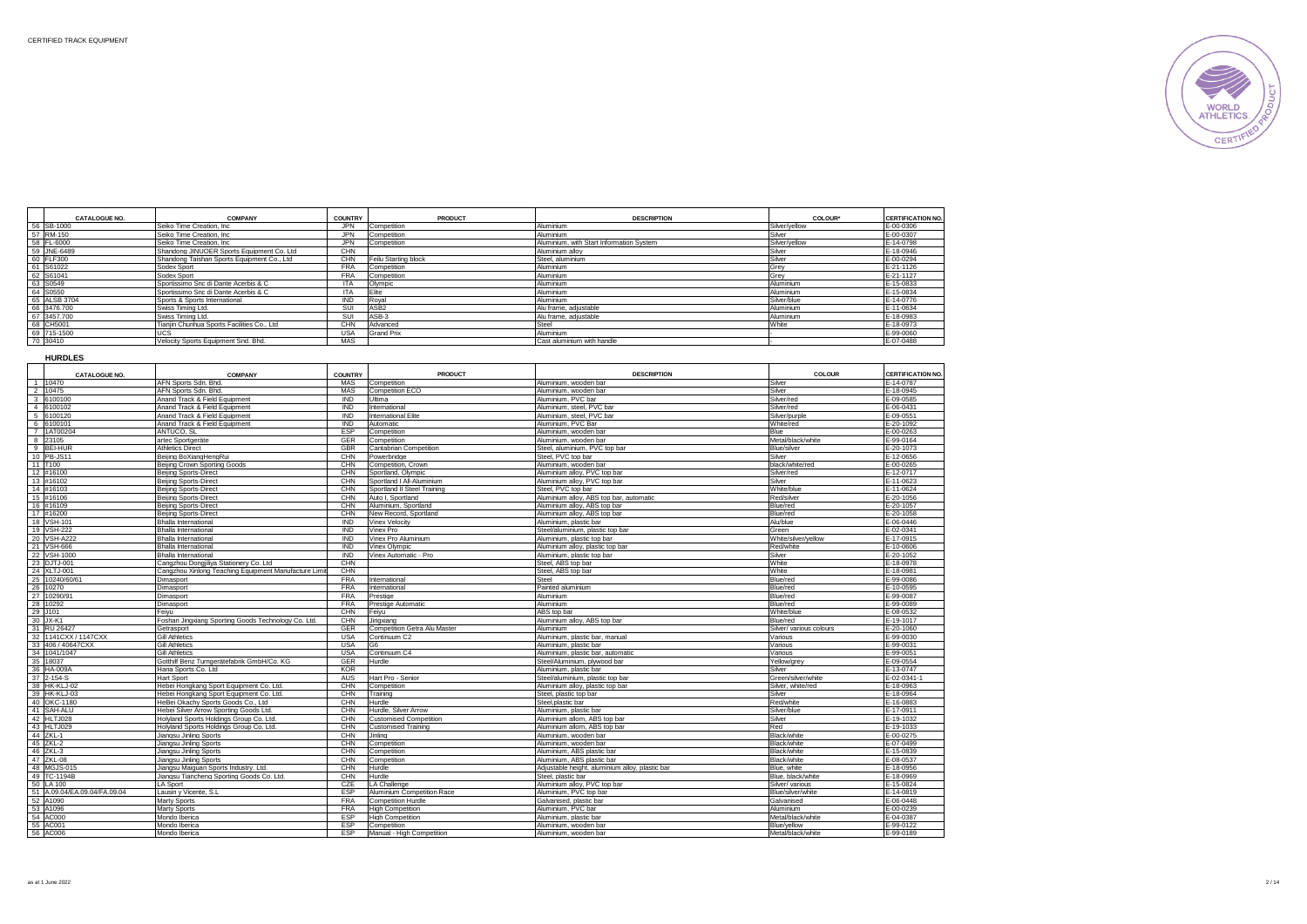

| <b>CATALOGUE NO.</b> | <b>COMPANY</b>                              | <b>COUNTRY</b> | PRODUCT                         | <b>DESCRIPTION</b>                              | COLOUR*            | <b>CERTIFICATION NO.</b> |
|----------------------|---------------------------------------------|----------------|---------------------------------|-------------------------------------------------|--------------------|--------------------------|
| 57 HE-502            | <b>National Sports</b>                      | <b>IND</b>     | Cougar All Silver Hurdle        | Aluminium, fibreglass top bar                   | Blue or vellow     | E-08-0522                |
| 58 N1132AL           | Nelco                                       | <b>IND</b>     | Olympia                         | Aluminium, PVC bar                              | Yellow/red         | E-10-0593                |
| 59 N1132ALS          | Nelco                                       | <b>IND</b>     | Olympia Super                   | Aluminium, PVC bar                              | Silver/vellow      | E-11-0631                |
| 60 N1132OHR          | Nelco                                       | <b>IND</b>     | Flite Unitized                  | Steel frame                                     | Red or TBD         | E-01-0325                |
| 61 AT121             | Neuff Athletic Equipment Ltd.               | <b>GBR</b>     | <b>Competition Classic</b>      | Aluminium, wooden bar                           | Yellow top bar     | F-04-0401                |
| 62 F105              | NISHI Athletic Goods                        | <b>JPN</b>     | Ultra Light                     | Aluminium frame, ABS bar                        | White/blue         | E-07-0466                |
| 63 NF106             | NISHI Athletic Goods                        | .JPN           | Ultra Light II                  | Aluminium frame. ABS har                        | Grev/white/blue    | F-19-1021                |
| 64<br>1126426        | Nordic Sport AB                             | SWE            | Alu-Matic                       | Fully automatic aluminium, plastic bar          | Blue/silver/white  | E-99-0007                |
| 65 1126447a          | Nordic Sport AB                             | SWE            | Alu Elite                       | Aluminium, plastic bar                          | Blue/aluminium     | E-13-0768                |
| 66 1126502U          | Nordic Sport AB                             | SWF            | <b>Viking Steel</b>             | Steel/aluminium, adiustable height, plastic bar | Orange/silver      | F-16-0899                |
| 67 PP-170/S-018      | Polanik Sp. z o. o. - Sp. K.                | POL            | Competition                     | Aluminium                                       | Silver/blue        | E-01-0331                |
| 68 PP-171            | Polanik Sp. z o. o. - Sp. K.                | POL            | Competition                     | Steel, aluminium                                | Red/silver         | E-99-0157                |
| 69 PP-171/6a         | Polanik Sp. z o. o. - Sp. K.                | POL            | Competition                     | Steel-aluminium                                 | Red/metallic       | E-08-0545                |
| 70 PP-171/d          | Polanik Sp. z o. o. - Sp. K.                | POL            | Competition                     | Steel, aluminium                                | Red/metallic       | E-10-0616                |
| 71 PP-173            | Polanik Sp. z o. o. - Sp. K.                | POL            | Competition                     | Aluminium, collapsible                          | <b>Blue/silver</b> | E-99-0156                |
| 72 PP-173/6a         | Polanik Sp. z o. o. - Sp. K.                | POL            | Competition                     | Aluminium, collapsible                          | Blue/metallic      | F-08-0546                |
| 73 PP-13-170A        | Polanik Sp. z o. o. - Sp. K.                | POL            | Competition automatic aluminium | Plastic top bar                                 | Aluminium/red      | E-13-0751                |
| 74 0301043/1-3       | Schäper Sportgerätebau GmbH                 | <b>GER</b>     | Automatic                       | Aluminium, wooden bar, fully automatic          | Black/white        | E-00-0213                |
| 75 03K1043/1-3       | Schäper Sportgerätebau GmbH                 | <b>GER</b>     | Automatic                       | Aluminium, plastic bar, fully automatic         | Black/white        | F-21-1107                |
| 76 JNE-6498          | Shandong JINUOER Sports Equipment Co. Ltd   | CHN            |                                 | Steel, plastic bar                              | White              | E-18-0947                |
| 77 FLT100            | Shandong Taishan Sports Equipment Co., Ltd. | CHN            | Feilu hurdle                    | Metal, wooden bar                               | Metal/blue         | F-00-0292                |
| 78 S61341            | Sodex Sport                                 | <b>FRA</b>     | Competition                     | Aluminium                                       | White/red          | E-21-1128                |
| 79<br>2800           | Sportgeraete 2000/Helo-Sportsysteme         | GER            | Competition "Super"             | Aluminium, wooden top bar                       | White/black        | E-12-0636                |
| 80 S0563             | Sportissimo Snc di Dante Acerbis & C        | <b>ITA</b>     | Competition                     | Steel, Aluminium                                | Red/ silver        | E-19-1025                |
| 81<br>S0563AL        | Sportissimo Snc di Dante Acerbis & C.       | <b>ITA</b>     | Aluminium Pro                   | Aluminium, telescopic.                          | Silver             | E-19-1026                |
| 82 CH4001            | Tianiin Chunhua Sports Facilities Co., Ltd. | CHN            | <b>Top Grade Competition</b>    | Cast iron, plastic top bar, adjustable heights  | White              | E-18-0974                |
| 83 505-3000          | UCS                                         | <b>USA</b>     | International 3000 series       | Aluminium, steel                                |                    | E-99-0054                |
| 84 505-5500          | <b>UCS</b>                                  | USA            | Ultimate 5500 series            | Aluminium, Automatic                            |                    | E-99-0052                |
| 85 30370             | Velocity Sports Equipment Snd, Bhd.         | MAS            | Competition                     | Aluminium, wooden bar                           |                    | E-07-0489                |

# **STEEPLECHASE HURDLE**

|                | <b>CATALOGUE NO.</b>                                | <b>COMPANY</b>                            | <b>COUNTRY</b> | <b>PRODUCT</b>                   | <b>DESCRIPTION</b>                                        | COLOUR                  | <b>CERTIFICATION NO.</b> |
|----------------|-----------------------------------------------------|-------------------------------------------|----------------|----------------------------------|-----------------------------------------------------------|-------------------------|--------------------------|
|                | 10390 (10370)                                       | AFN Sports Sdn. Bhd                       | MAS            | Movable hurdle                   | Adiustable height, Aluminium, wooden bar                  | <b>White</b>            | E-13-0771                |
| 2              | 10390SY                                             | AFN Sports Sdn, Bhd.                      | MAS            | Movable hurdle                   | Adiustable height, Aluminium, synthetic bar               | White                   | E-22-1145                |
|                | 3 10410                                             | AFN Sports Sdn, Bhd.                      | MAS            | Water Jump barrier               | Adjustable height Men & Women, hardwood, aluminium        | Black/white             | E-13-0736                |
| $\overline{4}$ | 10410/SY                                            | AFN Sports Sdn, Bhd.                      | MAS            | Water Jump barrier               | Aluminium/synthetic bar, adiustable                       | Aluminium, black/white  | E-18-0986                |
| 5              | 6100117                                             | Anand Track & Field Equipment             | <b>IND</b>     | Movable hurdle                   | Adiustable height, wooden bar                             | White/black             | E-18-0953                |
| 6              | 6100118                                             | Anand Track & Field Equipment             | <b>IND</b>     | Water Jump barrier               | Adjustable height, wooden bar                             | White/black             | E-18-0954                |
|                | 23035/23026                                         | artec Sportgeräte                         | GER            | Movable obstacle                 | Men's height, wooden bar                                  | Black/white             | E-99-0165                |
| 8              | 23055                                               | artec Sportgeräte                         | GER            | Water Jump barrier               | Adiustable Men & Women                                    | Black/white             | E-99-0166                |
|                | 9 PB-JS12                                           | Beiling BoXiangHengRui S. T. D. Co., Ltd. | CHN            | Movable barrier, Powerbridge     | Adiustable height, wooden bar                             | Black/white             | E-14-0800                |
| 10             | PB-JS18                                             | Beijing BoXiangHengRui S. T. D. Co., Ltd  | CHN            | Water Jump Barrier, Powerbridge  | Adjustable height, wooden bar                             | Black/white             | E-14-0801                |
|                | 11 T200                                             | Beiling Crown Sporting Goods              | CHN            | Movable obstacle, Crown          | Adiustable height                                         | Black/white             | E-00-0266                |
|                | 12 T200-11                                          | Beiling Crown Sporting Goods              | CHN            | Water Jump barrier, crown        | Adiustable height                                         | Black/white             | E-00-0265                |
|                | 13 #19890                                           | <b>Beijing Sports-Direct</b>              | CHN            | Movable obstacle                 | Adiustable height, wooden bar                             | Blue/black/white        | E-15-0830                |
|                | 14 #19891                                           | <b>Beijing Sports-Direct</b>              | CHN            | Water Jump barrier               | Adjustable height, wooden bar                             | Blue/black/white        | E-15-0831                |
|                | 15 SCB-100                                          | <b>Bhalla International</b>               | <b>IND</b>     | Movable obstacle                 | Adiustable height                                         | Black/white             | E-07-0502                |
|                | 16 SCB-100 EPDM                                     | <b>Bhalla</b> International               | <b>IND</b>     | Vinex Movable obstacle           | Steel covered with EPDM. Adjustable height                | Black/white             | $E-17-0924$              |
|                | 17 VTWB-100                                         | <b>Bhalla International</b>               | IND            | Water Jump barrier, Vinex        | Adiustable height, steel/plywood                          | Black/white             | E-10-0589                |
|                | 18 VTWB-100 EPDM                                    | <b>Bhalla International</b>               | <b>IND</b>     | Vinex Water Jump barrier         | Steel covered with EPDM, foldable, with adjustable height | Black/white             | E-17-0925                |
|                | 19 10943/44                                         | Dimasport                                 | <b>FRA</b>     | Water Jump barrier               | Adiustable height, Length 4m & 5m                         | White/blue              | E-99-0085                |
|                | 20 10951/53                                         | Dimasport                                 | <b>FRA</b>     | Movable obstacle                 | Adiustable height, steel bar                              | White/blue              | E-99-0084                |
|                | 21 J105                                             | Feiyu                                     | CHN            | Movable obstacle                 | Adiustable height                                         | Black/white/blue        | E-15-0852                |
|                | 22 J106                                             | Feivu                                     | CHN            | Water Jump barrier               | Adiustable height, wooden bar                             | Black/white/blue        | E-15-0853                |
|                | 23 740135                                           | <b>Gill Athletics</b>                     | <b>USA</b>     | Movable obstacle                 | Adiustable with drop down wheels                          | Black/white             | E-02-0343                |
|                | 24 740140                                           | <b>Gill Athletics</b>                     | USA            | Movable obstacle                 | Adjustable height. I ength 4m & 5m                        | Various                 | F-99-0040                |
|                | 25 740144                                           | <b>Gill Athletics</b>                     | <b>USA</b>     | Water Jump barrier               | Adiustable Men & Women                                    | Black/white             | E-99-0041                |
|                | 26 YJ-SM                                            | Hebei Silver Arrow Sporting Goods Ltd.    | CHN            | Movable barrier. Silver Arrow    | Adiustable height, steel/wooden bar                       | Blue/white              | E-19-0997                |
|                | 27 YJ-WJB                                           | Hebei Silver Arrow Sporting Goods Ltd.    | CHN            | Water Jump, Silver Arrow         | Adiustable height, steel/wooden bar                       | Blue/white              | E-19-0998                |
|                | 28 HLTJ030                                          | Holyland Sports Holdings Group Co. Ltd.   | CHN            | Movable obstacle                 | Adjustable height, steel/wooden bar                       | Red                     | E-19-1034                |
|                | 29 HLTJ031                                          | Holvland Sports Holdings Group Co. Ltd.   | CHN            | Water Jump                       | Adiustable height, steel/wooden bar                       | Red                     | E-19-1035                |
|                | 30 ZAJ-1                                            | Jiangsu Jinling Sports                    | CHN            | Movable obstacle, Jinling        | Adiustable height                                         | Black/white             | E-00-0282                |
|                | 31 ZAJ-1A                                           | Jiangsu Jinling Sports                    | CHN            | Water Jump barrier, Jinling      | Adjustable height                                         | Black/white             | E-00-0286                |
| 32             | <b>LA STEE</b>                                      | <b>LA Sport</b>                           | CZE            | Movable, LA                      | Aluminium                                                 | Blue/white              | E-20-1086                |
| 33             | A 09.50/FA 09.50/FA 09.50                           | Lausin v Vicente                          | <b>ESP</b>     | Water Jump hurdle                | Laminated wood, adjustable                                | Black/white             | E-12-0667                |
| 34             | A.09.60/EA.09.60/FA.09.60-A.09.70/ELausin v Vicente |                                           | <b>ESP</b>     | Movable obstacle                 | Length 3.96m & 5m, wooden bar                             | Black/white             | E-20-1061                |
|                | 35 A1170/A1171                                      | Marty Sports                              | <b>FRA</b>     | Water Jump barrier               | Adiustable Men & Women                                    | Galvanised/Blue/vellow  | E-00-0237                |
| 36             | A1181/A1186                                         | Marty Sports                              | <b>FRA</b>     | Movable obstacle                 | Adiustable height, wooden bar                             | Galvanised/Blue/vellow  | E-00-0236                |
|                | 37 AC021                                            | Mondo Iberica, S.A.U                      | <b>FSP</b>     | Movable obstacle                 | Aluminium, wood, adiustable height                        | Black/white             | F-04-0385                |
|                | 38 AC039                                            | Mondo Iberica, S.A.U                      | ESP            | Movable obstacle                 | 4 x 3.96m set                                             | Black/white             | E-12-0674                |
|                | 39 AC044                                            | Mondo Iberica, S.A.U                      | <b>ESP</b>     | Movable obstacle                 | 3 x 3.96m, 1 x 5.0m set                                   | Black/white             | E-12-0675                |
|                | 40 AC041                                            | Mondo Iberica, S.A.U                      | ESP            | Movable. Set of Steeple Barriers | 3 x 3.96m, 1 x 5.0m set. Steel/aluminium and wooden bar   | Grev/white/orange       | E-21-1102                |
|                | 41 NF1150A/B                                        | NISHI Athletic Goods                      | <b>JPN</b>     | Water Jump barrier               | Adiustable Men & Women, wooden bar                        | Black/white, blue/white | E-99-0118                |
|                | 42 NF1150C                                          | NISHI Athletic Goods                      | JPN.           | Water Jump hurdle                | Wooden bar                                                | Black/white, blue/white | E-20-1064                |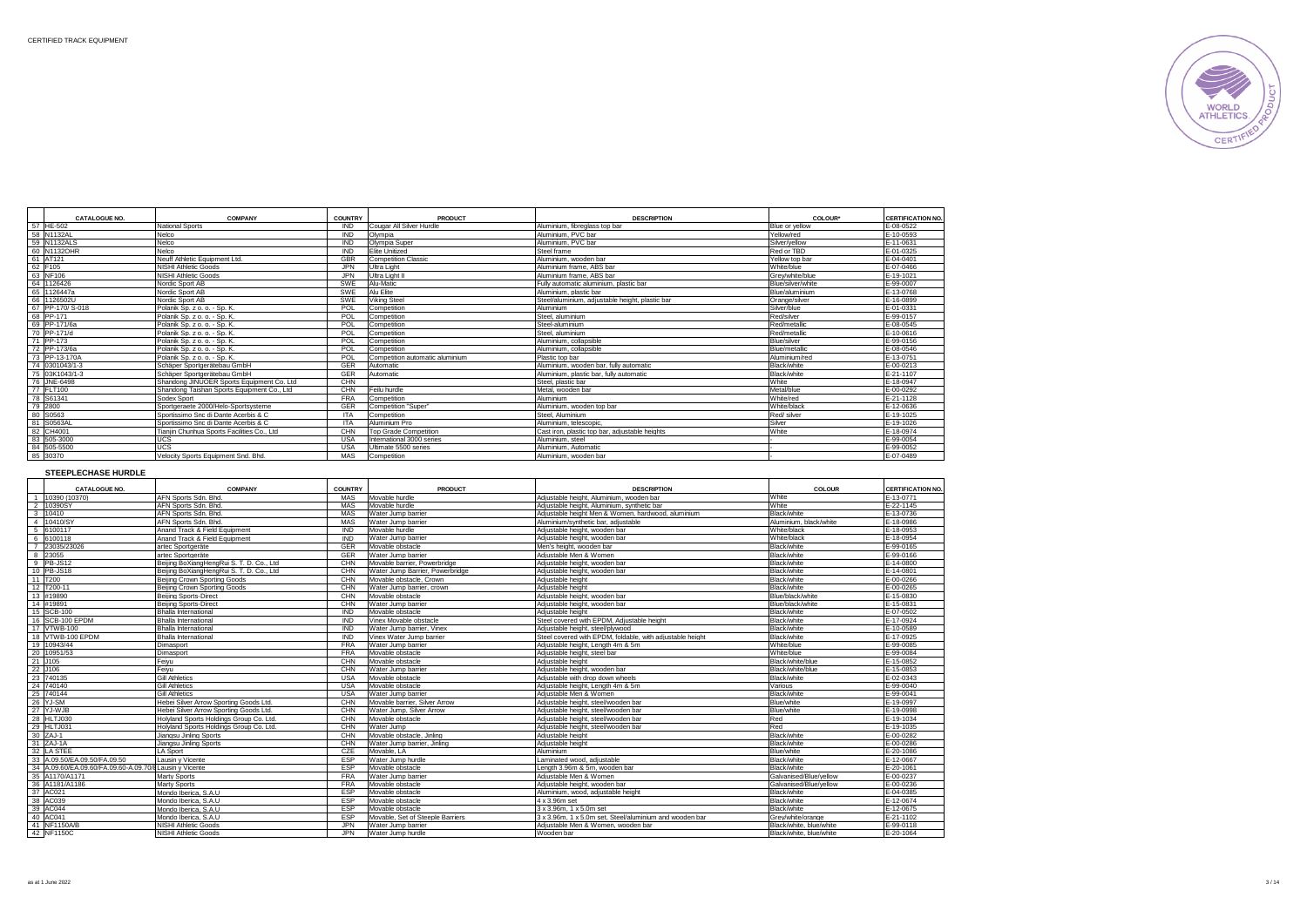

|    | <b>CATALOGUE NO.</b> | <b>COMPANY</b>                              | <b>COUNTRY</b> | PRODUCT                           | <b>DESCRIPTION</b>                     | <b>COLOUR</b> *         | <b>CERTIFICATION NO.</b> |
|----|----------------------|---------------------------------------------|----------------|-----------------------------------|----------------------------------------|-------------------------|--------------------------|
|    | 43 NF1151A           | NISHI Athletic Goods                        | <b>JPN</b>     | Movable obstacle                  | Adiustable                             | Black/white, blue/white | E-07-0467                |
|    | 44 NF1151B           | NISHI Athletic Goods                        | <b>JPN</b>     | Movable obstacle                  | Wooden har                             | Black/white, blue/white | F-20-1063                |
|    | 45 1126429           | Nordic Sport                                | SWE            | Movable obstacle, freestanding    | Adiustable height, wooden bar          | Orange/white/blue       | E-99-0009                |
|    | 46 1126430           | Nordic Sport                                | SWE            | Water Jump barrier                | Adjustable height                      | Orange/white/blue       | E-03-0366                |
|    | 47 PP-366            | Polanik Sp. z o. o. - Sp. K.                | POL            | Water Jump                        | Adiustable height                      | White/dark blue/red     | E-04-0393                |
| 48 | PP-396 & PP-500      | Polanik Sp. z o. o. - Sp. K.                | POL            | Movable                           | Adiustable height, Length 3,96m & 5m   | White/dark blue/red     | E-04-0392                |
|    | 49 PP14-366          | Polanik Sp. z o. o. - Sp. K.                | POL            | Water Jump                        | Adiustable height                      | White/dark blue/red     | F-14-0774                |
|    | 50 E02102            | Procon                                      | <b>TUR</b>     | Movable obstacle                  | Adiustable, steel/wood                 | White/red               | E-18-0990                |
| 51 | 1060001              | Procon                                      | <b>TUR</b>     | Water Jump barrier                | Adiustable, steel/wood                 | White/red               | E-14-0778                |
| 52 | 03000137/5           | Schäper Sportgerätebau GmbH                 | GER            | Movable obstacle                  | Adiustable height, wooden bar          | Black/white             | E-00-0215                |
| 53 | 03000138             | Schäper Sportgerätebau GmbH                 | GER            | Water Jump barrier                | Adiustable Men & Women                 | Black/white             | E-00-0216                |
| 54 | W3005076             | Schäper Sportgerätebau GmbH                 | GER            | Movable obstacle                  | Adiustable height                      | Grev/black/white        | E-00-0260                |
|    | 55 SFS 660           | <b>SFS</b>                                  | <b>TUR</b>     | Water Jump, 3000m                 | Adiustable, wooden bar                 | Black/white             | E-14-0789                |
|    | 56 SFS 665/670       | <b>SFS</b>                                  | <b>TUR</b>     | Movable                           | Adiustable, wooden bar                 | Black/white             | E-14-0790                |
|    | 57 FLT200            | Shandong Taishan Sports Foujoment Co., Ltd. | CHN            | Movable obstacle                  | Adjustable height                      | Blue/black/white        | E-00-0302                |
|    | 58 FLT210            | Shandong Taishan Sports Equipment Co., Ltd. | CHN            | Water Jump barrier                | Adiustable Men & Women                 | Blue/black/white        | E-00-0293                |
| 59 | 2829/30              | Sportgeraete 2000/Helo-Sportsysteme         | GER            | Movable obstacle                  | Aluminium, wooden top bar              | White/black             | E-12-0637                |
| 60 | 2836                 | Sportgeraete 2000/Helo-Sportsysteme         | GER            | Water Jump barrier                | Aluminium, wooden top bar              | White/black             | E-09-0577                |
| 61 | S0565                | Sportissimo                                 | <b>ITA</b>     | Movable obstacle                  | Galvanised steel, adiustable height    | White/black             | E-09-0564                |
| 62 | S0568                | Sportissimo                                 | <b>ITA</b>     | Water Jump barrier                | Galvanised steel, adiustable height    | White/black             | E-09-0565                |
|    | 63 506-5413          | <b>UCS</b>                                  | <b>USA</b>     | Water Jump barrier                | Adjustable Men & Women                 | Black/white             | E-99-0074                |
| 64 | 506-5415             | UCS                                         | <b>USA</b>     | Movable obstacle                  | Adiustable height                      | Black/white             | E-99-0073                |
| 65 | 875120/602385-602388 | Unisport Sverige AB                         | SWE            | Movable obstacle                  | Adiustable height, wooden bar          | Grev/white/black        | E-99-0199                |
|    | 66<br>875121/602387  | Unisport Sverige AB                         | SWE            | Water Jump barrier                | Adiustable Men & Women                 | Grev/white/black        | E-99-0198                |
|    | 67 30320             | Velocity Sports Equipment Snd, Bhd,         | MAS            | Aluminium                         | Adjustable height                      | Black/white             | E-07-0508                |
| 68 | 30330                | Velocity Sports Equipment Snd, Bhd,         | MAS            | Movable                           | Adjustable Men & Women                 | Black/white             | E-07-0509                |
| 69 | 1100370/1010360      | Vindico Sport GmbH                          | GER            | Movable with 3.96m and 5m hurdles | Aluminium, wooden bar, fully automatic | White/black             | E-21-1108                |
| 70 | 1010410              | Vindico Sport GmbH                          | GER            | Water Jump with 3.66m hurdle      | Wood                                   | White/black             | E-21-1109                |
|    |                      |                                             |                |                                   |                                        |                         |                          |

#### **LANDING AREAS**

|                       |                                        |                |                                     |                                                   |                          | <b>CERTIFICATION</b> | <b>COMMENTS</b> |
|-----------------------|----------------------------------------|----------------|-------------------------------------|---------------------------------------------------|--------------------------|----------------------|-----------------|
| CATALOGUE NO.         | <b>COMPANY</b>                         | <b>COUNTRY</b> | <b>PRODUCT</b>                      | <b>DESCRIPTION</b>                                | <b>COLOUR</b>            | NO.                  |                 |
| 1 20400               | AFN Sports Sdn. Bhd.                   | MAS            | High Jump                           | 6m x 4m x 0.70m                                   | Green                    | E-16-0892            |                 |
| 2 20400-1             | AFN Sports Sdn. Bhd.                   | MAS            | High Jump with cut-off              | 6m x 4m x 0.70m with cut-off for high jump stands | Green                    | E-16-0892-A          |                 |
| 3 20080               | AFN Sports Sdn. Bhd.                   | <b>MAS</b>     | Pole Vault                          | 8m x 6m x 0.90m with base                         | Green                    | E-16-0893            |                 |
| 4 ATA600400701BXT     | Altogan Sport S.I.                     | ESP            | High Jump                           | 6m x 4m x 0.71m                                   | Blue, red, yellow        | E-06-0454-A          |                 |
| 5 ATP830620811BXT     | Altogan Sport S.L.                     | <b>ESP</b>     | Pole Vault                          | 8.30m x 6.20m x 0.81m                             | Blue, red, vellow, white | E-06-0455-A          |                 |
| 6 6400102             | Anand Track & Field Equipment          | <b>IND</b>     | High Jump, "Olympian"               | 6m x 4m x 0.71m                                   | Red/blue                 | E-05-0408            |                 |
| 7 6400125             | Anand Track & Field Equipment          | <b>IND</b>     | Pole Vault. "International"         | 8m x 6m x 0.81m                                   | Red/blue                 | E-07-0474            |                 |
| 8 5AT02304            | Antuco                                 | <b>ESP</b>     | High Jump                           | 6m x 4m x 0.71m                                   | Blue, red, yellow        | E-06-0454            |                 |
| 9 5AT03603            | Antuco                                 | <b>FSP</b>     | Pole Vault                          | 8.30m x 6.20m x 0.81m                             | Blue, red, yellow, white | E-06-0455            |                 |
| 10 21514              | artec Sportgeräte                      | GER            | High Jump                           | 6m x 4m x 0.70m                                   |                          | E-99-0175            |                 |
| 11 21887/21900/21220  | artec Sportgeräte                      | <b>GER</b>     | Pole Vault, double sided            | 8m x 6m x 0.80m                                   |                          | E-99-0174            |                 |
| 12 C-HJ010            | <b>Athletics Direct</b>                | GBR            | Cantabrian International High Jump  | $6m \times 4m \times 0.7m$                        | Blue                     | E-20-1074            |                 |
| 13 C-PV004            | <b>Athletics Direct</b>                | GBR            | Cantabrian International Pole Vault | $8m \times 6m \times 0.8m$                        | Blue                     | E-20-1075            |                 |
| 14 21-6700            | Bänfer                                 | GFR            | High Jump Exclusive                 | 6m x 4m x 0.70m                                   | Blue/red                 | E-06-0429            |                 |
| 15 23-6010            | Bänfer                                 | GFR            | Pole Vault Exclusive                | 8m x 6m x 0.80m                                   | Blue/red                 | E-06-0430            |                 |
| 16 PB-TG13            | Beijing BoXiangHengRui                 | CHN            | High Jump, Powerbridge              | 6m x 4m x 0.70m                                   | Red/blue                 | E-12-0657            |                 |
| 17 PB-CHG13           | Beijing BoXiangHengRui                 | CHN            | Pole Vault, Powerbridge             | 8m x 6m x 0.80m                                   | Red/blue                 | E-12-0658            |                 |
| 18 F520               | Beijing Crown Sporting Goods           | CHN            | High Jump, Crown                    | 6m x 4m x 0.7m                                    | Blue/red                 | E-00-0271            |                 |
| 19 F530               | Beiling Crown Sporting Goods           | CHN            | Pole Vault, Crown                   | 8m x 6m x 0.80m                                   | Blue/red                 | E-00-0270            |                 |
| 20 #17109             | <b>Beijing Sports-Direct</b>           | <b>CHN</b>     | High Jump, Sportland                | 6m x 4m x 0.7m                                    | Blue/yellow              | E-12-0703            |                 |
| 21 #17206             | <b>Beijing Sports-Direct</b>           | CHN            | Pole Vault, Sportland               | 8.0m x 6.0m x 0.8m                                | Blue/yellow              | E-12-0704            |                 |
| 22 VPVP-700           | Bhalla International                   | <b>IND</b>     | Pole Vault, Vinex Competition       | 8m x 6m x 0.80m                                   | Blue/yellow              | E-05-0413            |                 |
| 23 VHJP-700           | <b>Bhalla International</b>            | <b>IND</b>     | High Jump, Vinex Competition        | 6m x 4m x 0.70m                                   | Blue/yellow              | E-05-0414            |                 |
| 24 19076              | Dimasport                              | <b>FRA</b>     | High Jump, Concept III H            | 8m x 4.25m x 0.77m                                | Blue/red/arev            | E-99-0080            |                 |
| 25 19040/42/45/50/55  | Dimasport                              | <b>FRA</b>     | High Jump, International            | 6m x 4m x 0.70m/0.70m                             | Blue/red                 | E-99-0081            |                 |
| 26 19110/15/12/16     | Dimasport                              | <b>FRA</b>     | High Jump, Challenger               | 6m x 4.25m x 0.77m                                | Blue/red                 | E-04-0370            |                 |
| 27 13739              | Dimasport                              | <b>FRA</b>     | Pole Vault, Concept IV P            | $9.50m \times 6.2m \times 0.87m$                  | Blue/red/arev            | E-99-0075            |                 |
| 28 13710/12/13/15/17  | Dimasport                              | <b>FRA</b>     | Pole Vault. International           | 8m x 6m x 0.87m/0.47m                             | Blue/red                 | E-99-0076            |                 |
| 29 19120/25           | Dimasport                              | <b>FRA</b>     | Pole Vault, Grand Championnat       | 10m x 7m x 0.87m                                  | Blue/red                 | E-04-0371            |                 |
| 30 G109               | Feivu                                  | CHN            | High Jump                           | 6m x 4m x 0.70m                                   | Red/blue                 | E-15-0854            |                 |
| 31 G207               | Feivu                                  | CHN            | Pole Vault                          | 8m x 6m x 0.80m                                   | Red/blue                 | E-15-0855            |                 |
| 32 GS1111             | Gana Sports S.r.l.                     | <b>ITA</b>     | High Jump                           | 6m x 4m x 0.70m                                   | blue/white/cvan          | E-21-1136            |                 |
| 33 GS1101             | Gana Sports S.r.l.                     | <b>ITA</b>     | Pole Vault                          | 8.50m x 6m x 0.80m                                | blue/white/cvan          | E-21-1137            |                 |
| 34 64417CXXYY         | <b>Gill Athletics</b>                  | <b>USA</b>     | G4 High Jump Landing System         | 6m x 4m x 0.71m                                   | Various                  | E-99-0036            |                 |
| 35 64817              | <b>Gill Athletics</b>                  | <b>USA</b>     | AGX M4 High Jump Pit                | 8.2m x 4m x 0.71m                                 | Various                  | E-14-0773            |                 |
| 36 66517              | <b>Gill Athletics</b>                  | <b>USA</b>     | G6 Pole Vault Pit                   | 8.2m x 6.5m x 0.81m                               | Blue/various             | E-99-0033            |                 |
| 37 66817              | <b>Gill Athletics</b>                  | <b>USA</b>     | AGX M4 Pole Vault Pit               | 9.5m x 6.5m x 0.81m                               | Various                  | E-02-0342            |                 |
| 38 GHJ1000            | Glentham Sporting Products Pty. Ltd.   | AUS            | Landing Area - High Jump            | $7.2m \times 4.4m \times 0.71m$                   | Blue/red                 | E-99-0020            |                 |
| 39 GPV2000            | Glentham Sporting Products Ptv. Ltd.   | AUS            | Landing Area - Pole Vault           | 8.635m x 6.54m x 0.81m                            | Blue/red                 | E-99-0019            |                 |
| 40 70592/93/94/70418  | Gotthilf Benz Turngerätefabrik         | GER            | High Jump, Professional             | 6m x 4m x 0.70m                                   | Yellow/grey              | E-02-0345            |                 |
| 41 704101/70411/70416 | Gotthilf Benz Turngerätefabrik         | GER            | Pole Vault, Professional            | 8m x 6m x 0.80m                                   | Yellow/grev              | E-02-0346            |                 |
| 42 2-720              | Hart Sport                             | <b>AUS</b>     | High Jump, International            | 6m x 4m x 0.70m                                   | Various                  | E-14-0811            |                 |
| 43 YJ-HJ              | Hebei Silver Arrow Sporting Goods Ltd. | CHN            | High Jump, Silver Arrow             | 6m x 4mx 0.70m                                    | Red/blue                 | E-19-0999            |                 |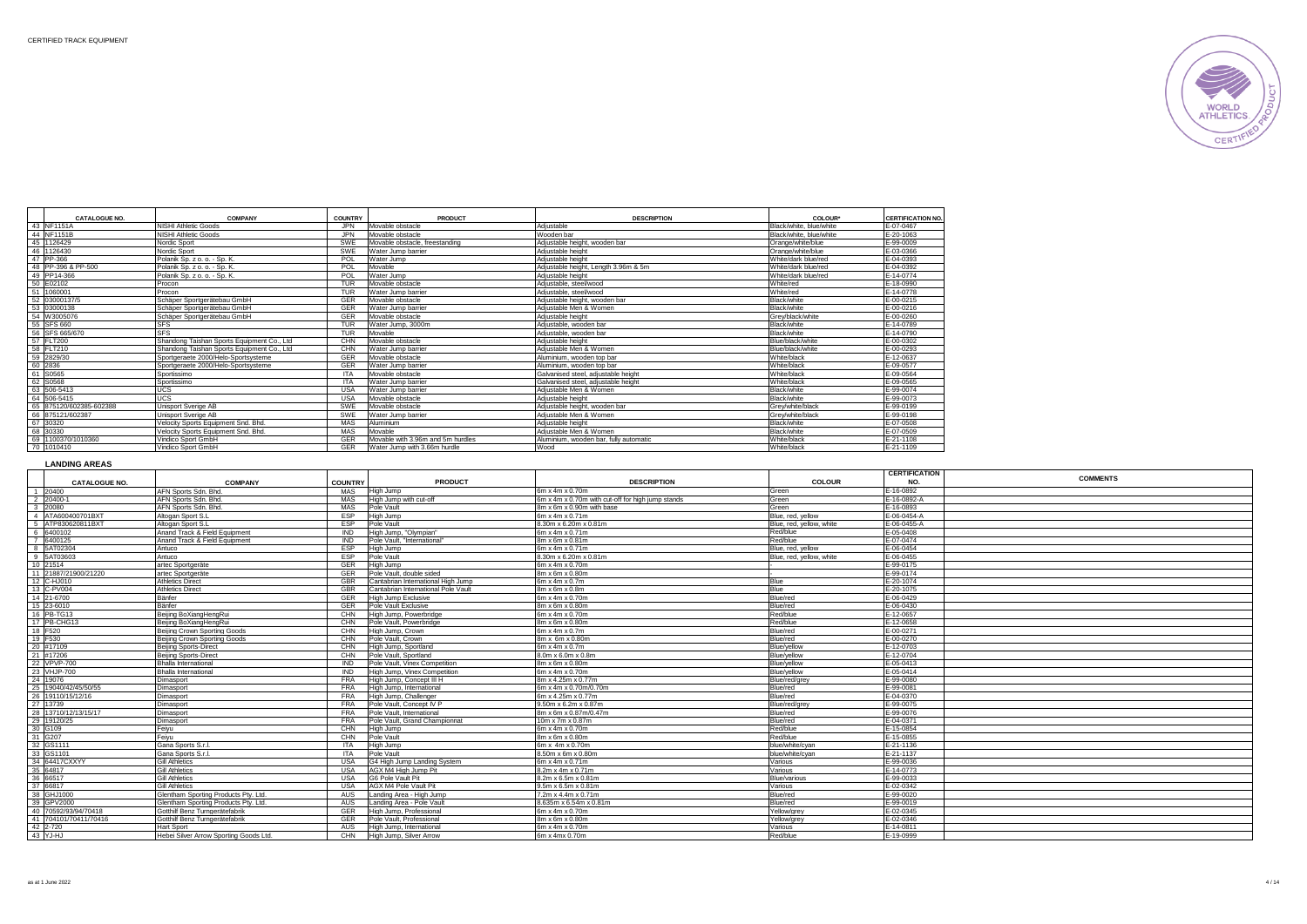

| <b>CATALOGUE NO.</b>                                | <b>COMPANY</b>                                                               | COUNTRY                        | PRODUCT                                                    | <b>DESCRIPTION</b>                         | COLOUR*                        | <b>CERTIFICATION NO</b>                                                                                                            |
|-----------------------------------------------------|------------------------------------------------------------------------------|--------------------------------|------------------------------------------------------------|--------------------------------------------|--------------------------------|------------------------------------------------------------------------------------------------------------------------------------|
| 44 YJ-PV                                            | Hebei Silver Arrow Sporting Goods Ltd.                                       | CHN                            | Pole Vault, Silver Arrow                                   | 8m x 6m x 0.80m                            | Various                        | E-19-1000                                                                                                                          |
| 45 16024-1                                          | <b>HGB Backstrand</b>                                                        | SWE                            | Pole Vault, HGB Gu-Stav                                    | 8.6m x 6m x 0.80m                          | Blue/black                     | E-07-0483                                                                                                                          |
| 46 16014-1                                          | <b>HGB Backstrand</b>                                                        | SWE                            | High Jump, HGB                                             | 6m x 4m x 0.70m                            | Blue/black                     | E-07-0482                                                                                                                          |
| 47 16002-1                                          | <b>HGB Backstrand</b>                                                        | SWE                            | High Jump 660, HGB                                         | 6.6m x 4m x 0.80m                          | Blue/black                     | E-07-0482-                                                                                                                         |
| 48 HLTJ041                                          | Holyland Sports Holdings Group Co. Ltd                                       | CHN                            | High Jump, Competition                                     | 6mx 4m x 0.70m                             | Red. white                     | E-19-1036                                                                                                                          |
| 49 HLTJ042                                          | Holyland Sports Holdings Group Co. Ltd.                                      | CHN                            | High Jump, Training                                        | 5mx 3m x 0.70m                             | Red, white                     | E-19-1037<br>Not to be used at competitions under 1.1, 1.2, 1.3, 1.5, 1.6 of the International Competition definition              |
| 50 HLTJ040                                          | Holyland Sports Holdings Group Co. Ltd.                                      | CHN                            | Pole Vault                                                 | 9.10m x 6.6m x 0.80m                       | Red, white                     | E-19-1038                                                                                                                          |
| 51 HMB-4<br>52 HMB-2                                | Jiangsu Jinling Sports Equipment                                             | CHN<br>CHN                     | High Jump<br>Pole Vault                                    | 6m x 4m x 0.70m<br>8.1m x 6.6m x 0.80m     | Blue/yellow<br>Blue            | E-10-0608<br>E-00-0280                                                                                                             |
| 53 B 501                                            | Jiangsu Jinling Sports Equipment<br>Jipast a. s.                             | CZE                            | Landing Area - High Jump, Atlantis                         | 6m x 4m+0.82m x 0.70m                      | Various                        | E-05-0406                                                                                                                          |
| 54 B 500                                            | Jipast a, s.                                                                 | CZE                            | Landing Area - Pole Vault, Atlantis                        | 9.5m x 6m x 0.80m                          | Various                        | E-05-0407                                                                                                                          |
| 55 B 555                                            | Jipast a, s.                                                                 | CZE                            | Landing Area - Pole Vault, Atlantis I                      | 10m x 6.80 x 0.80m                         | Various                        | $-22 - 1138$                                                                                                                       |
| 56 510400                                           | Kerko Group Oy (Unisport)                                                    | FIN                            | High Jump Olympic XL                                       | 7m x 4m x 0.70m                            | Green/gre                      | E-05-0410                                                                                                                          |
| 57 510401                                           | Kerko Group Oy (Unisport)                                                    | FIN                            | High Jump Olympic L                                        | 6m x 4m x 0.70m                            | Green/grey                     | E-17-0916                                                                                                                          |
| 58 510300                                           | Kerko Group Oy (Unisport)                                                    | <b>FIN</b>                     | Pole Vault Olympic XL                                      | $3.5m \times 6.5m \times 0.80m$            | Green/grey                     | E-05-0411                                                                                                                          |
| 59 510301                                           | Kerko Group Oy (Unisport)                                                    | FIN                            | Pole Vault Olympic L                                       | 8m x 6m x 0.80m                            | Green/grey                     | E-17-0917                                                                                                                          |
| 60 LA 6x4x0.7                                       | LA Sport                                                                     | CZE                            | High Jump                                                  | 6m x 4m x 0.70m                            | Various                        | E-16-0889                                                                                                                          |
| 61 LA 6x4.3x0.7                                     | LA Sport                                                                     | CZE                            | High Jump                                                  | 6m x 4.3 x 0.70m                           | Various                        | E-16-0889-A                                                                                                                        |
| 62 LA 8x6x0.8                                       | LA Sport                                                                     | CZE                            | Pole Vault                                                 | 8m x 6m x 0.80m                            | Various                        | E-16-0890                                                                                                                          |
| 63 LA 9.5x6x0.8/0.4<br>64 A.03.19/EA.03.19/FA.03.19 | LA Sport<br>Lausin y Vicente, S                                              | C <sub>7</sub> F<br><b>FSP</b> | Pole Vault                                                 | 9.5m x 6m x 0.80m<br>6m x 4m x 0.70m       | Various                        | E-16-0890-A<br>E-17-0913                                                                                                           |
| 65 A.03.29/EA.03.29/FA.03.29                        | Lausin y Vicente, S.                                                         | <b>ESP</b>                     | High Jump<br>Pole Vault                                    | 8m x 6m x 0.80/0.55m                       | Blue/yellow<br>Blue /yellow    | E-17-0914                                                                                                                          |
| 66 A1785                                            | <b>Marty Sports</b>                                                          | <b>FRA</b>                     | High Jump, Modular                                         | 6m x 4m x 0.70m                            | Red/Black                      | E-06-0442                                                                                                                          |
| 67 A1786                                            | <b>Marty Sports</b>                                                          | <b>FRA</b>                     | High Jump Modular                                          | 6m x 4m x 0.70m with cut-out               | Black/red                      | E-06-0442-A                                                                                                                        |
| 68 A1796                                            | Marty Sports                                                                 | <b>FRA</b>                     | High Jump Modular                                          | 6.25m x 4.50m x 0.70m                      | Red/blue, are                  | E-06-0442-B                                                                                                                        |
| 69 A1796V                                           | Marty Sports                                                                 | <b>FRA</b>                     | High Jump Modular                                          | 6m x 4.25m x 0.70m                         | Red/black                      | E-06-0442-0                                                                                                                        |
| 70 A2222                                            | <b>Marty Sports</b>                                                          | <b>FRA</b>                     | Pole Vault, Modular                                        | 8m x 6m x 0.80m                            | Red/Black                      | E-06-0443                                                                                                                          |
| 71 A2214                                            | Marty Sports                                                                 | <b>FRA</b>                     | Pole Vault, Modular                                        | 7m x 5m x 0.80m with cut-out               | Black/red                      | E-06-0443-A<br>Not to be used at competitions under 1.1, 1.2, 1.3, 1.5, 1.6 of the International Competition definition            |
| 72 A2221                                            | Marty Sports                                                                 | <b>FRA</b>                     | Pole Vault, Twinny Modular                                 | 10.85m x 6m x 0.80m                        | Red/black                      | E-06-0443-B                                                                                                                        |
| 73 AA125                                            | Mondo Iberica, S.A.U                                                         | <b>ESP</b>                     | High Jump, Competition                                     | 5m x 3m x 0.70m                            | TBD                            | E-19-1010<br>Not to be used at competitions under 1.1, 1.2, 1.3, 1.5, 1.6 of the International Competition definition              |
| 74 AA135                                            | Mondo Iberica, S.A.U                                                         | <b>ESP</b>                     | High Jump, Competition                                     | 6m x 4m x 0.70m                            | TBD                            | E-99-0196                                                                                                                          |
| 75 AA136                                            | Mondo Iberica, S.A.U                                                         | <b>FSP</b>                     | High Jump, Competition                                     | 8m x 4m x 0.80m                            |                                | E-04-0386                                                                                                                          |
| 76 AA139                                            | Mondo Iberica, S.A.U                                                         | <b>FSP</b>                     | High Jump, Competition                                     | 8m x 4m x 0.80m                            | Grey/blue                      | E-21-1103                                                                                                                          |
| 77 AE325                                            | Mondo Iberica, S.A.U                                                         | ESP<br><b>FSP</b>              | Pole Vault Competition                                     | 7m x 5m x 0.80m                            | TBD                            | E-19-1011<br>Not to be used at competitions under 1.1, 1.2, 1.3, 1.5, 1.6 of the International Competition definition              |
| 78 AE333<br>79 AE336                                | Mondo Iberica, S.A.U                                                         | ESP                            | Pole Vault, Competition                                    | 8m x 6m x 0.80m                            | TBD                            | E-99-0197<br>E-04-0383                                                                                                             |
| 80 AE339                                            | Mondo Iberica, S.A.U<br>Mondo Iberica, S.A.U                                 | ESP                            | Pole Vault, Competition<br>Pole Vault, Competition         | 8.8m x 6.3m x 0.95m<br>8.8m x 6.9m x 0.95m | Grey/blue                      | E-21-1104                                                                                                                          |
| 81 N2100H                                           | Nelco                                                                        | <b>IND</b>                     | High Jump, International Olympic                           | 6m x 4m x 0.71m                            | Blue/maroon or various         | E-01-0330                                                                                                                          |
| 82 N2100PV                                          | Nelco                                                                        | <b>IND</b>                     | Pole Vault, International Olympic                          | 8m x 6m x 0.81m                            | Brown/blue/various             | $-14 - 0812$                                                                                                                       |
| 83 F506                                             | <b>NISHI Athletic Goods</b>                                                  | JPN                            | High Jump                                                  | 6.6m x 4m x 0.70m                          | Blue                           | $-06 - 0428$                                                                                                                       |
| 84 NF516B.04                                        | <b>NISHI Athletic Goods</b>                                                  | <b>JPN</b>                     | Pole Vault                                                 | 9m x 6m x 0.80m                            | Blue                           | $-99 - 0102$                                                                                                                       |
| 85 2110550                                          | Nordic Sport                                                                 | SWE                            | High Jump, Olympic 2.0                                     | 6.7m x 4m x 0.80m                          | Blue/orange                    | E-99-0002                                                                                                                          |
| 86 2110600                                          | Nordic Sport                                                                 | SWE                            | High Jump, Super 4.0                                       | 6m x 4m x 0.70m                            | Blue/orange                    | E-99-0192                                                                                                                          |
| 87 2110953                                          | Nordic Sport                                                                 | SWE                            | High Jump Pit Competition                                  | 5m x 3m x 0.70m                            | Blue/orange                    | E-99-0192-A<br>Not to be used at competitions under 1.1, 1.2, 1.3, 1.5, 1.6 of the International Competition definition            |
| 88 2110800R                                         | Nordic Sport                                                                 | SWE                            | High Jump, Elite R                                         | 8m x 4m x 0.80m                            | Blue/orange                    | E-11-0628                                                                                                                          |
| 89 3110800<br>90 3110971                            | Nordic Sport<br>Nordic Sport                                                 | SWE<br>SWE                     | Pole Vault Nordic World Cup 4.0<br>Pole Vault Pit Champion | 8m x 6m x 0.80m<br>7m x 5m x 0.80m         | Blue/orange                    | E-99-0001<br>E-20-1062<br>Not to be used at competitions under 1.1, 1.2, 1.3, 1.5, 1.6 of the International Competition definition |
| 91 3110880                                          | Nordic Sport                                                                 | SWE                            | Pole Vault Nordic Athena 2.0                               | 8.8m x 6.7m x 0.80m                        | Blue/orange<br>Blue/orange     | E-99-0191                                                                                                                          |
| 92 2110910R                                         | Nordic Sport                                                                 | SWE                            | Pole Vault Elite R                                         | 9.1m x 7.1m x 0.80m                        | Blue/orange                    | E-11-0629                                                                                                                          |
| 93 HJLA-1                                           | Pista e Campo Ltda.                                                          | <b>BRA</b>                     | High Jump, Advanced Landing System                         | 6m x 4m x 0.70m                            | Various                        | $-17 - 0902$                                                                                                                       |
| 94 PVLA-1                                           | Pista e Campo Ltda.                                                          | <b>BRA</b>                     | Pole Vault, Advanced Landing System                        | 8.5m x 6m x 0.80m                          | Various                        | E-17-0905                                                                                                                          |
| 95 W-647                                            | Polanik Sp. z o. o. - Sp. K.                                                 | POL                            | High Jump                                                  | 6m x 4m x 0.70m                            | Various                        | E-03-0361                                                                                                                          |
| 96 T-8568                                           | Polanik Sp. z o. o. - Sp. K.                                                 | POL                            | Pole Vault                                                 | 8.5m x 6m x 0.80m                          | Various                        | E-03-0360                                                                                                                          |
| 97 T-978                                            | Polanik Sp. z o. o. - Sp. K.                                                 | POL                            | Pole Vault, Competition                                    | 9m x 7m x 0.80m                            | Various                        | E-08-0518                                                                                                                          |
| 98 510400                                           | Rantzows Sport AB (Unisport)                                                 | FIN                            | High Jump Olympic XL                                       | 7m x 4m x 0.70m                            | Green/grey                     | E-05-0410-A                                                                                                                        |
| 99 510300                                           | Rantzows Sport AB (Unisport)                                                 | FIN<br>GFR                     | Pole Vault Olympic XL                                      | 8.5m x 6.5m x 0.80m<br>6m x 4m x 0.70m     | Green/grey                     | E-05-0411-A<br>$-07 - 0484$                                                                                                        |
| 100 05IA6040/-<br>101 04IA8060/-                    | Schäper Sportgerätebau GmbH                                                  | <b>GFR</b>                     | High Jump, Gold Mode<br>Pole Vault, Gold Model             | 8m x 6m x 0.80m                            | Green or blue<br>Green or blue | $-07 - 0485$                                                                                                                       |
| 102 SFS 700                                         | Schäper Sportgerätebau GmbH<br><b>SFS</b>                                    | <b>TUR</b>                     | High Jump, Landing Mat                                     | 6m x 4m x 0.70m                            | Blue                           | $-14 - 0792$                                                                                                                       |
| 103 SFS 750                                         | <b>SES</b>                                                                   | <b>TUR</b>                     | Pole Vault, Landing Mat                                    | 8m x 6m x 0.80m                            | Blue                           | $-14 - 0791$                                                                                                                       |
| 104 AF-G110                                         | Shandong Aofan Sports Equipment Co. Ltd.                                     | CHN                            | High Jump                                                  | 6m x 4m x 0.70m                            | Red/blue                       | $-20 - 1067$                                                                                                                       |
| 105 AF-G207                                         | Shandong Aofan Sports Equipment Co. Ltd.                                     | CHN                            | Pole Vault                                                 | 9m x 7m x 0.80m                            | Red/blue                       | E-20-1068                                                                                                                          |
| 106 FLF420                                          | Shandong Taishan Sports Equipment Co., Ltd                                   | CHN                            | High Jump, Feilu                                           | 6m x 4m x 0.77m                            | Blue/red                       | E-00-0300                                                                                                                          |
| 107 FLF520                                          | Shandong Taishan Sports Equipment Co., Ltd.                                  | CHN                            | Pole Vault, Feilu                                          | 9m x 7m x 0.80m                            | Blue/red                       | E-00-0299                                                                                                                          |
| 108 26-7026                                         | Sportgeraete 2000 Helo-Sportsysteme                                          | <b>GER</b>                     | High Jump                                                  | 6m x 4m x 0.7m                             |                                | E-12-0697                                                                                                                          |
| 109 27-6026                                         | Sportgeraete 2000 Helo-Sportsysteme                                          | GFR                            | Pole Vault                                                 | 8m x 6m x 0.8m                             |                                | E-12-0698                                                                                                                          |
| 110 L27802                                          | Sportgeraete 2000 Helo-Sportsysteme                                          | GFR                            | Pole Vault, double sided                                   | 10.8m x 6m x 0.8m                          | Blue or green                  | E-16-0881                                                                                                                          |
| 111 S0785/ON<br>112 S0801/ON                        | Sportissimo Snc di Dante Acerbis & C                                         | <b>ITA</b><br><b>ITA</b>       | High Jump, Elite                                           | 6m x 4m x 0.7m                             | Blue/red                       | E-09-0558<br>E-09-0559                                                                                                             |
| 113 S0802/ON                                        | Sportissimo Snc di Dante Acerbis & C<br>Sportissimo Snc di Dante Acerbis & C | <b>ITA</b>                     | Pole Vault, Elite<br>Pole Vault                            | 8m x 6m x 0.8m<br>8.50m x 6m x 0.8m        | Blue/red<br>Blue/red           | E-09-0559-A                                                                                                                        |
| 114 ZCAT600400702021                                | Tatamsport                                                                   | ESP                            | Landing Area - High Jump                                   | 6m x 4m x 0.7m                             | Yellow/blue                    | E-15-0820                                                                                                                          |
| 115 ZCPT800600802018                                | Tatamsport                                                                   | <b>FSP</b>                     | Pole Vault                                                 | 8m x 6m x 0.8m                             | Yellow/blue                    | E-15-0821                                                                                                                          |
| 116 1390                                            | <b>UCS</b>                                                                   | <b>USA</b>                     | High Jump, Model 1390                                      | 7.3m x 4m x 0.71m                          | TBD                            | E-99-0072                                                                                                                          |
| 117 1900                                            | UCS                                                                          | <b>USA</b>                     | Pole Vault, Model 1900                                     | 8.25m x 6.6m x 0.81m                       | TBD                            | E-99-0069                                                                                                                          |
| 118 2100                                            | <b>UCS</b>                                                                   | USA                            | Pole Vault Model 2100                                      | 9.5m x 6.6m x 0.81m                        | TBD                            | E-99-0071                                                                                                                          |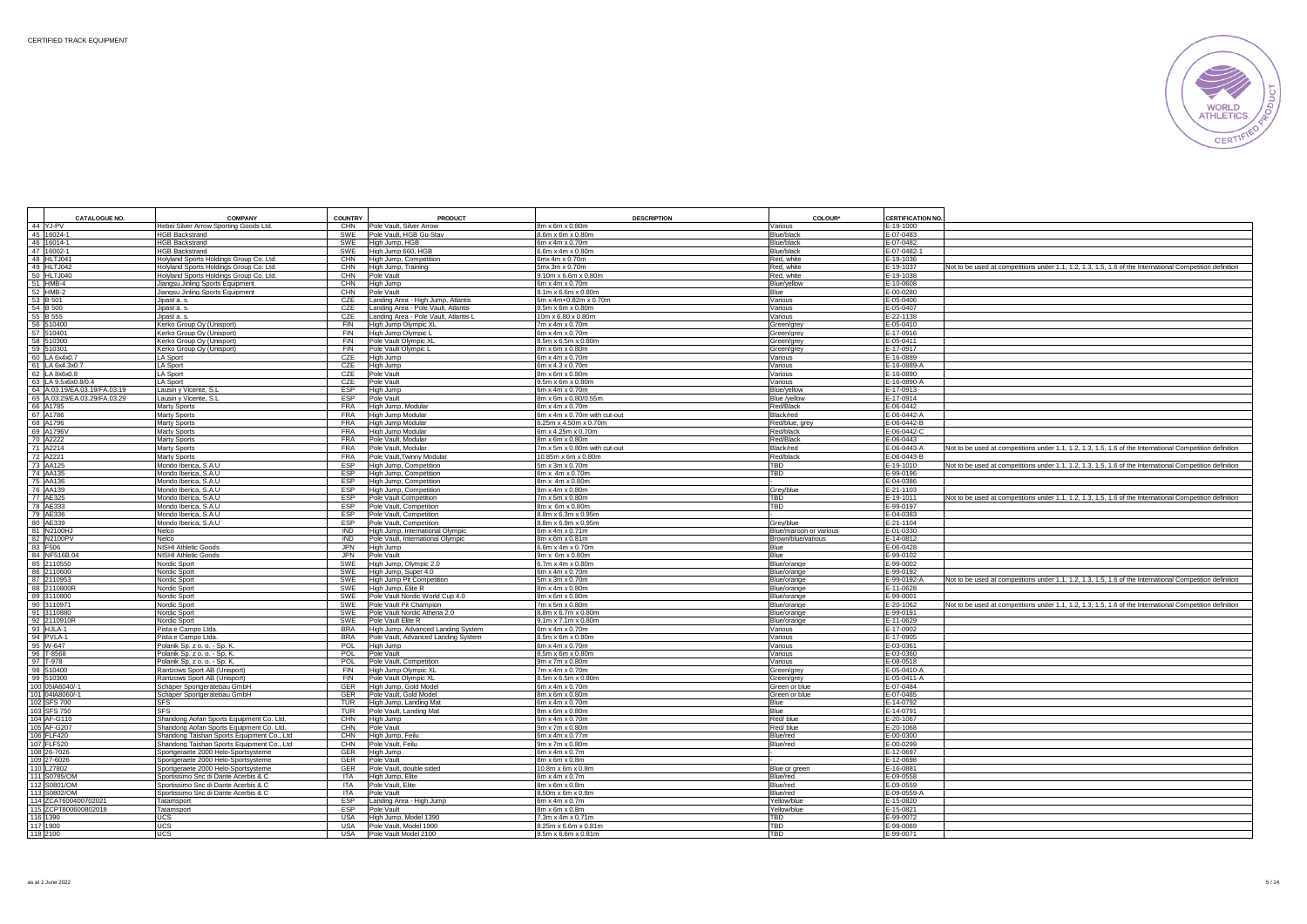**UPRIGHTS**



| <b>CATALOGUE NO.</b>                                   | <b>COMPANY</b>     | <b>COUNTRY</b> | <b>PRODUCT</b>                 | <b>DESCRIPTION</b>          | <b>COLOUF</b> | <b>CERTIFICATION NO.</b> |  |
|--------------------------------------------------------|--------------------|----------------|--------------------------------|-----------------------------|---------------|--------------------------|--|
| 119 391003<br>120 392001<br>121 4426470<br>122 4468068 | Vennekel Gmbl      | GER            | High Jump                      | $3m \times 4m \times 0.70m$ |               | $-10 - 0610$             |  |
|                                                        | Vennekel GmbF      | CFD            | Pole Vault                     | 8m x 6m x 0.90m             |               | $-10 - 0615$             |  |
|                                                        | Vindico Sport GmbH | GFR            | Landing Area - High Jump, Pro  | 6m x 4m x 0.70m             | Black/gree    | -21-1110                 |  |
|                                                        | Vindico Sport GmbH | GFR            | Landing Area - Pole Vault, Pro | $m \times 6m \times 0.80m$  | Black/green   | -21-1111                 |  |

| <b>CATALOGUE NO.</b>         | <b>COMPANY</b>                                                      | <b>COUNTRY</b> | <b>PRODUCT</b>                                                 | <b>DESCRIPTION</b>                                       | <b>COLOUR</b>       | <b>CERTIFICATION NO.</b> | <b>NOTE</b>                          |
|------------------------------|---------------------------------------------------------------------|----------------|----------------------------------------------------------------|----------------------------------------------------------|---------------------|--------------------------|--------------------------------------|
| 1 20510 (20520)              | AFN Sports Sdn. Bhd.                                                | <b>MAS</b>     | High Jump                                                      | Aluminium 2.5m & 3m                                      | Silver              | E-13-0757                |                                      |
| 2 20010, 20020, 20040        | AFN Sports Sdn, Bhd                                                 | <b>MAS</b>     | Pole Vault, with quide rail                                    | Aluminium, 1,30-6,50m                                    | Aluminium           | E-15-0828                |                                      |
| 3 6200105                    | Anand Track & Field Equipment                                       | <b>IND</b>     | High Jump, Athens                                              | Aluminium                                                | Silver/black        | E-05-0405                |                                      |
| 4 6200114                    | Anand Track & Field Equipment                                       | <b>IND</b>     | High Jump, Super Elite                                         | Power coated steel, with wheels                          | Red                 | E-09-0552                |                                      |
| 5 6200107                    | Anand Track & Field Equipment                                       | <b>IND</b>     | Pole Vault, Athens                                             | Aluminium                                                | Silver/black        | E-06-0432                |                                      |
| 6 1AT02003                   | ANTUCO, SL                                                          | <b>FSP</b>     | High Jump                                                      | Aluminium, 2.5m                                          | Metal               | E-00-0304                |                                      |
| 7 21610/21600                | artec Sportgeräte                                                   | GER            | High Jump                                                      | Aluminium, 3m                                            |                     | $E-99-0177$              |                                      |
| 8 21200                      | artec Sportgeräte                                                   | GER            | Pole Vault                                                     | Aluminium                                                |                     | E-99-0176                |                                      |
| 9 PB-TG11                    | Beijing BoXiangHengRui                                              | CHN            | High Jump, Powerbridge                                         | Alu allov with metal base, 0.9m-2.4m                     | Silver/red          | E-12-0659                |                                      |
| 10 PB-CHG1                   | Beijing BoXiangHengRu                                               | CHN            | Pole Vault, Powerbridge                                        | Aluminium allov, manual, 2.3-6.3m                        | Blue/silver         | E-13-0733                |                                      |
| 11 F500                      | Beijing Crown Sporting Goods                                        | CHN            | High Jump, Crown                                               | Aluminium alloy, 1.4-2.5m                                | Blue/metal          | E-00-0268                |                                      |
| 12 F510                      | <b>Beijing Crown Sporting Goods</b>                                 | CHN            | Pole Vault, Crown                                              | Aluminium alloy, 2.5-6.3m                                | TBC                 | E-00-0269                |                                      |
| 13 #17101                    | Beijing Sports-Direct                                               | CHN            | High Jump I, Sportland Olympic                                 | Aluminium allov, metal base, 0.6m-2.4m                   | Silver/blue         | E-11-0625                |                                      |
| 14 #17103                    | <b>Beijing Sports-Direct</b>                                        | CHN            | High Jump II, Sportland Senior                                 | Aluminium allov, metal base, 0.9m-2.55m                  | Silver/blue         | E-11-0626                |                                      |
| 15 #17105                    |                                                                     | CHN            | High Jump, Pro                                                 | Aluminium, steel base, 0.69m-2.50m                       | Red/blue            | E-16-0878                |                                      |
| 16 #17106                    | Beijing Sports-Direct                                               | CHN            |                                                                | Aluminium alloy, steel base, 0.6m-2.6m                   | Silver/blue/re      | E-12-0718                |                                      |
| 17 #17110                    | Beijing Sports-Direct                                               | CHN            | High Jump, Sportland, Competition<br>High Jump, Champion       | Steel, 0.60m-2.60m                                       | Red/blue            | E-16-0879                |                                      |
| 18 #17120                    | <b>Beijing Sports-Direct</b>                                        | CHN            | Elite High Jump stand                                          | Aluminium alloy, metal base, 0.5m-2.6m                   | Red/blue            | E-20-1059                |                                      |
| 19 #17212                    | Beijing Sports-Direct                                               | CHN            |                                                                | Aluminium alloy, 3.8m-6.4m                               | Silver              | E-11-0627                |                                      |
| 20 #17213                    | Beijing Sports-Direct                                               | CHN            | Pole Vault, Sportland Master<br>International Pole Vault stand |                                                          | Red/blue            | E-20-1096                |                                      |
| 21 #17214                    | Beijing Sports-Direct                                               | CHN            |                                                                | Aluminium alloy, 3.9m-6.3m<br>Aluminium allov. 3.9m-6.4m | Silver/blue/rec     | E-12-0719                |                                      |
| 22 18087                     | Beijing Sports-Direct<br>Gotthilf Benz Turngerätefabrik GmbH/Co. KG | GER            | Pole Vault, Sportland, Elite                                   | Aluminium, 0.5m-2.6m                                     | Metal.blue          | E-02-0347                |                                      |
| 23 4201/4276                 | Gotthilf Benz Turngerätefabrik GmbH/Co. KG                          | GER            | High Jump                                                      | Aluminium, 2.0m-6.4m                                     | Metal               | E-02-0348                |                                      |
|                              |                                                                     |                | Pole Vault                                                     |                                                          |                     |                          |                                      |
| 24 HJS-XXX                   | <b>Bhalla International</b>                                         | IND            | High Jump, Vinex                                               | Steel                                                    | Red                 | E-04-0381                |                                      |
| 25 HJS-A11                   | <b>Bhalla International</b>                                         | <b>IND</b>     | High Jump, Standard Olympic                                    | Aluminium                                                | Red/alu             | E-07-0503                |                                      |
| 26 HJS-S01                   | Bhalla International                                                | <b>IND</b>     | High Jump, Vinex Supreme                                       | Aluminium                                                | Alu/yellow          | E-06-0447                |                                      |
| 27 PVS-CPT                   | <b>Bhalla Internationa</b>                                          | <b>IND</b>     | Pole Vault, Vinex Competition                                  | Aluminium                                                | Alu/yellow          | E-06-0453                |                                      |
| 28 14302                     | <b>Dimasport</b>                                                    | <b>FRA</b>     | High Jump, Grand Prix                                          | Aluminium                                                | Silver/red          | E-99-0082                |                                      |
| 29 14303                     | <b>Dimasport</b>                                                    | <b>FRA</b>     | High Jump, Grand Championnat with crank                        | Aluminium                                                | Aluminium           | E-08-0529                |                                      |
| 30 14451/14510/14458/14509   | <b>Dimasport</b>                                                    | <b>FRA</b>     | Pole Vault, Competition                                        | Aluminium                                                | Silver/blue         | E-99-0078                |                                      |
| 31 G100                      | Feiyu                                                               | CHN            | High Jump, Feiyu                                               | Metal, 0.9m-2.5m                                         | Metal/blue          | E-08-0533                |                                      |
| 32 G201                      | Feiyu                                                               | CHN            | Pole Vault                                                     | Aluminium allov. 2.5m-6.5m                               | Blue/silver         | E-15-0856                |                                      |
| 33 JX-T1                     | Foshan Jingxiang Sporting Goods Technology Co. Ltd.                 | CHN            | High Jump, Jingxiang                                           | Aluminium allov. 0.6m-2.6m                               | Grey                | E-19-1018                |                                      |
| 34 HJ 06240                  | Getrasport                                                          | GER            | High Jump, Getra International                                 | Aluminium/steel, 2590mm                                  | Alu/yellow          | E-10-0612                |                                      |
| 35 78200                     | <b>Gill Athletics</b>                                               | <b>USA</b>     | High Jump, G4 Standard                                         | Aluminium                                                | Various             | E-99-0048                |                                      |
| 36 705                       | Gill Athletics                                                      | <b>USA</b>     | High Jump, Collegiate                                          | Steel                                                    | Various             | E-99-0049                |                                      |
| 37 730120                    | <b>Gill Athletics</b>                                               | <b>USA</b>     | High Jump, International                                       | Aluminium                                                | Various             | E-99-0050                |                                      |
| 38 740120CXXYYSP             | <b>Gill Athletics</b>                                               | USA            | High Jump, AGX M4 Standard                                     | Aluminium                                                | Various             | E-15-0850                |                                      |
| 39 77300CXXYYSP              | <b>Gill Athletics</b>                                               | USA            | Pole Vault, AGX M2 Standard                                    | Aluminium                                                | Various             | $E - 99 - 0045$          |                                      |
| 40 77200                     | <b>Gill Athletics</b>                                               | <b>USA</b>     | Pole Vault, G4 Standard                                        | Aluminium                                                | Various             | $-99 - 0046$             | Top peg only be used for competition |
| 41 2-619                     | Hart Sport                                                          | AUS            | High Jump, Hart International                                  | Aluminium                                                | Yellow/silve        | E-14-0815                |                                      |
| 42 HK-TGJ-01                 | Hebei Hongkang Sport Equipment Co. Ltd.                             | CHN            | Pole Vault, Manual                                             | Aluminium alloy, 1.50m-6.50m                             | Red                 | E-18-0965                |                                      |
| 43 OKC-1166                  | HeBei Okachy Sports Goods Co., Ltd                                  | CHN            | High Jump                                                      | Aluminium allov. 0.6m-2.60m                              | Blue/silver         | E-16-0884                |                                      |
| 44 SAHJ-ALU-025              | Hebei Silver Arrow Sporting Goods Ltd.                              | CHN            | High Jump, Silver Arrow                                        | Aluminium alloy                                          | Silver/red          | E-17-0912                |                                      |
| 45 YJ-169                    | Hebei Silver Arrow Sporting Goods Ltd                               | CHN            | Pole Vault, Silver Arrow                                       | Aluminium. 1.50m-6.50m                                   | Various             | E-19-1006                |                                      |
| 46 HLTJ037                   | Holyland Sports Holdings Group Co. Ltd.                             | CHN            | High Jump                                                      | Aluminium alloy, 0.6m-2.60m                              | White, red          | E-19-1039                |                                      |
| 47 HLTJ038                   | Holyland Sports Holdings Group Co. Ltd.                             | CHN            | High Jump, Senior                                              | Aluminium alloy                                          | White, red          | E-19-1040                |                                      |
| 48 HLTJ039                   | Holyland Sports Holdings Group Co. Ltd.                             | CHN            | Pole Vault                                                     | Aluminium alloy                                          | White, red          | E-19-1051                |                                      |
| 49 TGJ-2                     | Jiangsu Jinling Sports                                              | CHN            | High Jump, Jinling                                             | Aluminium, steel, 2.73m                                  | Blue/silver/white   | E-00-0278                |                                      |
| 50 TGJ-5                     | Jiangsu Jinling Sports                                              | CHN            | High Jump                                                      | Aluminium, steel, 0.50m to 2.60m                         | Blue/silver/white   | E-10-0609                |                                      |
| 51 TGJ-3                     | Jiangsu Jinling Sports                                              | CHN            | Pole Vault, Jinling                                            | Aluminium, steel, 2.5m-6.40m                             | Blue/silver         | E-00-0284                |                                      |
| 52 TGJ-8                     | iangsu Jinling Sports                                               | CHN            | Pole Vault, Electro                                            | Aluminium, steel, 2.55m-6.40m                            | Red/white           | $E - 06 - 0464$          |                                      |
| 53 MGTS-001                  | iangsu Maiguan Sports Industry. Ltd.                                | CHN            | High Jump                                                      | Aluminium alloy, 2.70m                                   | Red, silvery white  | E-18-0957                |                                      |
| 54 TC-1216                   | iangsu Tiancheng Sporting Goods Co. Ltd                             | CHN            | High Jump                                                      | Steel, manual, 0.6m-2.6m                                 | Blue, silvery white | E-18-0970                |                                      |
| 55 521400                    | Kerko Group Oy (Unisport)                                           | <b>FIN</b>     | Pole Vault, Champion                                           | Aluminium                                                |                     | E-99-0201                |                                      |
| 56 A.07.20/EA.07.20/FA.07.20 | Lausin y Vicente, S.L.                                              | ESP            | High Jump, Aluminium Competition                               | Aluminium, 2.50m                                         | White               | E-19-0995                |                                      |
| 57 A.07.05/EA.07.05/FA.07.05 | Lausin y Vicente, S.L                                               | ESP            | Pole Vault, Aluminium Pole Vault Stands                        | Aluminium, 2.40m-6.40m                                   | Blue /yellow        | E-21-1135                |                                      |
| 58 A1618                     | <b>Marty Sports</b>                                                 | <b>FRA</b>     | High Jump, Competition                                         | Aluminium, 2.50m                                         | White               | E-00-0235                |                                      |
| 59 A1620                     | Marty Sports                                                        | <b>FRA</b>     | High Jump Competition, Telescopic                              | Alu/galvanised steel, 1.50-2.50m                         | Black               | E-10-0594                |                                      |
| 60 A1910B/A1911B/A1912B      | Marty Sports                                                        | <b>FRA</b>     | Pole Vault, Competition                                        | Aluminium, 6.30m                                         | White               | E-00-0232                |                                      |
| 61 AA010                     | Mondo Iberica, S.A.U                                                | ESP            | High Jump, Telescopic                                          | Aluminium, steel, 0.5-2.50m                              | Blue/white          | E-00-0251                |                                      |
| 62 AA012                     | Mondo Iberica, S.A.U                                                | ESP            | High Jump, Telescopic                                          | Aluminium / steel allov. 0.60-2.60m                      | Aluminium           | E-07-0505                |                                      |
| 63 AA025                     | Mondo Iberica, S.A.U                                                | <b>FSP</b>     | High Jump                                                      | Aluminium/steel allov. 1.168-2.658n                      | Red/white           | E-12-0677                |                                      |
| 64 AA029                     | Mondo Iberica, S.A.U                                                | <b>FSP</b>     | High Jump, with LED                                            | Aluminium/steel, 1.170-2.660m                            | Orange              | E-21-1105                |                                      |
| 65 AE110                     | Mondo Iberica, S.A.U                                                | <b>ESP</b>     | Pole Vault                                                     | Steel, aluminium                                         | Blue/white          | $E-99-0188$              |                                      |
| 66 AE120                     | Mondo Iberica, S.A.U                                                | <b>ESP</b>     | Pole Vault, Automatic                                          | Aluminium, 1,70-6,45m                                    | TBD                 | E-04-0384                |                                      |
| 67 AE129                     | Mondo Iberica, S.A.U                                                | <b>ESP</b>     | Pole Vault, Automatic with LED                                 | Aluminium/steel, 1.480-6.480m                            | Orange              | E-21-1106                |                                      |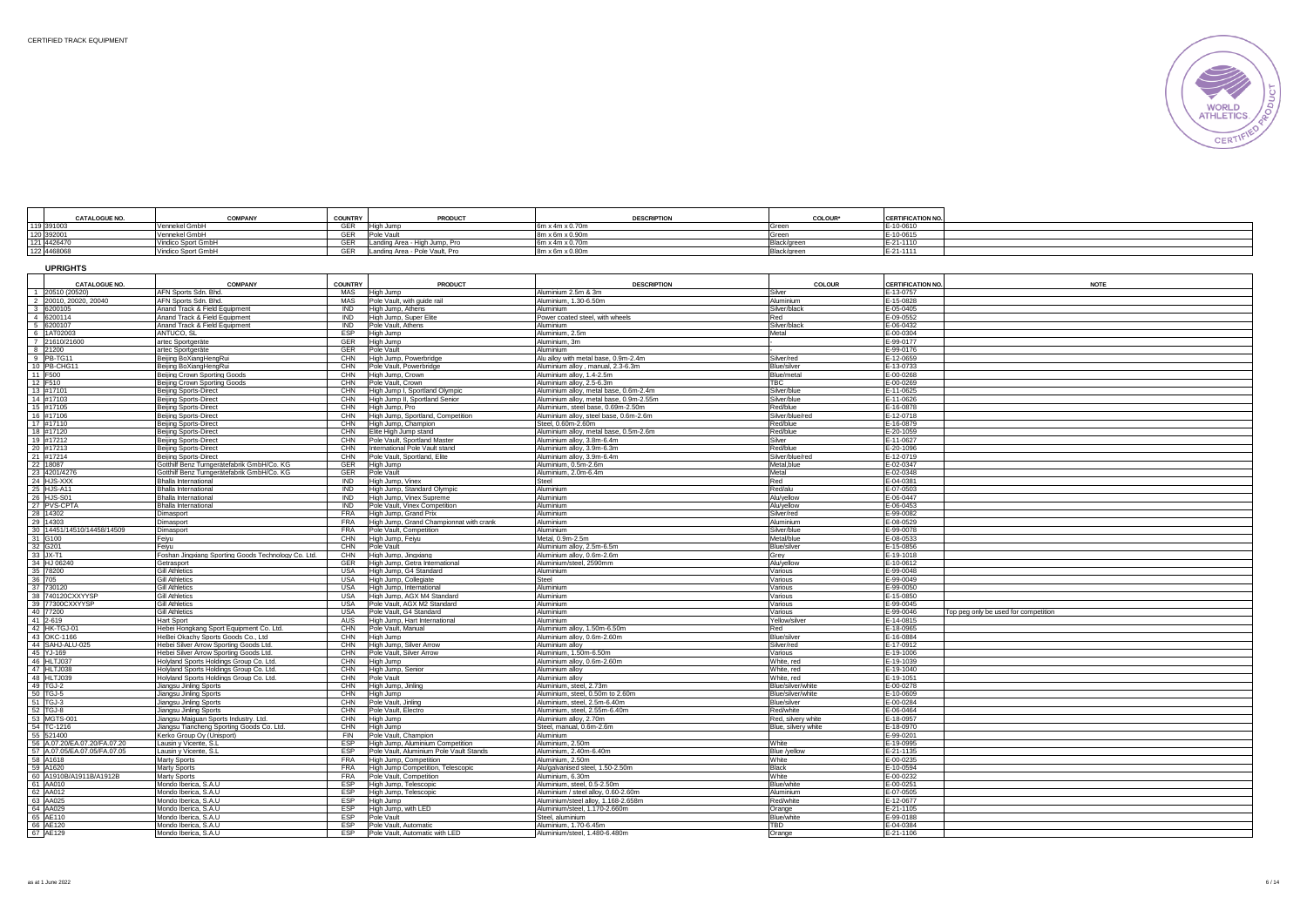

| CATALOGUE NO.       | <b>COMPANY</b>                              | <b>COUNTRY</b> | <b>PRODUCT</b>                                 | <b>DESCRIPTION</b>                               | COLOUR*                | <b>CERTIFICATION NO.</b> |  |
|---------------------|---------------------------------------------|----------------|------------------------------------------------|--------------------------------------------------|------------------------|--------------------------|--|
| 68 N1129OPR         | Nelco                                       | <b>IND</b>     | High Jump, Olympic Pro                         | Aluminium                                        | Silver/black, anodised | E-10-0602                |  |
| 69 N1130OPR         | Nelco                                       | <b>IND</b>     | Pole Vault, Olympic Pro                        | Aluminium                                        | Silver/black, anodised | E-10-0603                |  |
| 70 F1224            | NISHI Athletic Goods                        | <b>JPN</b>     | High Jump                                      | Aluminium/steel, bar stop, 1-2.5m slide system   | Silver                 | E-99-0103                |  |
| 71 NF1226B          | <b>NISHI Athletic Goods</b>                 | <b>JPN</b>     | High Jump                                      | Aluminium steel, bar stop, 1-2.5m slide system   | Blue                   | E-07-0471                |  |
| 72 NF1236B          | NISHI Athletic Goods                        | <b>JPN</b>     | Pole Vault                                     | Aluminium/steel, bar stop, 0.8-6.25 slide system | Silver                 | E-99-0105                |  |
| 73 NMS520F          | NISHI Athletic Goods                        | <b>JPN</b>     | Pole Vault                                     | Aluminium, automatic                             | White/blue             | E-07-0472                |  |
| 74 NF1231E          | NISHI Athletic Goods                        | <b>JPN</b>     | Pole Vault                                     | Aluminium/steel, manual                          | White/blue             | E-08-0523                |  |
| 75 2106000          | Nordic Sport AB                             | SWE            | High Jump, Elite                               | Aluminium, 0.50m-2.70m                           | Blue/orange            | E-99-0006                |  |
| 76 2106300          | Nordic Sport AB                             | SWE            | High Jump, Telescopic                          | Aluminium, 0.60m-2.60m                           | Blue/orange            | E-13-0723                |  |
| 77 2106300a         | Nordic Sport AB                             | SWE            | High Jump, Stand Elite, Telescopic             | Aluminium, 0.50m-2.50m                           | Blue/orange            | E-19-1022                |  |
| 78 3106220          | Nordic Sport AB                             | SWE            | Pole Vault. Standard Elite Manual & Electrical | Aluminium, 1.50m-6.35m                           | Blue/orange            | E-12-0689                |  |
| 79 3100400A         | Nordic Sport AB                             | <b>SWE</b>     | Pole Vault, Telescopic Elite                   | Aluminium, 2.70m-6.30m                           | Blue/orange            | E-13-0724                |  |
| 80 STW-02           | Polanik Sp. z o. o. - Sp. K.                | POL            | High Jump, Super Competition                   | Aluminium telescopic                             | Silver                 | E-99-0158                |  |
| 81 STW-01           | Polanik Sp. z o. o. - Sp. K.                | POL            | High Jump, Competition                         | Aluminium anodised, 0.75m-2.50m                  | Red/silver             | E-08-0519                |  |
| 82 STT-65           | Polanik Sp. z o. o. - Sp. K.                | POL            | Pole Vault                                     | Aluminium, anodised, 2.0m-6.5m                   | Silver/red             | E-03-0362                |  |
| 83 STT11-65E        | Polanik Sp. z o. o. - Sp. K.                | POL            | Pole Vault, Electric, Premium Line             | Aluminium, steel. 2.10m-6.28m, wireless operated | Silver/red             | $-11 - 0620$             |  |
| 84 STT15-65         | Polanik Sp. z o. o. - Sp. K.                | POL            | Pole Vault, Professional Competition           | Aluminium, mechanical with electronic readout    | Silver/red             | E-15-0842                |  |
| 85 STT15-65F        | Polanik Sp. z o. o. - Sp. K.                | POL            | Pole Vault, Professional Competition, foldable | Aluminium, mechanical with electronic readout    | Silver/red             | $-15 - 0843$             |  |
| 86 STT15-63         | Polanik Sp. z o. o. - Sp. K.                | POL            | Pole Vault, Club                               | Aluminium, mechanical with electronic readout    | Silver/red             | $E - 16 - 0870$          |  |
| 87 STT17-63F        | Polanik Sp. z o. o. - Sp. K.                | POL            | Pole Vault, Club, foldable                     | Aluminium, mechanical with electronic readout    | Silver/red             | E-17-0944                |  |
| 88 05000100/1       | Schäper Sportgerätebau GmbH                 | <b>GER</b>     | High Jump                                      | Aluminium, Manual, 3m                            | Silver                 | E-09-0588                |  |
| 89 0500231/2        | Schäper Sportgerätebau GmbH                 | GER            | High Jump                                      | Aluminium, Telescopic, 3m                        | Aluminium              | E-00-0217                |  |
| 90 040028/0-1       | Schäper Sportgerätebau GmbH                 | GER            | Pole Vault                                     | Aluminium, Automatic                             | Aluminium              | E-00-0219                |  |
| 91 W040/W0410050    | Schäper Sportgerätebau GmbH                 | GER            | Pole Vault                                     | Aluminium, 1.4-6.50m, around sockets             | Grev                   | E-00-0258                |  |
| 92 SFS 900          | <b>SFS</b>                                  | <b>TUR</b>     | High Jump, Telescopic                          | Aluminium, steel, 0.5m-2.50m                     | Turguoise/white        | E-15-0844                |  |
| 93 SFS 910          | <b>SFS</b>                                  | <b>TUR</b>     | Pole Vault                                     | Aluminium, steel, 1,70m-6,40m                    | Turguoise/white        | E-15-0845                |  |
| 94 JNE-6441         | Shandong JINUOER Sports Equipment Co. Ltd   | CHN            | High Jump                                      | Aluminium allov. 2.50m                           | Silver                 | E-18-0948                |  |
| 95 FLF400           | Shandong Taishan Sports Equipment Co., Ltd. | CHN            | High Jump                                      | Aluminium, steel, 0.9-2.5m                       | Blue/white             | E-00-0295                |  |
| 96 FLF500           | Shandong Taishan Sports Equipment Co., Ltd  | CHN            | Pole Vault                                     | Aluminium, 2.5m-6.5m                             | Blue/white             | E-00-0296                |  |
| 97 FLF500E          | Shandong Taishan Sports Equipment Co., Ltd  | CHN            | Pole Vault, Electric                           | Aluminium alloy, 1.8-6.26m, fixed post           | Silver/red             | E-07-0465                |  |
| 98 S63042           | Sodex Sport                                 | <b>FRA</b>     | Uprights - High Jump, Competition posts        | Aluminium. Adiustable height 1.1m-2.70m          | Blue                   | E-21-1129                |  |
| 99 2500/1/5/6       | Sportgeraete 2000 Helo-Sportsysteme         | GER            | High Jump                                      | Aluminium                                        |                        | E-12-0638                |  |
| 100 2610/1/2        | Sportgeraete 2000 Helo-Sportsysteme         | GER            | Pole Vault                                     | Aluminium, 150-650cm                             | White coated           | E-12-0639                |  |
| 101 2613            | Sportgeraete 2000 Helo-Sportsysteme         | GER            | Pole Vault "De Lux"                            | Aluminium, in ground sleeves, 1.50-6.50m         | White coated           | E-12-0640                |  |
| 102 S0768           | Sportissimo Snc di Dante Acerbis & C        | ITA.           | High Jump, Competition                         | Aluminium                                        | Silver                 | E-17-0938                |  |
| 103 S0795B          | Sportissimo Snc di Dante Acerbis & C        | <b>ITA</b>     | Pole Vault, Competition                        | Aluminium                                        | Silver                 | E-17-0939                |  |
| 104 CH6001          | Tianiin Chunhua Sports Facilities Co., Ltd  | CHN            | High Jump, Top Grade                           | Aluminium allov. Manual. 0.60m-2.60m             | White/vellow           | E-18-0975                |  |
| 105 510-8601        | <b>UCS</b>                                  | <b>USA</b>     | High Jump                                      | Aluminium                                        | TBD                    | E-99-0059                |  |
| 106 510-8701        | UCS                                         | USA            | High Jump                                      | Aluminium, 0.18m-2.56m                           | <b>TBD</b>             | E-04-0373                |  |
| 107 510 Series      | UCS                                         | USA            | Pole Vault                                     | Aluminium, 3.05m-6.4m                            | TBD                    | $-04 - 0374$             |  |
| 108 520-6500        | UCS                                         | <b>USA</b>     | Pole Vault                                     | Aluminium, anodized                              | <b>TBD</b>             | E-99-0056                |  |
| 109 40260/40270     | Velocity Sports Equipment Snd, Bhd,         | MAS            | Uprights - High Jump                           | Aluminium, adiustable 0.50-2.5/3.0m              |                        | $-07 - 0510$             |  |
| 110 1020510/1020560 | Vindico Sport GmbH                          | GFR            | Uprights - High Jump, Basic                    | Aluminium, 0.50-2.50m or 3m                      | Silver                 | E-21-1112                |  |
| 111 1020570         | Vindico Sport GmbH                          | <b>GER</b>     | Uprights - High Jump, Pro                      | Aluminium 0.50-3m                                | Silver/green           | E-21-1113                |  |

**CROSSBARS**

|               | CATALOGUE NO. | <b>COMPANY</b>                | COUNTRY    | PRODUCT                             | <b>DESCRIPTION</b>           | <b>COLOUR</b>           | <b>CERTIFICATION NO</b> |
|---------------|---------------|-------------------------------|------------|-------------------------------------|------------------------------|-------------------------|-------------------------|
|               |               | AFN Sports Sdn. Bhd           | <b>MAS</b> |                                     |                              | Yellow                  |                         |
|               | 20350         |                               |            | High Jump                           | Fibreglass, 4m               |                         | E-16-0894               |
| $\mathcal{P}$ | 20130         | AFN Sports Sdn. Bhd.          | <b>MAS</b> | Pole Vault                          | Fibreglass, 4.5m             | Yellow                  | E-16-0895               |
|               | 3 AJ400       | AJW-altius                    | <b>HUN</b> | High Jump, altius                   | Fibreglass plastic, 4m       | Yellow.pink, white      | E-99-0097               |
|               | AJ450         | AJW-altius                    | <b>HUN</b> | Pole Vault, altius                  | Fibreglass plastic, 4.5m     | Yellow.pink, white      | E-99-0098               |
|               | 6300108       | Anand Track & Field Equipment | <b>IND</b> | High Jump, "Olympian"               | Fibreglass, 4m               | Yellow                  | E-08-0547               |
|               | 6300109       | Anand Track & Field Equipment | <b>IND</b> | Pole Vault, "Olympian"              | Fibreglass, 4.5m             | Yellow                  | E-08-0548               |
|               | PB-TG12       | Beiling BoXiangHengRui        | CHN        | High Jump, Powerbridge              | Fibrealass, ABS end pieces   | Yellow/red              | F-12-0660               |
| 8             | PB-CHG12      | Beiling BoXiangHengRui        | CHN        | Pole Vault, Powerbridge             | Fibreglass, ABS end pieces   | Yellow/red              | E-12-0661               |
| 9             | F540          | Beiling Crown Sporting Goods  | CHN        | High Jump, Crown                    | Carbon fibre composite, 4m   | <b>TBC</b>              | E-00-0272               |
| 10            | <b>F550</b>   | Beijing Crown Sporting Goods  | CHN        | Pole Vault, Crown                   | Carbon fibre composite, 4.5m | Blue/metal              | E-00-0273               |
| 11            | #17117        | Beiling Sports-Direct         | CHN        | High Jump, Sportland                | Fibreglass, 4m               | Cvan/magenta            | E-12-0671               |
|               | 12 #17215     | <b>Beijing Sports-Direct</b>  | CHN        | Pole Vault, Sportland               | Fibrealass, 4.5m             | Cyan/magenta            | E-12-0672               |
|               | 13 VFG-C4     | <b>Bhalla International</b>   | <b>IND</b> | High Jump, Vinex                    | Fibreglass, 4m               | Yellow                  | E-04-0382               |
|               | 14 VFG-C45    | <b>Bhalla International</b>   | <b>IND</b> | Pole Vault, Vinex                   | Fibreglass, 4.5m             | Yellow                  | E-06-0434               |
| 15            |               | <b>Exel Composites</b>        | <b>FIN</b> | High Jump                           | Fibreglass/polvesther, 4m    | Yellow/red/white/orange | E-99-0179               |
| 16            |               | <b>Exel Composites</b>        | <b>FIN</b> | Pole Vault                          | Fibreglass/polyesther, 4.5m  | Yellow/red/white/orange | E-99-0180               |
| 17            | G104          | Feiyu                         | CHN        | High Jump                           | Fibreglass, 4m               | Red/vellow              | E-15-0857               |
|               | 18 G204       | Feiyu                         | CHN        | Pole Vault                          | Fibreglass, 4.5m             | Red/vellow              | E-15-0858               |
|               | 19 HJ 25400   | Getrasport                    | <b>GER</b> | High Jump, Getra Polvester 5-Point  | Polyester, 4m                | Dark vellow, green ends | E-06-0437               |
|               | 20 HJ 26400   | Getrasport                    | <b>GER</b> | High Jump, Getra Polvester target   | Polvester, 4m                | Dark vellow, red ends   | E-07-0479               |
|               | 21 HJ 27400   | Getrasport                    | <b>GER</b> | High Jump, Getra Gravity            | Polvester, 4m                | White, red ends         | E-19-1008               |
|               | 22 PV 25450   | Getrasport                    | <b>GER</b> | Pole Vault, Getra Polvester 5-Point | Polvesther, 4.5m             | Dark vellow, green ends | E-06-0438               |
|               | 23 PV 26450   | Getrasport                    | <b>GER</b> | Pole Vault, Getra Polvester target  | Polvester, 4.5m              | Dark vellow, red ends   | E-07-0480               |
|               | 24 PV 27450   | Getrasport                    | <b>GER</b> | Pole Vault, Getra Gravity           | Polvester, 4.5m              | White, red ends         | E-19-1009               |
|               | 25 525        | <b>Gill Athletics</b>         | <b>USA</b> | High Jump, International            | Fibreglass, 4m               | Various                 | E-99-0022               |
|               | 26 526        | <b>Gill Athletics</b>         | <b>USA</b> | Pole Vault, International           | Fibreglass, 4.5m             | Various                 | E-99-0021               |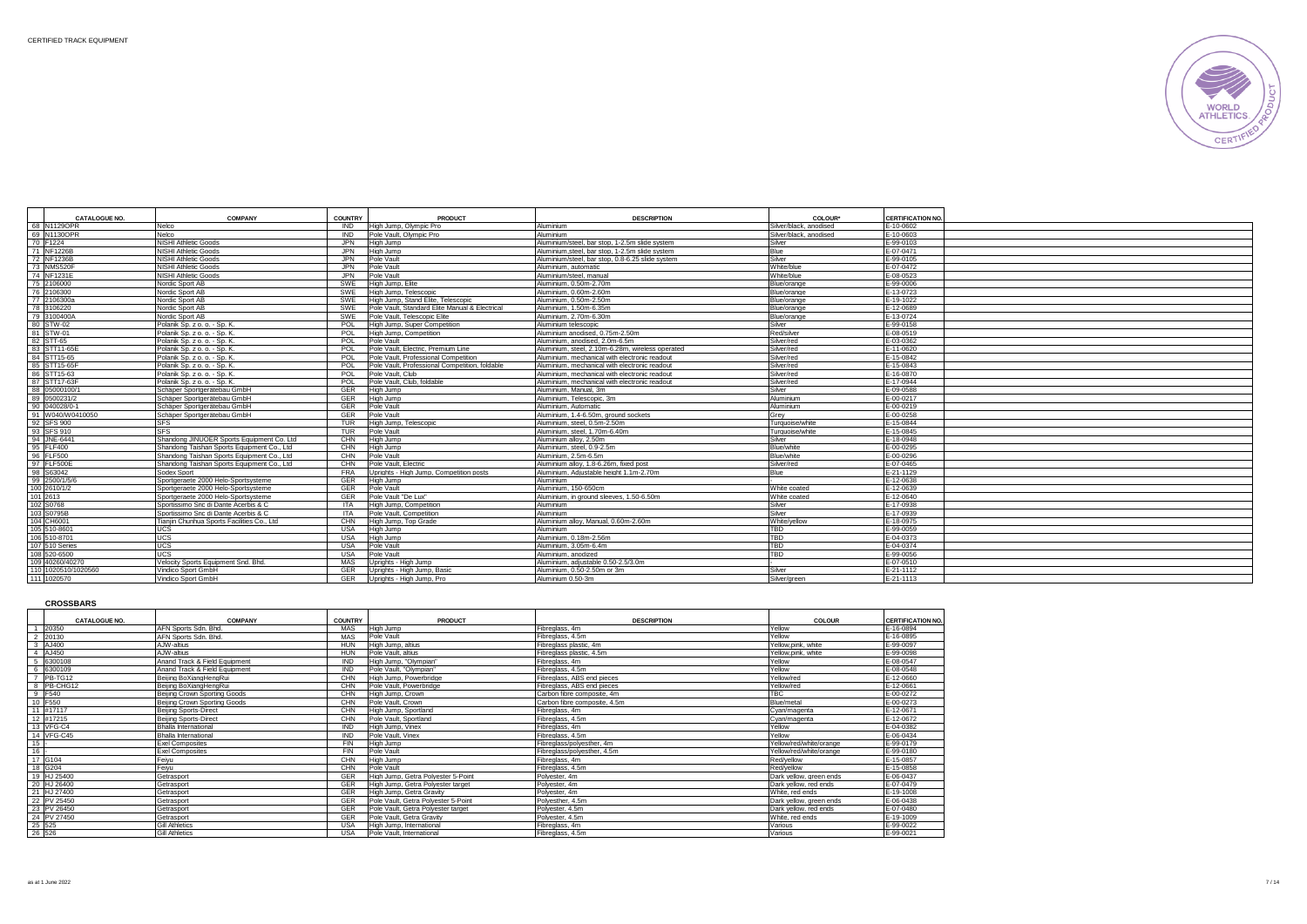

|        | <b>CATALOGUE NO.</b> | <b>COMPANY</b>                              | <b>COUNTRY</b> | <b>PRODUCT</b>                         | <b>DESCRIPTION</b>          | <b>COLOUR</b> *       | <b>CERTIFICATION NO.</b> |
|--------|----------------------|---------------------------------------------|----------------|----------------------------------------|-----------------------------|-----------------------|--------------------------|
| 27 529 |                      | <b>Gill Athletics</b>                       | <b>USA</b>     | High Jump, AGX High Jump Crossbar      | Fibreglass, 4m              | Green                 | E-08-0534                |
|        | 28 530               | <b>Gill Athletics</b>                       | <b>USA</b>     | Pole Vault, AGX Pole Vault Crossbar    | Fibreglass, 4.5m            | Green                 | E-08-0535                |
|        | 29 59960             | Guiral Industries                           | <b>IND</b>     | High Jump, GISCO                       | Fibreglass, 4m              | Orange                | E-10-0601                |
|        | 30 59962             | <b>Guiral Industries</b>                    | <b>IND</b>     | Pole Vault, GISCO                      | Fibreglass, 4,50m           | Orange                | F-14-0805                |
|        | 31 HA-018A           | Hana Sports Co. Ltd                         | <b>KOR</b>     | High Jump                              | Fibreglass, 4m              | Yellow/red            | E-13-0748                |
|        | 32 HA-021A           | Hana Sports Co. Ltd                         | <b>KOR</b>     | Pole Vault                             | Fibreglass, 4.5m            | Yellow/red            | E-13-0749                |
|        | 33 2-175             | <b>Hart Sport</b>                           | <b>AUS</b>     | High Jump, Hart International          | Fibreglass, 4m              | Yellow/red            | E-14-0816                |
|        | 34 HKTJ-024          | Hebei Hongkang Sport Equipment Co. Ltd.     | CHN            | High Jump                              | Fibreglass                  | Red                   | E-17-0934                |
|        | 35 SA-CB045          | Hebei Silver Arrow Sporting Goods Ltd.      | CHN            | Pole Vault, Carbon fibre, Silver Arrow | Carbon fibre                | Red                   | E-19-1001                |
|        | 36 HLTJ034           | Holvland Sports Holdings Group Co. Ltd.     | CHN            | High Jump, Competition                 | Carbon fibre composite      | Red                   | E-19-1041                |
|        | 37 HLTJ035           | Holyland Sports Holdings Group Co. Ltd.     | CHN            | High Jump, Training                    | Fibreglass                  | Red                   | E-19-1042                |
|        | 38 HLTJ032           | Holyland Sports Holdings Group Co. Ltd.     | CHN            | Pole Vault, Competition                | Carbon fibre composite, 2kg | Red                   | E-19-1043                |
|        | 39 HLTJ033           | Holvland Sports Holdings Group Co. Ltd.     | CHN            | Pole Vault, Training                   | Fibreglass, 2kg             | Red                   | $F-19-1044$              |
|        | 40 HG-1              | Jiangsu Jinling Sports                      | CHN            | High Jump                              | Fibreglass, 4m              | Yellow/black          | E-09-0570                |
|        | 41 HG-2              | Jiangsu Jinling Sports                      | CHN            | Pole Vault                             | Fibreglass, 4.5m            | Yellow/black          | E-09-0571                |
|        | 42 TC-1216B          | Jiangsu Tiancheng Sporting Goods Co. Ltd.   | CHN            | High Jump                              | Nylon, 4m                   | Yellow/red            | E-18-0971                |
|        | 43 HJ 400            | <b>LA Sport</b>                             | CZE            | LA 400                                 | Fibreglass, 4m              | Yellow/red            | E-15-0825                |
|        | 44 HJ 450            | <b>LA Sport</b>                             | CZE            | I A 450                                | Fibreglass, 4.5m            | Yellow/red            | E-15-0826                |
|        | 45 SAC-BX040         | Metals Javelin Factory of Dingzhou          | CHN            | High Jump, Silver Arrow Brand          | Fibreglass, 4m              | Yellow                | E-12-0707                |
|        | 46 AA405             | Mondo Iberica, S.A.U                        | <b>ESP</b>     | High Jump                              | GFRP. 4m                    | <b>TBD</b>            | E-12-0678                |
|        | 47 AE225             | Mondo Iberica, S.A.U                        | ESP            | Pole Vault                             | GFRP. 4.5m                  | <b>TBD</b>            | E-12-0679                |
|        | 48 CV-001            | <b>National Sports</b>                      | <b>IND</b>     | Crossbar - High Jump, Cougar Victory   | Fibreglass, 4m              | Orange                | E-12-0699                |
|        | 49 N1126AF           | Nelco                                       | <b>IND</b>     | High Jump, Olympic Pro                 | Fibreglass                  | Yellow/orange/various | E-10-0604                |
|        | 50 N1126BF           | Nelco                                       | <b>IND</b>     | Pole Vault, Olympic Pro                | Fibreglass                  | Yellow/orange/various | E-10-0605                |
|        | 51 F581A             | NISHI Athletic Goods                        | <b>JPN</b>     | High Jump                              | Fibreglass, 4m              | White/orange          | E-99-0106                |
|        | 52 F586A             | <b>NISHI Athletic Goods</b>                 | <b>JPN</b>     | Pole Vault                             | Fibreglass, 4.5m            | White/blue            | E-99-0107                |
|        | 53 2126400           | Nordic Sport                                | SWE            | High Jump                              | Fibreglass, 4m              | Pink/blue             | E-99-0194                |
|        | 54 3126450           | Nordic Sport                                | SWE            | Pole Vault                             | Fibreglass, 4.5m            | Pink/blue             | E-99-0193                |
|        | 55 2126420A          | Nordic Sport                                | SWE            | High Jump, anti-roll                   | Fibreglass, 4m              | Red/white             | E-12-0705                |
|        | 56 2126421A          | Nordic Sport                                | SWE            | Pole Vault, anti-roll                  | Fibreglass, 4.5m            | Red/white             | E-12-0706                |
|        | 57 PW-400            | Polanik Sp. z o. o. - Sp. K.                | POL            | High Jump, Competition                 | Fibreglass/polvesther, 4m   | Yellow/red            | E-08-0520                |
|        | 58 PW-450            | Polanik Sp. z o. o. - Sp. K.                | POL            | Pole Vault. Competition                | Fibreglass/polvesther, 4.5m | Yellow/red            | E-08-0521                |
|        | 59 05000024          | Schäper Sportgerätebau GmbH                 | GER            | High Jump                              | Fibreglass, 4m              | Yellow/black          | E-00-0220                |
|        | 60 04000029          | Schäper Sportgerätebau GmbH                 | GER            | Pole Vault                             | Fibreglass, 4.5m            | Yellow/black          | E-00-0221                |
|        | 61 JNE-6443          | Shandong JINUOER Sports Equipment Co. Ltd   | CHN            | <b>High Jump</b>                       | Carbon fibre                | Yellow                | E-18-0949                |
|        | 62 FLF410            | Shandong Taishan Sports Equipment Co., Ltd. | CHN            | High Jump                              | Fibreglass, 4m              | Yellow/red            | E-00-0297                |
|        | 63 FLF510            | Shandong Taishan Sports Equipment Co., Ltd. | CHN            | Pole Vault                             | Fibreglass, 4.5m            | Yellow/red            | E-00-0298                |
|        | 64 S0765             | Sportissimo Snc di Dante Acerbis & C        | <b>ITA</b>     | High Jump                              | Fibrealass                  | Silver/white          | E-19-1023                |
|        | 65 S0767             | Sportissimo Snc di Dante Acerbis & C        | <b>ITA</b>     | Pole Vault                             | Fibreglass                  | Silver/white          | $E - 19 - 1024$          |
|        | 66 SAS FCB 3001      | Sports & Sports International (SAS)         | <b>IND</b>     | High Jump                              | Fibrealass                  | Orange/black          | E-16-0897                |
|        | 67 SAS FCB 3002      | Sports & Sports International (SAS)         | <b>IND</b>     | Pole Vault                             | Fibrealass                  | Orange/black          | F-16-0898                |
|        | 68 755-132           | <b>UCS</b>                                  | <b>USA</b>     | High Jump                              | Fibreglass, 4m              | <b>TBD</b>            | E-04-0377                |
|        | 69 755-133           | <b>UCS</b>                                  | <b>USA</b>     | Pole Vault                             | Fibrealass, 4.5m            | <b>TRD</b>            | E-04-0376                |

### **THROWING CAGES**

| <b>CATALOGUE NO.</b>         | COMPANY                          | <b>COUNTRY</b> | PRODUCT                                                      | <b>DESCRIPTION</b>                                              | <b>COLOUR</b> | <b>CERTIFICATION NO.</b> | <b>COMMENTS</b>                        |
|------------------------------|----------------------------------|----------------|--------------------------------------------------------------|-----------------------------------------------------------------|---------------|--------------------------|----------------------------------------|
| 1 30290                      | AFN Sports Sdn. Bhd.             | MAS            | Discus & Hammer Throw                                        | Aluminium. 7-10m                                                | Aluminium     | E-14-0786                | design wind speed 33.5m/s max.         |
| 2 30305                      | AFN Sports Sdn, Bhd.             | MAS            | Discus & Hammer Throw, 7/10 model 2020                       | Aluminium. 7-10m                                                | Aluminium     | F-20-1070                | design wind speed 15m/s max.           |
| 3 30306                      | AFN Sports Sdn. Bhd.             | MAS            | Discus & Hammer Throw, 7/10 model 2020                       | Aluminium, 7-10m                                                | Aluminium     | E-20-1070-A              | design wind speed 34m/s max            |
| 4 30070/2020                 | AFN Sports Sdn. Bhd.             | MAS            | <b>Discus</b>                                                | Aluminium                                                       | Aluminium     | E-13-0758                | design wind speed 25m/s max.           |
| 5 22125                      | artec Sportgeräte                |                | Discus & Hammer, Hammer-und Diskuswurfschutzgitter Aluminium |                                                                 |               | E-99-0168                | design wind speed 10m/s max.           |
| 6 22020-10/22023-10          | artec Sportgeräte                | <b>GER</b>     | Discus, 6m height                                            | 6m high net, aluminium                                          |               | E-21-1097                | design wind speed 15m/s max.           |
| 7 DC-S101                    | Bhalla International             | <b>IND</b>     | Discus, Vinex                                                | Steel, galvanised                                               |               | E-09-0568                |                                        |
| 8 DHC-S101                   | Bhalla International             | <b>IND</b>     | Discus & Hammer, Vinex                                       | Steel, galvanised                                               |               | E-09-0569                | design wind speed 32m/s max.           |
| 9 13278                      | Dimasport                        | <b>FRA</b>     | <b>Discus</b>                                                | Galvanised steel, 6.40m-4.50m                                   |               | $-19 - 0996$             | design wind speed 13m/s max.           |
| 10 13288/13289/13293         | Dimasport                        | <b>FRA</b>     | Discus & Hammer                                              | Stainless steel/aluminium                                       |               | E-99-0090                | design wind speed 15m/s max.           |
| 11 L413                      | Feiyu                            | CHN            | Discus and Hammer                                            | Steel poles, 7,5m/10,5m high net                                | White/black   | E-15-0864                | design wind speed 15m/s max            |
| 12 732145                    | <b>Gill Athletics</b>            | USA            | World Athletics Discus Cage                                  | Various, 9 poles, 6,4m net                                      | Various       | $-15 - 0867$             | design wind speed max.38m/s (85mph)    |
| 13 732301                    | <b>Gill Athletics</b>            | <b>USA</b>     | Apollo Discus Cage                                           | 3 aluminium and steel poles, 6m high net                        | Various       | E-21-1098                | design wind speed 31m/s max. (70mph)   |
| 14 732310                    | <b>Gill Athletics</b>            | USA            | Thor 10 Hammer Cage                                          | 4 aluminium and steel poles, 7/10m high net, concentric circles | Various       | $-21 - 1099$             | design wind speed 33m/s max. (74mph)   |
| 15 LQL-1                     | Jiangsu Jinling Sports Equipment | <b>CHN</b>     | Discus & Hammer                                              | Steel, concentric circles                                       | White         | E-00-0281                | Design wind speed 20m/s. max           |
| 16 LQL-1A                    | Jiangsu Jinling Sports Equipment | CHN            | Discus & Hammer                                              | Aluminium, concentric circles                                   | White         | E-09-0572                | design wind speed 20m/s max.           |
| 17 527070                    | Kerko Group Oy (Unisport)        | <b>FIN</b>     | Discus & Hammer                                              | Galvanised steel, concentric circles, 8/10m height              | Grev          | E-05-0409                |                                        |
| 18 LA SCD 5/7Alu             | <b>LA Sport</b>                  |                | Safety Cage Discus Throw 5/7 - 2000                          | Aluminium, 5/7m                                                 | Silver        | E-20-1088                | design wind speed 27m/s max.(100km/h)  |
| 19 SCH 7/10                  | <b>LA Sport</b>                  | CZE            | Safety Cage Hammer and Discus                                | Aluminium, 7/10m                                                | Various       | E-21-1096                | design wind speed 27m/s max. (100km/h) |
| 20 A.99.94/EA.99.94/FA.99.94 | Lausin v Vicente                 | <b>FSP</b>     | Discus & Hammer                                              | Steel, concentric circles                                       |               | F-12-0687                | design wind speed 18m/s max.           |
| 21 A2420B                    | Marty Sports                     | <b>FRA</b>     | <b>Discus</b>                                                | Galvanised                                                      | Galvanised    | E-00-0233                | Design wind speed 41m/s -148km/h       |
| 22 A2430B                    | <b>Marty Sports</b>              | <b>FRA</b>     | Discus & Hammer                                              | Galvanised                                                      | Galvanised    | E-00-0238                | design wind speed 36m/s (130km/h)      |
| 23 AL005-006                 | Mondo Iberica, S.A.U             | <b>FSP</b>     | Discus & Hammer                                              | Aluminium                                                       | White         | E-99-0123                |                                        |
| 24 AL003                     | Mondo Iberica, S.A.U             | <b>ESP</b>     | <b>Discus</b>                                                | Aluminium                                                       | Red/white     | E-12-0680                |                                        |
| 25 AL910                     | Mondo Iberica, S.A.U             | <b>FSP</b>     | Shot Put indoor                                              | Aluminium, lifting                                              | White         | E-12-0681                |                                        |
| 26 NF2052T                   | <b>NISHI Athletic Goods</b>      |                | Discus Cage for Discus Throw                                 | Free standing, 8 poles                                          | Red           | E-20-1078                | design wind speed 8.4m/s max.          |
| 27 NF2060F                   | NISHI Athletic Goods             | .JPN           | Discus & Hammer Throw                                        | Concentric circles                                              | White         | E-05-0420                | design wind speed 10m/s max.           |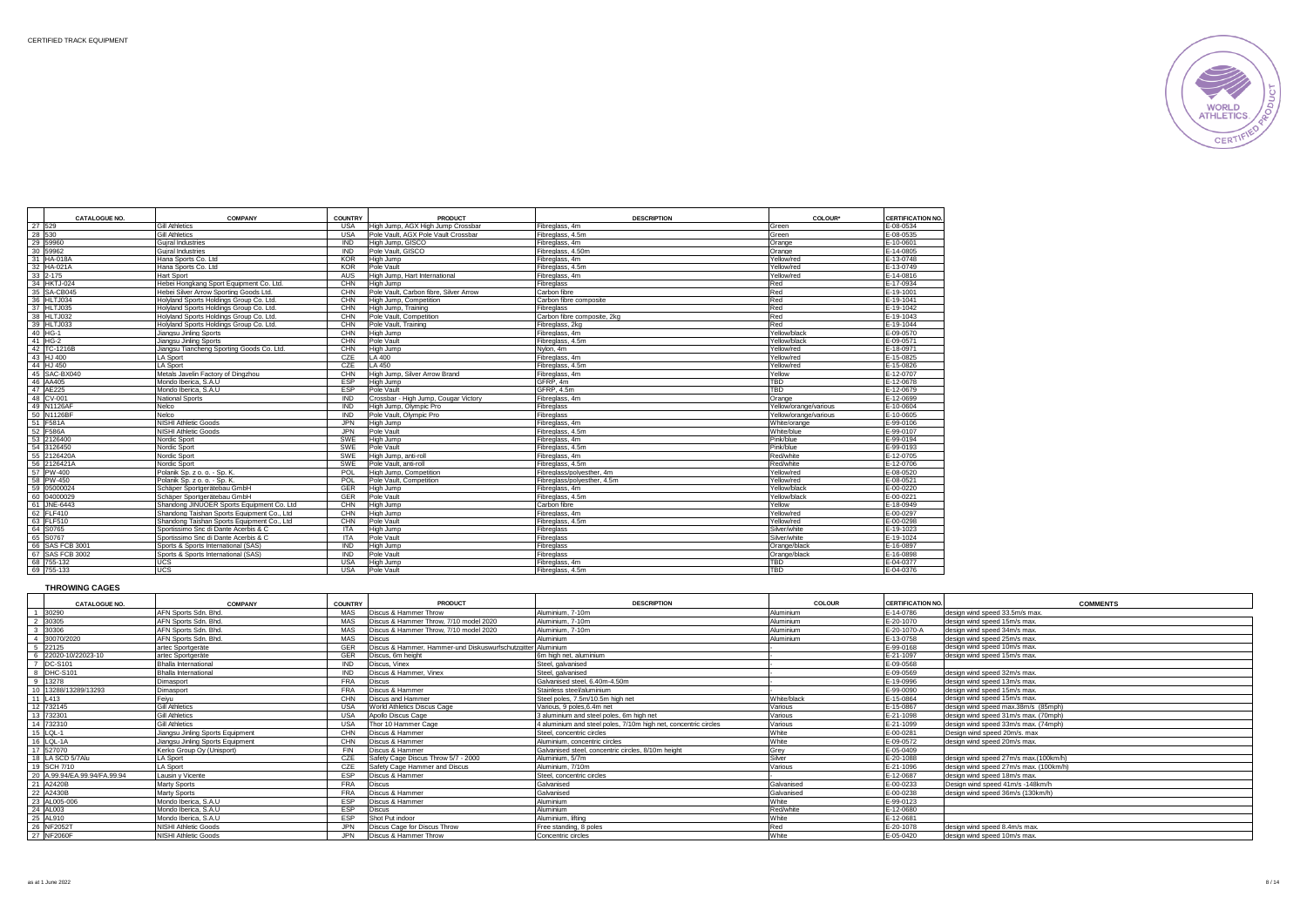

| <b>CATALOGUE NO.</b> | <b>COMPANY</b>                        | <b>COUNTRY</b> | PRODUCT                                      | <b>DESCRIPTION</b>                                   | COLOUR*         | <b>CERTIFICATION NO.</b>                                |
|----------------------|---------------------------------------|----------------|----------------------------------------------|------------------------------------------------------|-----------------|---------------------------------------------------------|
| 28 NF2060G           | NISHI Athletic Goods                  | <b>JPN</b>     | Discus & Hammer                              | Concentric circles                                   | Silver          | E-13-0754                                               |
| 29 NF2060T           | NISHI Athletic Goods                  | JPN.           | Discus & Hammer Throw. Cage for Hammer Throw | Free standing, 8 poles                               | Red             | E-20-1077<br>design wind speed 7.4m/s max.              |
| 30 5121450           | Nordic Sport                          | SWE            | Discus & Hammer Cage Elite                   | Galvanised steel, 10.5m-8.5m high                    | Silver/black    | E-19-1005<br>design wind speed 13m/s max.               |
| 31 5121467           | Nordic Sport                          | SWE            | Discus & Hammer                              | Steel, concentric circles, 2021                      |                 | E-99-0003<br>design wind speed 15m/s max.               |
| 32 5121483           | Nordic Sport                          | SWE            | Shot Put Indoor                              | Aluminium                                            |                 | E-16-0900                                               |
| 33 5121486           | Nordic Sport                          | SWE            | Discus, Mobile IAAF 2.0                      | Free standing                                        |                 | E-18-0989                                               |
| 34 Thor 9            | Play Hard Sports Equipment            | AUS            | Discus & Hammer, Thor 9                      | Steel/aluminium, concentric circles, 7m/9m high net  | Silver          | design wind speed 27.7m/s max.<br>E-15-0822             |
| 35 Thor 10           | Play Hard Sports Equipment            | AUS            | Hammer, Thor 10                              | Steel/ aluminium, concentric circles                 | Silver          | E-05-0403<br>design wind speed 27.7m/s max.             |
| 36 Apollo            | Play Hard Sports Equipment            | AUS            | Discus, Apollo                               | 3 aluminium and steel poles, 6m high net             | Silver          | E-12-0695<br>design wind speed 31.95 m/s max. (115km/h) |
| 37 KLM-7/10-A        | Polanik Sp. z o. o. - Sp. K.          | <b>POL</b>     | Discus & Hammer                              | Aluminium, concentric circles                        |                 | E-00-0264<br>design wind speed 13m/s                    |
| 38 KLD-17-5/7-A      | Polanik Sp. z o. o. - Sp. K.          | POL            | <b>Discus</b>                                | Anodised aluminium, 7m-5m high                       |                 | E-17-0943<br>design wind speed 15m/s                    |
| 39 BO-308/4          | Polanik Sp. z o. o. - Sp. K.          | POL            | Shot Put indoor, Competition                 | With stop barrier & protective netting, Stee&plywood | Blue/red        | E-13-0753<br>Special note                               |
| 40 ATH-38            | <b>IH&amp;J Hill Engineering Ltd.</b> | GBR            | Hammer, Hillsport steel arena 710 Cage       | Galvanised steel, 10m-7m high                        |                 | E-19-1007<br>design wind speed 25m/s max.               |
| 41 026V1251          | Schäper Sportgerätebau GmbH           | GER            | Discus, 6m                                   | Aluminium, ground sleeves                            | Silver          | E-00-0222<br>design wind speed 15m/s max.               |
| 42 W2607101          | Schäper Sportgerätebau GmbH           | GER            | Discus, 6m                                   | Aluminium                                            | Silver          | E-12-0714<br>design wind speed 15m/s max.               |
| 43 0201029/2-4       | Schäper Sportgerätebau GmbH           | GER            | Discus & Hammer                              | Aluminium                                            | Aluminium       | E-00-0223<br>design wind speed 15m/s max.               |
| 44 SFS 500           |                                       | <b>TUR</b>     | Discus & Hammer                              | Aluminium, 7-10m                                     | Turquoise       | E-14-0796<br>design wind speed 12m/s max. (45km/h)      |
| 49 3-05-011          | Sportgeraete 2000/Helo-Sportsysteme   | GER            | Discus & Hammer                              | Aluminium, concentric circles                        | aluminium, grey | E-07-0481<br>design wind speed 10m/s max.               |
| 50 3-04-002          | Sportgeraete 2000/Helo-Sportsysteme   | GER            | Discus, 6m high                              | Aluminium                                            |                 | E-20-1094<br>design wind speed 10m/s max.               |
| 51 S0667_10          | Sportissimo Snc di Dante Acerbis & C  | <b>ITA</b>     | Discus & Hammer                              | Galvanised steel, concentric circles                 |                 | E-09-0560<br>design wind speed 15m/s max.               |
| 52 572-4100R         | UCS                                   | <b>USA</b>     | Hammer                                       |                                                      |                 | E-99-0058                                               |

**FIXED EQUIPMENT**

| <b>CATALOGUE NO.</b>                     | <b>COMPANY</b>                | <b>COUNTRY</b> | <b>PRODUCT</b>                              | <b>DESCRIPTION</b>                                    | <b>COLOUR</b>    | <b>CERTIFICATION NO.</b> |
|------------------------------------------|-------------------------------|----------------|---------------------------------------------|-------------------------------------------------------|------------------|--------------------------|
| 11260                                    | AFN Sports Sdn, Bhd           | MAS            | Track inside kerb                           | Aluminium, anodised                                   |                  | F-13-0737                |
| 145010/143/Open&Slotted,                 |                               |                |                                             |                                                       |                  |                          |
| 145010/160/Open&Slotted<br>$\mathcal{P}$ | AFN Sports Sdn, Bhd.          | <b>MAS</b>     | Track inside kerb                           | Aluminium, 143x50mm/ 160x50mm, part of drainage cover | White            | E-20-1062                |
| 20290/20310<br>3                         | AFN Sports Sdn, Bhd           | <b>MAS</b>     | Pole Vault box with cover                   | Stainless steel                                       |                  | E-13-0742                |
| 4 40130 (40040)                          | AFN Sports Sdn. Bhd.          | MAS            | Take-off board with installation trough     | Hardwood, aluminium                                   | White, aluminium | E-13-0741                |
| 40140 (40040/40030)<br>5                 | AFN Sports Sdn. Bhd           | MAS            | Take-off board with installation trough     | Synthetic, aluminium                                  | White            | E-13-0740                |
| 6 40150                                  | AFN Sports Sdn. Bhd           | MAS            | Take-off board Three in One"                | Aluminium profile, synthetic on top, 122cmx34cmx10cm  | Red/white        | E-16-0896                |
| 7 40155                                  | AFN Sports Sdn. Bhd           | <b>MAS</b>     | Take-off board Competition                  | Aluminium/synthetic with training inlay               | White, aluminium | E-17-0906                |
| 8 30430                                  | AFN Sports Sdn. Bhd.          | <b>MAS</b>     | Stop board, Shot Put                        | Hardwood                                              | White            | E-13-0738                |
| 30440<br>9                               | AFN Sports Sdn. Bhd           | MAS            | Stop board, Shot Put                        | Synthetic                                             | White            | E-13-0739                |
| 10 30210                                 | AFN Sports Sdn. Bhd.          | MAS            | Throwing circle, Shot Put / Hammer Throw    | Aluminium                                             |                  | E-13-0743                |
| 11 30210/DS                              | AFN Sports Sdn. Bhd           | MAS            | Throwing circle, Shot Put / Hammer Throw    | Aluminium                                             |                  | E-17-0907                |
| 12 30220                                 | AFN Sports Sdn. Bhd           | MAS            | Throwing circle, Discus Throw               | Aluminium                                             |                  | E-13-0744                |
| 13 30220/DS                              | AFN Sports Sdn. Bhd.          | MAS            | Throwing circle, Discus Throw               | Aluminium, dismantle version                          | Silver           | E-17-0908                |
| 14 30140                                 | AFN Sports Sdn. Bhd.          | MAS            | Conversion circle, Hammer                   | Fibrealass                                            | White            | E-13-0761                |
| 15 30150                                 | AFN Sports Sdn, Bhd.          | <b>MAS</b>     | Conversion circle, Hammer                   | Wood                                                  | White            | E-13-0759                |
| 16 6401124                               | Anand Track & Field Equipment | IND            | <b>Track Kerb</b>                           | Aluminium                                             | White            | E-14-0799                |
| 17 6301110                               | Anand Track & Field Equipment | <b>IND</b>     | Pole Vault box                              | Powder coated steel                                   | White            | E-10-0597                |
| 18 6500120                               | Anand Track & Field Equipment | <b>IND</b>     | Take-off board and indicator board          | Alu frame, wood, with plasticine insert               | White/red        | E-10-0591                |
| 19 6500121                               | Anand Track & Field Equipment | <b>IND</b>     | Stop board, Elite Aluminium                 | Aluminium                                             | White            | E-10-0614                |
| 20 6500108                               | Anand Track & Field Equipment | <b>IND</b>     | Throwing circle, Shot / Hammer              | Powder coated steel                                   | White            | E-10-0598                |
| 21 6500106                               | Anand Track & Field Equipment | <b>IND</b>     | Throwing circle, Discus Throw               | Powder coated steel                                   | White            | E-10-0599                |
| 22 1P000101/0                            | Antuco, SL                    | ESP            | Track kerb                                  | Aluminium                                             | Silver           | E-07-0478                |
| 23 1AT03203/4                            | Antuco, SL                    | ESP            | Pole Vault box                              | Steel                                                 | Silver           | E-07-0477                |
| 24 1AT04003/2/1&5AT04004D                | Antuco, SL                    | ESP            | Take-off board                              | Wood covered                                          | White/blue       | E-07-0476                |
| 25 1AT01100                              | Antuco, SL                    | <b>ESP</b>     | Stop Board, wood                            | Plywood                                               | White            | E-20-1076                |
| 26 50190/50194/50195                     | artec Sportgeräte             | GER            | Track inside kerb                           | Aluminium                                             | Silver           | E-05-0416                |
| 27 21329/21326/21330/21321               | artec Sportgeräte             | GER            | Pole Vault box                              | Steel                                                 | White            | E-99-0178                |
| 28 22810/22850/22816/22819               | artec Sportgeräte             | <b>GER</b>     | Take-off board with trav                    | Aluminium, wood                                       | White            | E-99-0163                |
| 29 22810/22835/22838/22816/22819         | artec Sportgeräte             | <b>GER</b>     | Take-off board with trav                    | Aluminium, synthetic                                  | White            | E-16-0871                |
| 30 22407                                 | artec Sportgeräte             | <b>GER</b>     | Stop board                                  | GRP                                                   | White            | E-99-0169                |
| 31 22400                                 | artec Sportgeräte             | <b>GER</b>     | Stop board                                  | Plywood                                               | White            | E-16-0872                |
| 32 22405                                 | artec Sportgeräte             | <b>GER</b>     | Stop board                                  | GRP, synthetic, International                         | White            | E-99-0172                |
| 33 22408                                 | artec Sportgeräte             | <b>GER</b>     | Stop board                                  | GRP, svnthetic, National                              | White            | E-16-0874                |
| 34 22054/22075                           | artec Sportgeräte             | <b>GER</b>     | Throwing circle Discus Throw                | Aluminium                                             |                  | E-99-0170                |
| 35 22055/22060/23064                     | artec Sportgeräte             | <b>GER</b>     | Throwing circle, Shot Put                   | Aluminium                                             |                  | E-99-0171                |
| 36 22053                                 | artec Sportgeräte             | <b>GER</b>     | Conversion circle                           | Hammer, plastic                                       | White            | E-16-0875                |
| 37 BAR 850                               | Barriers International Ltd    | <b>GBR</b>     | Track Kerb, Polycurb                        | PVC.                                                  | White            | E-20-1080                |
| 38 PB-CHG14                              | Beijing BoXiangHengRui Sports | CHN            | Pole Vault box, Powerbridge                 | Stainless steel                                       | Silver           | E-13-0734                |
| 39 PB-DY11                               | Beiling BoXiangHengRui Sports | CHN            | Track inside kerb. Powerbridge              | Aluminium allov                                       | White            | E-16-0902                |
| 40 PB-TY11                               | Beijing BoXiangHengRui Sports | CHN            | Take-off board, Powerbridge                 | Wood with plasticine board                            | White            | E-12-0662                |
| 41 PB-TZH16                              | Beiling BoXiangHengRui Sports | CHN            | Stop board, Powerbridge                     | Wood                                                  | White            | E-12-0665                |
| 42 PB-TZH11                              | Beijing BoXiangHengRui Sports | CHN            | Throwing circle, Discus Throw, Powerbridge  | Aluminium alloy                                       | White            | E-12-0663                |
| 43 PB-TZH12                              | Beiling BoXiangHengRui Sports | CHN            | Throwing circle, Hammer & Shot, Powerbridge | Aluminium allov                                       | White            | E-12-0664                |
| 44 S9-16                                 | Beiling Crown Sporting Goods  | CHN            | Track kerb, Crown                           | Aluminium allov                                       | <b>TBC</b>       | E-06-0427                |
| 45 F580                                  | Beijing Crown Sporting Goods  | CHN            | Pole Vault box. Crown                       | Steel                                                 | <b>TBC</b>       | E-06-0421                |
| 46 F1-1/F1-21                            | Beijing Crown Sporting Goods  | CHN            | Take-off board, Crown                       | Wood                                                  | White/red        | E-06-0422                |
| 47 F1-12                                 | Beiling Crown Sporting Goods  | CHN            | Stop board, Crown                           | Wood                                                  | White            | E-06-0423                |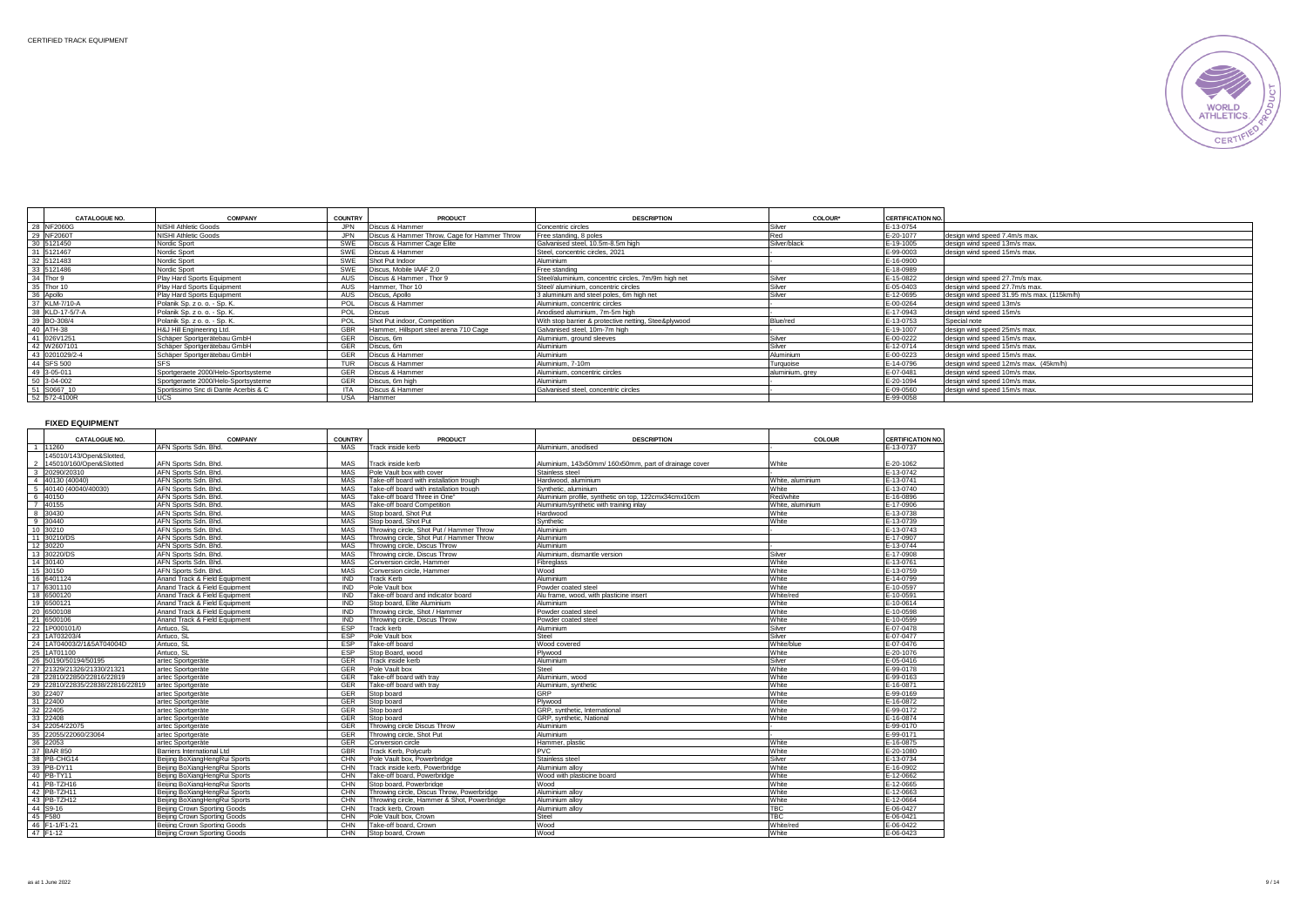

| 48 F2-11<br><b>TBC</b><br>Beijing Crown Sporting Goods<br>CHN<br>Throwing circle, Shot Put, Crown<br><b>Steel</b><br>49 F2-21<br>CHN<br>TBC<br>Beijing Crown Sporting Goods<br>Throwing circle, Discus Throw, Crown<br>Steel<br>50 F2-41<br>CHN<br><b>TBC</b><br>Steel<br>Beijing Crown Sporting Goods<br>Conversion circle, Crown<br>51 #19831, #19832, #19833, #19834<br>CHN<br>Take-off board with indicator board<br>Metal frame, wood, plasticine insert<br>White/brown<br>Beijing Sports-Direct<br>52 #17208<br>CHN<br>Pole Vault Box, Sportland<br>Steel<br>Silver<br>Beijing Sports-Direct<br>53 #19319-1<br>Beijing Sports-Direct<br>CHN<br>Stop board, Sportland<br>Wood<br>White<br>54 #19315<br>Beijing Sports-Direct<br>CHN<br>Throwing circle, Shot Put & Hammer Throw, Sportland<br>Steel<br>White<br>55 #19314<br>CHN<br>Throwing circle, Discus Throw, Sportland<br>White<br>Beijing Sports-Direct<br>Steel<br>56 #19314-1<br>Beijing Sports-Direct<br>CHN<br>Conversion circle, Sportland<br>Steel<br>White<br>57 VTK-100<br>IND<br>TBD<br><b>Bhalla International</b><br>Track kerb<br>Aluminium<br><b>IND</b><br>58 PVT-SSI<br>Pole Vault box, Vinex<br><b>Bhalla International</b><br>Stainless steel, with cover<br>59 VSTB-100<br>IND<br>Take-off board, Vinex<br>White<br><b>Bhalla International</b><br>Wood<br><b>IND</b><br>60 STB-A100<br>Stop board, Vinex<br>White<br><b>Bhalla International</b><br>Aluminium<br>61 STB-F100<br><b>IND</b><br>Stop board, Fibre, Vinex<br>White<br><b>Bhalla International</b><br>Glass fibre<br>62 DSHC-SPA10<br><b>Bhalla International</b><br><b>IND</b><br>Throwing circle, Shot Put / Hammer Throw, Vinex<br>Aluminium<br>63 DSHC-A100<br>Bhalla International<br>IND<br>Throwing circle, Discus Throw, Vinex<br>Aluminium<br>64 VCC-100<br><b>IND</b><br>Conversion circle, Vinex<br>White<br><b>Bhalla International</b><br>Steel plate reinforced fibreglass<br>65 TLRTC<br><b>USA</b><br><b>BV Systems</b><br>Track inside kerb, LED Rabbit<br>Light grey<br>Polycarbonate<br>66 180000 (180006/180009)<br><b>HKG</b><br>White<br>E-13-0731<br>C&A Suppliers International Co.Ltd<br>Track inside kerb<br>Aluminium<br>67 11120<br><b>FRA</b><br>E-99-0092<br>Pole Vault box<br>Steel 5mm thick<br>Dimasport<br>68 11260/11270/11262/11272<br><b>FRA</b><br>White/red<br>E-99-0093<br>Take-off board<br>Wood<br>Dimasport<br>69 11220<br><b>FRA</b><br>Stop board<br>Wood<br>White<br>Dimasport<br>70 11200<br>Dimasport<br><b>FRA</b><br>Throwing circle, Discus Throw<br>Steel<br>White<br>71 11160<br><b>FRA</b><br>Throwing circle, Shot Put<br>Steel<br>White<br>Dimasport<br>72 AE-100<br>EBISU Co. Ltd<br><b>JPN</b><br>Fixed equipment - Track inside kerb<br>Aluminium, 50x50x1990mm, removable type<br>White<br>73 SE-100<br>EBISU Co. Ltd.<br><b>JPN</b><br>Fixed equipment - Track inside kerb<br>Stainless steel, 50x50x1990mm, removable type<br>White<br>74 ES2-20007/ES2-20008<br><b>NOR</b><br><b>EGAS Sport AS</b><br>Track kerb (EGAS løpebanesarg)<br>Anodised aluminium<br>CHN<br>75 Q520<br>Feiyu<br>Stop board<br>Wood<br>White<br>76 HJ01101<br>GER<br>Take-off board, Getra Jumpmaster Xtra 34cm<br>White/black/alu<br>Getrasport<br>Aluminium, wooden top<br>77 HJ01111<br>GER<br>Take-off board, Getra Jumpmaster Xtra 30cm<br>Aluminium, wooden top<br>White/alu<br>Getrasport<br>78 HJ01120<br>GER<br>Take-off board, Getra Jumpmaster Basic 34cm<br>Aluminium, wooden top<br>White/black/alu<br>Getrasport<br>79 HJ01130<br>GER<br>Take-off board, Getra Jumpmaster Basic 30cm<br>Getrasport<br>Aluminium, wooden top<br>White/alu<br>80 HJ 01245<br>GER<br>Take-off board, Getra UniBlock Competition 34cm<br>Getrasport<br>Rubber<br>Black/white<br>81 HJ 01247<br>Getrasport<br>GER<br>Take-off board, Getra UniBlock Competition 30cm<br>Rubber<br>Black/white<br>82 SH 40265<br>GER<br>Getrasport<br>Stop board, Toe board GETRA<br>Aluminium<br>White/silver<br>83 852P<br><b>USA</b><br><b>Gill Athletics</b><br>Track kerb International<br>Aluminium<br>White<br>84 500<br><b>USA</b><br>Pole Vault box<br>White<br><b>Gill Athletics</b><br>Steel<br>85 502<br><b>USA</b><br><b>Gill Athletics</b><br>Pole Vault box<br>Cast aluminium<br>Silver<br>86 505<br><b>USA</b><br>White<br><b>Gill Athletics</b><br>Pole Vault box<br>Cast Aluminium<br>87 4351S<br><b>Gill Athletics</b><br><b>USA</b><br>Take-off board system with IAAF Foul Board<br>8"/20cm, Aluminium, composite top<br>Various<br>88 363<br><b>Gill Athletics</b><br><b>USA</b><br>Stop board/ Shot Toeboard<br>Aluminium<br>White<br>89 366<br><b>USA</b><br>Throwing circle, Shot Put/Hammer<br><b>Gill Athletics</b><br>Aluminium<br>Silver<br>90 367<br>Gill Athletics<br><b>USA</b><br>Throwing circle, Discus Throw<br>Silver<br>E-99-0027<br>Aluminium<br>91 362<br><b>Gill Athletics</b><br>USA<br>Conversion circle<br>Hammer, molded polymer<br>Blue<br>E-99-0119<br>92 3622<br><b>Gill Athletics</b><br><b>USA</b><br>White<br>E-12-0688<br>Conversion circle<br>Plastic<br>93 HT-SPC III-001/ HT-SPC III-002<br><b>JPN</b><br><b>Hasegawa Sports Facilities</b><br>Track kerb, HTK Sports Curving Type III<br>Stainless steel, Fixed type<br>94 HT-SPC III-003/ HT-SPC III-004<br><b>JPN</b><br>Track kerb, HTK Sports Curving Type III<br>Hasegawa Sports Facilities<br>Stainless steel, Removable type<br>95 HT-SPC SW-001/ HT-SPC SW-002<br><b>JPN</b><br>Track kerb, HTK Sports Curving SW<br>Hasegawa Sports Facilities<br>Stainless steel, Fixed type<br>White<br>96 HT-SPC SW-003/ HT-SPC SW-004<br>Hasegawa Sports Facilities<br><b>JPN</b><br>Track kerb, HTK Sports Curving SW<br>White<br>Stainless steel, Removable type<br>97 HSC-ST001<br>JPN<br>Track kerb, HTK Sports Curving<br><b>Hasegawa Sports Facilities</b><br>Steel with urethane (storage type)<br>White<br>98 HK-CGTCD-01<br>CHN<br>Pole Vault Box<br>Hebei Hongkang Sport Equipment Co. Ltd.<br>Steel<br>Silver<br>99 HKDZB-1001<br>Hebei Hongkang Sport Equipment Co. Ltd.<br>CHN<br>Wood<br>White<br>Stop board<br>100 HK-TZQ-01<br>CHN<br>Hebei Hongkang Sport Equipment Co. Ltd.<br>Throwing circle, Discus Throw<br>Steel<br>Silver<br>101 HKTZQ-1002<br>CHN<br>White<br>Throwing circle, Shot Put Throw<br>Steel<br>Hebei Hongkang Sport Equipment Co. Ltd<br>102 HKTJ-025<br>CHN<br><b>Track kerb</b><br>Hebei Hongkang Sport Equipment Co. Ltd<br>Aluminium alloy<br>103 HKTJ-017<br>CHN<br>Take-off board<br>Wood<br>White with red line<br>Hebei Hongkang Sport Equipment Co. Ltd<br>104 YJ-TK<br>Hebei Silver Arrow Sporting Goods Ltd.<br>CHN<br>Track kerb, Silver Arrow<br>Aluminium<br>White<br>105 SA-TO<br>CHN<br>Take Off Board, Silver Arrow<br>Hebei Silver Arrow Sporting Goods Ltd.<br>Wood<br>White<br>106 SAY-HC<br>Hebei Silver Arrow Sporting Goods Ltd.<br>CHN<br>Conversion circle, hammer, Silver Arrow<br>White<br>Steel<br>107 YJ-SP<br>CHN<br>Stop board, Silver Arrow<br>White<br>Hebei Silver Arrow Sporting Goods Ltd.<br>Wood<br>108 HLTJ023<br>Holyland Sports Holdings Group Co. Ltd.<br>CHN<br>Take-off board<br>Wood<br>White, red<br>109 HLTJ022<br>Holyland Sports Holdings Group Co. Ltd.<br>CHN<br>Stop board<br>Wood<br>White<br>CHN<br>110 HLTJ002<br>Pole Vault box<br>Holyland Sports Holdings Group Co. Ltd.<br>Stainless steel<br>Silver<br>CHN<br>111 HLTJ001<br>Holyland Sports Holdings Group Co. Ltd.<br>White<br>Throwing circle, Shot/Hammer<br>Steel<br>112 HLTJ003<br>Holyland Sports Holdings Group Co. Ltd.<br>CHN<br>Throwing circle, Discus Throw<br>Steel<br>113 HLTJ053<br>Holyland Sports Holdings Group Co. Ltd.<br>CHN<br>Conversion circle<br>Steel<br>114 HLTJ025<br>CHN<br>Track Inside kerb<br>Holyland Sports Holdings Group Co. Ltd.<br>Aluminium alloy<br>115 CDY-1<br>Jiangsu Jinling Sports Equipment<br>CHN<br>White<br>Track kerb<br>Aluminium<br>116 CCD-1<br>CHN<br>Jiangsu Jinling Sports Equipment<br>Pole Vault box, Jinling<br>Stainless steel<br>Silver<br>117 QTB-2/TBZ-1<br>CHN<br>White<br>Jiangsu Jinling Sports Equipment<br>Take-off board<br>Wood<br>118 QTB-3/TBZ-1<br>CHN<br>Jiangsu Jinling Sports Equipment<br>Take-off board (Combination)<br>Wood<br>White<br>119 DZB-1<br>White<br>CHN<br>Wood<br>Jiangsu Jinling Sports Equipment<br>Stop board, Jinling<br>120 TZQ-1<br>CHN<br>Throwing circle, Shot Put / Hammer Throw, Jinling<br>Silver<br>Jiangsu Jinling Sports Equipment<br>Steel<br>121 TZQ-2<br>CHN<br>Throwing circle, Discus Throw<br>White<br>Jiangsu Jinling Sports Equipment<br>Steel/band iron<br>122 TZQ-5<br>Jiangsu Jinling Sports Equipment<br>CHN<br>Conversion circle<br>Coated surface<br>White/red | <b>CATALOGUE NO.</b> | <b>COMPANY</b> | <b>COUNTRY</b> | <b>PRODUCT</b> | <b>DESCRIPTION</b> | COLOUR' | CERTIFICATION NO.      |
|-------------------------------------------------------------------------------------------------------------------------------------------------------------------------------------------------------------------------------------------------------------------------------------------------------------------------------------------------------------------------------------------------------------------------------------------------------------------------------------------------------------------------------------------------------------------------------------------------------------------------------------------------------------------------------------------------------------------------------------------------------------------------------------------------------------------------------------------------------------------------------------------------------------------------------------------------------------------------------------------------------------------------------------------------------------------------------------------------------------------------------------------------------------------------------------------------------------------------------------------------------------------------------------------------------------------------------------------------------------------------------------------------------------------------------------------------------------------------------------------------------------------------------------------------------------------------------------------------------------------------------------------------------------------------------------------------------------------------------------------------------------------------------------------------------------------------------------------------------------------------------------------------------------------------------------------------------------------------------------------------------------------------------------------------------------------------------------------------------------------------------------------------------------------------------------------------------------------------------------------------------------------------------------------------------------------------------------------------------------------------------------------------------------------------------------------------------------------------------------------------------------------------------------------------------------------------------------------------------------------------------------------------------------------------------------------------------------------------------------------------------------------------------------------------------------------------------------------------------------------------------------------------------------------------------------------------------------------------------------------------------------------------------------------------------------------------------------------------------------------------------------------------------------------------------------------------------------------------------------------------------------------------------------------------------------------------------------------------------------------------------------------------------------------------------------------------------------------------------------------------------------------------------------------------------------------------------------------------------------------------------------------------------------------------------------------------------------------------------------------------------------------------------------------------------------------------------------------------------------------------------------------------------------------------------------------------------------------------------------------------------------------------------------------------------------------------------------------------------------------------------------------------------------------------------------------------------------------------------------------------------------------------------------------------------------------------------------------------------------------------------------------------------------------------------------------------------------------------------------------------------------------------------------------------------------------------------------------------------------------------------------------------------------------------------------------------------------------------------------------------------------------------------------------------------------------------------------------------------------------------------------------------------------------------------------------------------------------------------------------------------------------------------------------------------------------------------------------------------------------------------------------------------------------------------------------------------------------------------------------------------------------------------------------------------------------------------------------------------------------------------------------------------------------------------------------------------------------------------------------------------------------------------------------------------------------------------------------------------------------------------------------------------------------------------------------------------------------------------------------------------------------------------------------------------------------------------------------------------------------------------------------------------------------------------------------------------------------------------------------------------------------------------------------------------------------------------------------------------------------------------------------------------------------------------------------------------------------------------------------------------------------------------------------------------------------------------------------------------------------------------------------------------------------------------------------------------------------------------------------------------------------------------------------------------------------------------------------------------------------------------------------------------------------------------------------------------------------------------------------------------------------------------------------------------------------------------------------------------------------------------------------------------------------------------------------------------------------------------------------------------------------------------------------------------------------------------------------------------------------------------------------------------------------------------------------------------------------------------------------------------------------------------------------------------------------------------------------------------------------------------------------------------------------------------------------------------------------------------------------------------------------------------------------------------------------------------------------------------------------------------------------------------------------------------------------------------------------------------------------------------------------------------------------------------------------------------------------------------------------------------------------------------------------------------------------------------------------------------------------------------------------------------------------------------------------------------------------------------------------------------------------------------------------------------------------------------------------------------------------------------------------------------------------------------------------------------------------------------------------------------------------------------------------------------------------------------------------------------------------------------------------------------------------------------------------------------------------------------------------------------------------------------------------------------------------------------|----------------------|----------------|----------------|----------------|--------------------|---------|------------------------|
|                                                                                                                                                                                                                                                                                                                                                                                                                                                                                                                                                                                                                                                                                                                                                                                                                                                                                                                                                                                                                                                                                                                                                                                                                                                                                                                                                                                                                                                                                                                                                                                                                                                                                                                                                                                                                                                                                                                                                                                                                                                                                                                                                                                                                                                                                                                                                                                                                                                                                                                                                                                                                                                                                                                                                                                                                                                                                                                                                                                                                                                                                                                                                                                                                                                                                                                                                                                                                                                                                                                                                                                                                                                                                                                                                                                                                                                                                                                                                                                                                                                                                                                                                                                                                                                                                                                                                                                                                                                                                                                                                                                                                                                                                                                                                                                                                                                                                                                                                                                                                                                                                                                                                                                                                                                                                                                                                                                                                                                                                                                                                                                                                                                                                                                                                                                                                                                                                                                                                                                                                                                                                                                                                                                                                                                                                                                                                                                                                                                                                                                                                                                                                                                                                                                                                                                                                                                                                                                                                                                                                                                                                                                                                                                                                                                                                                                                                                                                                                                                                                                                                                                                                                                                                                                                                                                                                                                                                                                                                                                                                                                                                                                                                                                                                                                                                                                                                                                                                                                                                                                                                                                                                                                                                                       |                      |                |                |                |                    |         | E-06-0425              |
|                                                                                                                                                                                                                                                                                                                                                                                                                                                                                                                                                                                                                                                                                                                                                                                                                                                                                                                                                                                                                                                                                                                                                                                                                                                                                                                                                                                                                                                                                                                                                                                                                                                                                                                                                                                                                                                                                                                                                                                                                                                                                                                                                                                                                                                                                                                                                                                                                                                                                                                                                                                                                                                                                                                                                                                                                                                                                                                                                                                                                                                                                                                                                                                                                                                                                                                                                                                                                                                                                                                                                                                                                                                                                                                                                                                                                                                                                                                                                                                                                                                                                                                                                                                                                                                                                                                                                                                                                                                                                                                                                                                                                                                                                                                                                                                                                                                                                                                                                                                                                                                                                                                                                                                                                                                                                                                                                                                                                                                                                                                                                                                                                                                                                                                                                                                                                                                                                                                                                                                                                                                                                                                                                                                                                                                                                                                                                                                                                                                                                                                                                                                                                                                                                                                                                                                                                                                                                                                                                                                                                                                                                                                                                                                                                                                                                                                                                                                                                                                                                                                                                                                                                                                                                                                                                                                                                                                                                                                                                                                                                                                                                                                                                                                                                                                                                                                                                                                                                                                                                                                                                                                                                                                                                                       |                      |                |                |                |                    |         | E-06-0426              |
|                                                                                                                                                                                                                                                                                                                                                                                                                                                                                                                                                                                                                                                                                                                                                                                                                                                                                                                                                                                                                                                                                                                                                                                                                                                                                                                                                                                                                                                                                                                                                                                                                                                                                                                                                                                                                                                                                                                                                                                                                                                                                                                                                                                                                                                                                                                                                                                                                                                                                                                                                                                                                                                                                                                                                                                                                                                                                                                                                                                                                                                                                                                                                                                                                                                                                                                                                                                                                                                                                                                                                                                                                                                                                                                                                                                                                                                                                                                                                                                                                                                                                                                                                                                                                                                                                                                                                                                                                                                                                                                                                                                                                                                                                                                                                                                                                                                                                                                                                                                                                                                                                                                                                                                                                                                                                                                                                                                                                                                                                                                                                                                                                                                                                                                                                                                                                                                                                                                                                                                                                                                                                                                                                                                                                                                                                                                                                                                                                                                                                                                                                                                                                                                                                                                                                                                                                                                                                                                                                                                                                                                                                                                                                                                                                                                                                                                                                                                                                                                                                                                                                                                                                                                                                                                                                                                                                                                                                                                                                                                                                                                                                                                                                                                                                                                                                                                                                                                                                                                                                                                                                                                                                                                                                                       |                      |                |                |                |                    |         | E-06-0424              |
|                                                                                                                                                                                                                                                                                                                                                                                                                                                                                                                                                                                                                                                                                                                                                                                                                                                                                                                                                                                                                                                                                                                                                                                                                                                                                                                                                                                                                                                                                                                                                                                                                                                                                                                                                                                                                                                                                                                                                                                                                                                                                                                                                                                                                                                                                                                                                                                                                                                                                                                                                                                                                                                                                                                                                                                                                                                                                                                                                                                                                                                                                                                                                                                                                                                                                                                                                                                                                                                                                                                                                                                                                                                                                                                                                                                                                                                                                                                                                                                                                                                                                                                                                                                                                                                                                                                                                                                                                                                                                                                                                                                                                                                                                                                                                                                                                                                                                                                                                                                                                                                                                                                                                                                                                                                                                                                                                                                                                                                                                                                                                                                                                                                                                                                                                                                                                                                                                                                                                                                                                                                                                                                                                                                                                                                                                                                                                                                                                                                                                                                                                                                                                                                                                                                                                                                                                                                                                                                                                                                                                                                                                                                                                                                                                                                                                                                                                                                                                                                                                                                                                                                                                                                                                                                                                                                                                                                                                                                                                                                                                                                                                                                                                                                                                                                                                                                                                                                                                                                                                                                                                                                                                                                                                                       |                      |                |                |                |                    |         | E-15-0832              |
|                                                                                                                                                                                                                                                                                                                                                                                                                                                                                                                                                                                                                                                                                                                                                                                                                                                                                                                                                                                                                                                                                                                                                                                                                                                                                                                                                                                                                                                                                                                                                                                                                                                                                                                                                                                                                                                                                                                                                                                                                                                                                                                                                                                                                                                                                                                                                                                                                                                                                                                                                                                                                                                                                                                                                                                                                                                                                                                                                                                                                                                                                                                                                                                                                                                                                                                                                                                                                                                                                                                                                                                                                                                                                                                                                                                                                                                                                                                                                                                                                                                                                                                                                                                                                                                                                                                                                                                                                                                                                                                                                                                                                                                                                                                                                                                                                                                                                                                                                                                                                                                                                                                                                                                                                                                                                                                                                                                                                                                                                                                                                                                                                                                                                                                                                                                                                                                                                                                                                                                                                                                                                                                                                                                                                                                                                                                                                                                                                                                                                                                                                                                                                                                                                                                                                                                                                                                                                                                                                                                                                                                                                                                                                                                                                                                                                                                                                                                                                                                                                                                                                                                                                                                                                                                                                                                                                                                                                                                                                                                                                                                                                                                                                                                                                                                                                                                                                                                                                                                                                                                                                                                                                                                                                                       |                      |                |                |                |                    |         | E-17-0919              |
|                                                                                                                                                                                                                                                                                                                                                                                                                                                                                                                                                                                                                                                                                                                                                                                                                                                                                                                                                                                                                                                                                                                                                                                                                                                                                                                                                                                                                                                                                                                                                                                                                                                                                                                                                                                                                                                                                                                                                                                                                                                                                                                                                                                                                                                                                                                                                                                                                                                                                                                                                                                                                                                                                                                                                                                                                                                                                                                                                                                                                                                                                                                                                                                                                                                                                                                                                                                                                                                                                                                                                                                                                                                                                                                                                                                                                                                                                                                                                                                                                                                                                                                                                                                                                                                                                                                                                                                                                                                                                                                                                                                                                                                                                                                                                                                                                                                                                                                                                                                                                                                                                                                                                                                                                                                                                                                                                                                                                                                                                                                                                                                                                                                                                                                                                                                                                                                                                                                                                                                                                                                                                                                                                                                                                                                                                                                                                                                                                                                                                                                                                                                                                                                                                                                                                                                                                                                                                                                                                                                                                                                                                                                                                                                                                                                                                                                                                                                                                                                                                                                                                                                                                                                                                                                                                                                                                                                                                                                                                                                                                                                                                                                                                                                                                                                                                                                                                                                                                                                                                                                                                                                                                                                                                                       |                      |                |                |                |                    |         | E-17-0920              |
|                                                                                                                                                                                                                                                                                                                                                                                                                                                                                                                                                                                                                                                                                                                                                                                                                                                                                                                                                                                                                                                                                                                                                                                                                                                                                                                                                                                                                                                                                                                                                                                                                                                                                                                                                                                                                                                                                                                                                                                                                                                                                                                                                                                                                                                                                                                                                                                                                                                                                                                                                                                                                                                                                                                                                                                                                                                                                                                                                                                                                                                                                                                                                                                                                                                                                                                                                                                                                                                                                                                                                                                                                                                                                                                                                                                                                                                                                                                                                                                                                                                                                                                                                                                                                                                                                                                                                                                                                                                                                                                                                                                                                                                                                                                                                                                                                                                                                                                                                                                                                                                                                                                                                                                                                                                                                                                                                                                                                                                                                                                                                                                                                                                                                                                                                                                                                                                                                                                                                                                                                                                                                                                                                                                                                                                                                                                                                                                                                                                                                                                                                                                                                                                                                                                                                                                                                                                                                                                                                                                                                                                                                                                                                                                                                                                                                                                                                                                                                                                                                                                                                                                                                                                                                                                                                                                                                                                                                                                                                                                                                                                                                                                                                                                                                                                                                                                                                                                                                                                                                                                                                                                                                                                                                                       |                      |                |                |                |                    |         | E-17-0921              |
|                                                                                                                                                                                                                                                                                                                                                                                                                                                                                                                                                                                                                                                                                                                                                                                                                                                                                                                                                                                                                                                                                                                                                                                                                                                                                                                                                                                                                                                                                                                                                                                                                                                                                                                                                                                                                                                                                                                                                                                                                                                                                                                                                                                                                                                                                                                                                                                                                                                                                                                                                                                                                                                                                                                                                                                                                                                                                                                                                                                                                                                                                                                                                                                                                                                                                                                                                                                                                                                                                                                                                                                                                                                                                                                                                                                                                                                                                                                                                                                                                                                                                                                                                                                                                                                                                                                                                                                                                                                                                                                                                                                                                                                                                                                                                                                                                                                                                                                                                                                                                                                                                                                                                                                                                                                                                                                                                                                                                                                                                                                                                                                                                                                                                                                                                                                                                                                                                                                                                                                                                                                                                                                                                                                                                                                                                                                                                                                                                                                                                                                                                                                                                                                                                                                                                                                                                                                                                                                                                                                                                                                                                                                                                                                                                                                                                                                                                                                                                                                                                                                                                                                                                                                                                                                                                                                                                                                                                                                                                                                                                                                                                                                                                                                                                                                                                                                                                                                                                                                                                                                                                                                                                                                                                                       |                      |                |                |                |                    |         | E-17-0922              |
|                                                                                                                                                                                                                                                                                                                                                                                                                                                                                                                                                                                                                                                                                                                                                                                                                                                                                                                                                                                                                                                                                                                                                                                                                                                                                                                                                                                                                                                                                                                                                                                                                                                                                                                                                                                                                                                                                                                                                                                                                                                                                                                                                                                                                                                                                                                                                                                                                                                                                                                                                                                                                                                                                                                                                                                                                                                                                                                                                                                                                                                                                                                                                                                                                                                                                                                                                                                                                                                                                                                                                                                                                                                                                                                                                                                                                                                                                                                                                                                                                                                                                                                                                                                                                                                                                                                                                                                                                                                                                                                                                                                                                                                                                                                                                                                                                                                                                                                                                                                                                                                                                                                                                                                                                                                                                                                                                                                                                                                                                                                                                                                                                                                                                                                                                                                                                                                                                                                                                                                                                                                                                                                                                                                                                                                                                                                                                                                                                                                                                                                                                                                                                                                                                                                                                                                                                                                                                                                                                                                                                                                                                                                                                                                                                                                                                                                                                                                                                                                                                                                                                                                                                                                                                                                                                                                                                                                                                                                                                                                                                                                                                                                                                                                                                                                                                                                                                                                                                                                                                                                                                                                                                                                                                                       |                      |                |                |                |                    |         | E-17-0923              |
|                                                                                                                                                                                                                                                                                                                                                                                                                                                                                                                                                                                                                                                                                                                                                                                                                                                                                                                                                                                                                                                                                                                                                                                                                                                                                                                                                                                                                                                                                                                                                                                                                                                                                                                                                                                                                                                                                                                                                                                                                                                                                                                                                                                                                                                                                                                                                                                                                                                                                                                                                                                                                                                                                                                                                                                                                                                                                                                                                                                                                                                                                                                                                                                                                                                                                                                                                                                                                                                                                                                                                                                                                                                                                                                                                                                                                                                                                                                                                                                                                                                                                                                                                                                                                                                                                                                                                                                                                                                                                                                                                                                                                                                                                                                                                                                                                                                                                                                                                                                                                                                                                                                                                                                                                                                                                                                                                                                                                                                                                                                                                                                                                                                                                                                                                                                                                                                                                                                                                                                                                                                                                                                                                                                                                                                                                                                                                                                                                                                                                                                                                                                                                                                                                                                                                                                                                                                                                                                                                                                                                                                                                                                                                                                                                                                                                                                                                                                                                                                                                                                                                                                                                                                                                                                                                                                                                                                                                                                                                                                                                                                                                                                                                                                                                                                                                                                                                                                                                                                                                                                                                                                                                                                                                                       |                      |                |                |                |                    |         | E-07-0504              |
|                                                                                                                                                                                                                                                                                                                                                                                                                                                                                                                                                                                                                                                                                                                                                                                                                                                                                                                                                                                                                                                                                                                                                                                                                                                                                                                                                                                                                                                                                                                                                                                                                                                                                                                                                                                                                                                                                                                                                                                                                                                                                                                                                                                                                                                                                                                                                                                                                                                                                                                                                                                                                                                                                                                                                                                                                                                                                                                                                                                                                                                                                                                                                                                                                                                                                                                                                                                                                                                                                                                                                                                                                                                                                                                                                                                                                                                                                                                                                                                                                                                                                                                                                                                                                                                                                                                                                                                                                                                                                                                                                                                                                                                                                                                                                                                                                                                                                                                                                                                                                                                                                                                                                                                                                                                                                                                                                                                                                                                                                                                                                                                                                                                                                                                                                                                                                                                                                                                                                                                                                                                                                                                                                                                                                                                                                                                                                                                                                                                                                                                                                                                                                                                                                                                                                                                                                                                                                                                                                                                                                                                                                                                                                                                                                                                                                                                                                                                                                                                                                                                                                                                                                                                                                                                                                                                                                                                                                                                                                                                                                                                                                                                                                                                                                                                                                                                                                                                                                                                                                                                                                                                                                                                                                                       |                      |                |                |                |                    |         | E-08-0541              |
|                                                                                                                                                                                                                                                                                                                                                                                                                                                                                                                                                                                                                                                                                                                                                                                                                                                                                                                                                                                                                                                                                                                                                                                                                                                                                                                                                                                                                                                                                                                                                                                                                                                                                                                                                                                                                                                                                                                                                                                                                                                                                                                                                                                                                                                                                                                                                                                                                                                                                                                                                                                                                                                                                                                                                                                                                                                                                                                                                                                                                                                                                                                                                                                                                                                                                                                                                                                                                                                                                                                                                                                                                                                                                                                                                                                                                                                                                                                                                                                                                                                                                                                                                                                                                                                                                                                                                                                                                                                                                                                                                                                                                                                                                                                                                                                                                                                                                                                                                                                                                                                                                                                                                                                                                                                                                                                                                                                                                                                                                                                                                                                                                                                                                                                                                                                                                                                                                                                                                                                                                                                                                                                                                                                                                                                                                                                                                                                                                                                                                                                                                                                                                                                                                                                                                                                                                                                                                                                                                                                                                                                                                                                                                                                                                                                                                                                                                                                                                                                                                                                                                                                                                                                                                                                                                                                                                                                                                                                                                                                                                                                                                                                                                                                                                                                                                                                                                                                                                                                                                                                                                                                                                                                                                                       |                      |                |                |                |                    |         | $E - 09 - 0549$        |
|                                                                                                                                                                                                                                                                                                                                                                                                                                                                                                                                                                                                                                                                                                                                                                                                                                                                                                                                                                                                                                                                                                                                                                                                                                                                                                                                                                                                                                                                                                                                                                                                                                                                                                                                                                                                                                                                                                                                                                                                                                                                                                                                                                                                                                                                                                                                                                                                                                                                                                                                                                                                                                                                                                                                                                                                                                                                                                                                                                                                                                                                                                                                                                                                                                                                                                                                                                                                                                                                                                                                                                                                                                                                                                                                                                                                                                                                                                                                                                                                                                                                                                                                                                                                                                                                                                                                                                                                                                                                                                                                                                                                                                                                                                                                                                                                                                                                                                                                                                                                                                                                                                                                                                                                                                                                                                                                                                                                                                                                                                                                                                                                                                                                                                                                                                                                                                                                                                                                                                                                                                                                                                                                                                                                                                                                                                                                                                                                                                                                                                                                                                                                                                                                                                                                                                                                                                                                                                                                                                                                                                                                                                                                                                                                                                                                                                                                                                                                                                                                                                                                                                                                                                                                                                                                                                                                                                                                                                                                                                                                                                                                                                                                                                                                                                                                                                                                                                                                                                                                                                                                                                                                                                                                                                       |                      |                |                |                |                    |         | E-05-0415              |
|                                                                                                                                                                                                                                                                                                                                                                                                                                                                                                                                                                                                                                                                                                                                                                                                                                                                                                                                                                                                                                                                                                                                                                                                                                                                                                                                                                                                                                                                                                                                                                                                                                                                                                                                                                                                                                                                                                                                                                                                                                                                                                                                                                                                                                                                                                                                                                                                                                                                                                                                                                                                                                                                                                                                                                                                                                                                                                                                                                                                                                                                                                                                                                                                                                                                                                                                                                                                                                                                                                                                                                                                                                                                                                                                                                                                                                                                                                                                                                                                                                                                                                                                                                                                                                                                                                                                                                                                                                                                                                                                                                                                                                                                                                                                                                                                                                                                                                                                                                                                                                                                                                                                                                                                                                                                                                                                                                                                                                                                                                                                                                                                                                                                                                                                                                                                                                                                                                                                                                                                                                                                                                                                                                                                                                                                                                                                                                                                                                                                                                                                                                                                                                                                                                                                                                                                                                                                                                                                                                                                                                                                                                                                                                                                                                                                                                                                                                                                                                                                                                                                                                                                                                                                                                                                                                                                                                                                                                                                                                                                                                                                                                                                                                                                                                                                                                                                                                                                                                                                                                                                                                                                                                                                                                       |                      |                |                |                |                    |         | $E - 08 - 0544$        |
|                                                                                                                                                                                                                                                                                                                                                                                                                                                                                                                                                                                                                                                                                                                                                                                                                                                                                                                                                                                                                                                                                                                                                                                                                                                                                                                                                                                                                                                                                                                                                                                                                                                                                                                                                                                                                                                                                                                                                                                                                                                                                                                                                                                                                                                                                                                                                                                                                                                                                                                                                                                                                                                                                                                                                                                                                                                                                                                                                                                                                                                                                                                                                                                                                                                                                                                                                                                                                                                                                                                                                                                                                                                                                                                                                                                                                                                                                                                                                                                                                                                                                                                                                                                                                                                                                                                                                                                                                                                                                                                                                                                                                                                                                                                                                                                                                                                                                                                                                                                                                                                                                                                                                                                                                                                                                                                                                                                                                                                                                                                                                                                                                                                                                                                                                                                                                                                                                                                                                                                                                                                                                                                                                                                                                                                                                                                                                                                                                                                                                                                                                                                                                                                                                                                                                                                                                                                                                                                                                                                                                                                                                                                                                                                                                                                                                                                                                                                                                                                                                                                                                                                                                                                                                                                                                                                                                                                                                                                                                                                                                                                                                                                                                                                                                                                                                                                                                                                                                                                                                                                                                                                                                                                                                                       |                      |                |                |                |                    |         | E-08-0542              |
|                                                                                                                                                                                                                                                                                                                                                                                                                                                                                                                                                                                                                                                                                                                                                                                                                                                                                                                                                                                                                                                                                                                                                                                                                                                                                                                                                                                                                                                                                                                                                                                                                                                                                                                                                                                                                                                                                                                                                                                                                                                                                                                                                                                                                                                                                                                                                                                                                                                                                                                                                                                                                                                                                                                                                                                                                                                                                                                                                                                                                                                                                                                                                                                                                                                                                                                                                                                                                                                                                                                                                                                                                                                                                                                                                                                                                                                                                                                                                                                                                                                                                                                                                                                                                                                                                                                                                                                                                                                                                                                                                                                                                                                                                                                                                                                                                                                                                                                                                                                                                                                                                                                                                                                                                                                                                                                                                                                                                                                                                                                                                                                                                                                                                                                                                                                                                                                                                                                                                                                                                                                                                                                                                                                                                                                                                                                                                                                                                                                                                                                                                                                                                                                                                                                                                                                                                                                                                                                                                                                                                                                                                                                                                                                                                                                                                                                                                                                                                                                                                                                                                                                                                                                                                                                                                                                                                                                                                                                                                                                                                                                                                                                                                                                                                                                                                                                                                                                                                                                                                                                                                                                                                                                                                                       |                      |                |                |                |                    |         | E-08-0543              |
|                                                                                                                                                                                                                                                                                                                                                                                                                                                                                                                                                                                                                                                                                                                                                                                                                                                                                                                                                                                                                                                                                                                                                                                                                                                                                                                                                                                                                                                                                                                                                                                                                                                                                                                                                                                                                                                                                                                                                                                                                                                                                                                                                                                                                                                                                                                                                                                                                                                                                                                                                                                                                                                                                                                                                                                                                                                                                                                                                                                                                                                                                                                                                                                                                                                                                                                                                                                                                                                                                                                                                                                                                                                                                                                                                                                                                                                                                                                                                                                                                                                                                                                                                                                                                                                                                                                                                                                                                                                                                                                                                                                                                                                                                                                                                                                                                                                                                                                                                                                                                                                                                                                                                                                                                                                                                                                                                                                                                                                                                                                                                                                                                                                                                                                                                                                                                                                                                                                                                                                                                                                                                                                                                                                                                                                                                                                                                                                                                                                                                                                                                                                                                                                                                                                                                                                                                                                                                                                                                                                                                                                                                                                                                                                                                                                                                                                                                                                                                                                                                                                                                                                                                                                                                                                                                                                                                                                                                                                                                                                                                                                                                                                                                                                                                                                                                                                                                                                                                                                                                                                                                                                                                                                                                                       |                      |                |                |                |                    |         | $-13 - 0755$           |
|                                                                                                                                                                                                                                                                                                                                                                                                                                                                                                                                                                                                                                                                                                                                                                                                                                                                                                                                                                                                                                                                                                                                                                                                                                                                                                                                                                                                                                                                                                                                                                                                                                                                                                                                                                                                                                                                                                                                                                                                                                                                                                                                                                                                                                                                                                                                                                                                                                                                                                                                                                                                                                                                                                                                                                                                                                                                                                                                                                                                                                                                                                                                                                                                                                                                                                                                                                                                                                                                                                                                                                                                                                                                                                                                                                                                                                                                                                                                                                                                                                                                                                                                                                                                                                                                                                                                                                                                                                                                                                                                                                                                                                                                                                                                                                                                                                                                                                                                                                                                                                                                                                                                                                                                                                                                                                                                                                                                                                                                                                                                                                                                                                                                                                                                                                                                                                                                                                                                                                                                                                                                                                                                                                                                                                                                                                                                                                                                                                                                                                                                                                                                                                                                                                                                                                                                                                                                                                                                                                                                                                                                                                                                                                                                                                                                                                                                                                                                                                                                                                                                                                                                                                                                                                                                                                                                                                                                                                                                                                                                                                                                                                                                                                                                                                                                                                                                                                                                                                                                                                                                                                                                                                                                                                       |                      |                |                |                |                    |         | E-18-0984              |
|                                                                                                                                                                                                                                                                                                                                                                                                                                                                                                                                                                                                                                                                                                                                                                                                                                                                                                                                                                                                                                                                                                                                                                                                                                                                                                                                                                                                                                                                                                                                                                                                                                                                                                                                                                                                                                                                                                                                                                                                                                                                                                                                                                                                                                                                                                                                                                                                                                                                                                                                                                                                                                                                                                                                                                                                                                                                                                                                                                                                                                                                                                                                                                                                                                                                                                                                                                                                                                                                                                                                                                                                                                                                                                                                                                                                                                                                                                                                                                                                                                                                                                                                                                                                                                                                                                                                                                                                                                                                                                                                                                                                                                                                                                                                                                                                                                                                                                                                                                                                                                                                                                                                                                                                                                                                                                                                                                                                                                                                                                                                                                                                                                                                                                                                                                                                                                                                                                                                                                                                                                                                                                                                                                                                                                                                                                                                                                                                                                                                                                                                                                                                                                                                                                                                                                                                                                                                                                                                                                                                                                                                                                                                                                                                                                                                                                                                                                                                                                                                                                                                                                                                                                                                                                                                                                                                                                                                                                                                                                                                                                                                                                                                                                                                                                                                                                                                                                                                                                                                                                                                                                                                                                                                                                       |                      |                |                |                |                    |         |                        |
|                                                                                                                                                                                                                                                                                                                                                                                                                                                                                                                                                                                                                                                                                                                                                                                                                                                                                                                                                                                                                                                                                                                                                                                                                                                                                                                                                                                                                                                                                                                                                                                                                                                                                                                                                                                                                                                                                                                                                                                                                                                                                                                                                                                                                                                                                                                                                                                                                                                                                                                                                                                                                                                                                                                                                                                                                                                                                                                                                                                                                                                                                                                                                                                                                                                                                                                                                                                                                                                                                                                                                                                                                                                                                                                                                                                                                                                                                                                                                                                                                                                                                                                                                                                                                                                                                                                                                                                                                                                                                                                                                                                                                                                                                                                                                                                                                                                                                                                                                                                                                                                                                                                                                                                                                                                                                                                                                                                                                                                                                                                                                                                                                                                                                                                                                                                                                                                                                                                                                                                                                                                                                                                                                                                                                                                                                                                                                                                                                                                                                                                                                                                                                                                                                                                                                                                                                                                                                                                                                                                                                                                                                                                                                                                                                                                                                                                                                                                                                                                                                                                                                                                                                                                                                                                                                                                                                                                                                                                                                                                                                                                                                                                                                                                                                                                                                                                                                                                                                                                                                                                                                                                                                                                                                                       |                      |                |                |                |                    |         |                        |
|                                                                                                                                                                                                                                                                                                                                                                                                                                                                                                                                                                                                                                                                                                                                                                                                                                                                                                                                                                                                                                                                                                                                                                                                                                                                                                                                                                                                                                                                                                                                                                                                                                                                                                                                                                                                                                                                                                                                                                                                                                                                                                                                                                                                                                                                                                                                                                                                                                                                                                                                                                                                                                                                                                                                                                                                                                                                                                                                                                                                                                                                                                                                                                                                                                                                                                                                                                                                                                                                                                                                                                                                                                                                                                                                                                                                                                                                                                                                                                                                                                                                                                                                                                                                                                                                                                                                                                                                                                                                                                                                                                                                                                                                                                                                                                                                                                                                                                                                                                                                                                                                                                                                                                                                                                                                                                                                                                                                                                                                                                                                                                                                                                                                                                                                                                                                                                                                                                                                                                                                                                                                                                                                                                                                                                                                                                                                                                                                                                                                                                                                                                                                                                                                                                                                                                                                                                                                                                                                                                                                                                                                                                                                                                                                                                                                                                                                                                                                                                                                                                                                                                                                                                                                                                                                                                                                                                                                                                                                                                                                                                                                                                                                                                                                                                                                                                                                                                                                                                                                                                                                                                                                                                                                                                       |                      |                |                |                |                    |         | E-99-0096              |
|                                                                                                                                                                                                                                                                                                                                                                                                                                                                                                                                                                                                                                                                                                                                                                                                                                                                                                                                                                                                                                                                                                                                                                                                                                                                                                                                                                                                                                                                                                                                                                                                                                                                                                                                                                                                                                                                                                                                                                                                                                                                                                                                                                                                                                                                                                                                                                                                                                                                                                                                                                                                                                                                                                                                                                                                                                                                                                                                                                                                                                                                                                                                                                                                                                                                                                                                                                                                                                                                                                                                                                                                                                                                                                                                                                                                                                                                                                                                                                                                                                                                                                                                                                                                                                                                                                                                                                                                                                                                                                                                                                                                                                                                                                                                                                                                                                                                                                                                                                                                                                                                                                                                                                                                                                                                                                                                                                                                                                                                                                                                                                                                                                                                                                                                                                                                                                                                                                                                                                                                                                                                                                                                                                                                                                                                                                                                                                                                                                                                                                                                                                                                                                                                                                                                                                                                                                                                                                                                                                                                                                                                                                                                                                                                                                                                                                                                                                                                                                                                                                                                                                                                                                                                                                                                                                                                                                                                                                                                                                                                                                                                                                                                                                                                                                                                                                                                                                                                                                                                                                                                                                                                                                                                                                       |                      |                |                |                |                    |         | E-99-0095              |
|                                                                                                                                                                                                                                                                                                                                                                                                                                                                                                                                                                                                                                                                                                                                                                                                                                                                                                                                                                                                                                                                                                                                                                                                                                                                                                                                                                                                                                                                                                                                                                                                                                                                                                                                                                                                                                                                                                                                                                                                                                                                                                                                                                                                                                                                                                                                                                                                                                                                                                                                                                                                                                                                                                                                                                                                                                                                                                                                                                                                                                                                                                                                                                                                                                                                                                                                                                                                                                                                                                                                                                                                                                                                                                                                                                                                                                                                                                                                                                                                                                                                                                                                                                                                                                                                                                                                                                                                                                                                                                                                                                                                                                                                                                                                                                                                                                                                                                                                                                                                                                                                                                                                                                                                                                                                                                                                                                                                                                                                                                                                                                                                                                                                                                                                                                                                                                                                                                                                                                                                                                                                                                                                                                                                                                                                                                                                                                                                                                                                                                                                                                                                                                                                                                                                                                                                                                                                                                                                                                                                                                                                                                                                                                                                                                                                                                                                                                                                                                                                                                                                                                                                                                                                                                                                                                                                                                                                                                                                                                                                                                                                                                                                                                                                                                                                                                                                                                                                                                                                                                                                                                                                                                                                                                       |                      |                |                |                |                    |         | E-99-0094              |
|                                                                                                                                                                                                                                                                                                                                                                                                                                                                                                                                                                                                                                                                                                                                                                                                                                                                                                                                                                                                                                                                                                                                                                                                                                                                                                                                                                                                                                                                                                                                                                                                                                                                                                                                                                                                                                                                                                                                                                                                                                                                                                                                                                                                                                                                                                                                                                                                                                                                                                                                                                                                                                                                                                                                                                                                                                                                                                                                                                                                                                                                                                                                                                                                                                                                                                                                                                                                                                                                                                                                                                                                                                                                                                                                                                                                                                                                                                                                                                                                                                                                                                                                                                                                                                                                                                                                                                                                                                                                                                                                                                                                                                                                                                                                                                                                                                                                                                                                                                                                                                                                                                                                                                                                                                                                                                                                                                                                                                                                                                                                                                                                                                                                                                                                                                                                                                                                                                                                                                                                                                                                                                                                                                                                                                                                                                                                                                                                                                                                                                                                                                                                                                                                                                                                                                                                                                                                                                                                                                                                                                                                                                                                                                                                                                                                                                                                                                                                                                                                                                                                                                                                                                                                                                                                                                                                                                                                                                                                                                                                                                                                                                                                                                                                                                                                                                                                                                                                                                                                                                                                                                                                                                                                                                       |                      |                |                |                |                    |         | E-22-1139              |
|                                                                                                                                                                                                                                                                                                                                                                                                                                                                                                                                                                                                                                                                                                                                                                                                                                                                                                                                                                                                                                                                                                                                                                                                                                                                                                                                                                                                                                                                                                                                                                                                                                                                                                                                                                                                                                                                                                                                                                                                                                                                                                                                                                                                                                                                                                                                                                                                                                                                                                                                                                                                                                                                                                                                                                                                                                                                                                                                                                                                                                                                                                                                                                                                                                                                                                                                                                                                                                                                                                                                                                                                                                                                                                                                                                                                                                                                                                                                                                                                                                                                                                                                                                                                                                                                                                                                                                                                                                                                                                                                                                                                                                                                                                                                                                                                                                                                                                                                                                                                                                                                                                                                                                                                                                                                                                                                                                                                                                                                                                                                                                                                                                                                                                                                                                                                                                                                                                                                                                                                                                                                                                                                                                                                                                                                                                                                                                                                                                                                                                                                                                                                                                                                                                                                                                                                                                                                                                                                                                                                                                                                                                                                                                                                                                                                                                                                                                                                                                                                                                                                                                                                                                                                                                                                                                                                                                                                                                                                                                                                                                                                                                                                                                                                                                                                                                                                                                                                                                                                                                                                                                                                                                                                                                       |                      |                |                |                |                    |         | E-22-1140              |
|                                                                                                                                                                                                                                                                                                                                                                                                                                                                                                                                                                                                                                                                                                                                                                                                                                                                                                                                                                                                                                                                                                                                                                                                                                                                                                                                                                                                                                                                                                                                                                                                                                                                                                                                                                                                                                                                                                                                                                                                                                                                                                                                                                                                                                                                                                                                                                                                                                                                                                                                                                                                                                                                                                                                                                                                                                                                                                                                                                                                                                                                                                                                                                                                                                                                                                                                                                                                                                                                                                                                                                                                                                                                                                                                                                                                                                                                                                                                                                                                                                                                                                                                                                                                                                                                                                                                                                                                                                                                                                                                                                                                                                                                                                                                                                                                                                                                                                                                                                                                                                                                                                                                                                                                                                                                                                                                                                                                                                                                                                                                                                                                                                                                                                                                                                                                                                                                                                                                                                                                                                                                                                                                                                                                                                                                                                                                                                                                                                                                                                                                                                                                                                                                                                                                                                                                                                                                                                                                                                                                                                                                                                                                                                                                                                                                                                                                                                                                                                                                                                                                                                                                                                                                                                                                                                                                                                                                                                                                                                                                                                                                                                                                                                                                                                                                                                                                                                                                                                                                                                                                                                                                                                                                                                       |                      |                |                |                |                    |         | E-11-0619              |
|                                                                                                                                                                                                                                                                                                                                                                                                                                                                                                                                                                                                                                                                                                                                                                                                                                                                                                                                                                                                                                                                                                                                                                                                                                                                                                                                                                                                                                                                                                                                                                                                                                                                                                                                                                                                                                                                                                                                                                                                                                                                                                                                                                                                                                                                                                                                                                                                                                                                                                                                                                                                                                                                                                                                                                                                                                                                                                                                                                                                                                                                                                                                                                                                                                                                                                                                                                                                                                                                                                                                                                                                                                                                                                                                                                                                                                                                                                                                                                                                                                                                                                                                                                                                                                                                                                                                                                                                                                                                                                                                                                                                                                                                                                                                                                                                                                                                                                                                                                                                                                                                                                                                                                                                                                                                                                                                                                                                                                                                                                                                                                                                                                                                                                                                                                                                                                                                                                                                                                                                                                                                                                                                                                                                                                                                                                                                                                                                                                                                                                                                                                                                                                                                                                                                                                                                                                                                                                                                                                                                                                                                                                                                                                                                                                                                                                                                                                                                                                                                                                                                                                                                                                                                                                                                                                                                                                                                                                                                                                                                                                                                                                                                                                                                                                                                                                                                                                                                                                                                                                                                                                                                                                                                                                       |                      |                |                |                |                    |         | E-15-0859              |
|                                                                                                                                                                                                                                                                                                                                                                                                                                                                                                                                                                                                                                                                                                                                                                                                                                                                                                                                                                                                                                                                                                                                                                                                                                                                                                                                                                                                                                                                                                                                                                                                                                                                                                                                                                                                                                                                                                                                                                                                                                                                                                                                                                                                                                                                                                                                                                                                                                                                                                                                                                                                                                                                                                                                                                                                                                                                                                                                                                                                                                                                                                                                                                                                                                                                                                                                                                                                                                                                                                                                                                                                                                                                                                                                                                                                                                                                                                                                                                                                                                                                                                                                                                                                                                                                                                                                                                                                                                                                                                                                                                                                                                                                                                                                                                                                                                                                                                                                                                                                                                                                                                                                                                                                                                                                                                                                                                                                                                                                                                                                                                                                                                                                                                                                                                                                                                                                                                                                                                                                                                                                                                                                                                                                                                                                                                                                                                                                                                                                                                                                                                                                                                                                                                                                                                                                                                                                                                                                                                                                                                                                                                                                                                                                                                                                                                                                                                                                                                                                                                                                                                                                                                                                                                                                                                                                                                                                                                                                                                                                                                                                                                                                                                                                                                                                                                                                                                                                                                                                                                                                                                                                                                                                                                       |                      |                |                |                |                    |         | E-17-0930              |
|                                                                                                                                                                                                                                                                                                                                                                                                                                                                                                                                                                                                                                                                                                                                                                                                                                                                                                                                                                                                                                                                                                                                                                                                                                                                                                                                                                                                                                                                                                                                                                                                                                                                                                                                                                                                                                                                                                                                                                                                                                                                                                                                                                                                                                                                                                                                                                                                                                                                                                                                                                                                                                                                                                                                                                                                                                                                                                                                                                                                                                                                                                                                                                                                                                                                                                                                                                                                                                                                                                                                                                                                                                                                                                                                                                                                                                                                                                                                                                                                                                                                                                                                                                                                                                                                                                                                                                                                                                                                                                                                                                                                                                                                                                                                                                                                                                                                                                                                                                                                                                                                                                                                                                                                                                                                                                                                                                                                                                                                                                                                                                                                                                                                                                                                                                                                                                                                                                                                                                                                                                                                                                                                                                                                                                                                                                                                                                                                                                                                                                                                                                                                                                                                                                                                                                                                                                                                                                                                                                                                                                                                                                                                                                                                                                                                                                                                                                                                                                                                                                                                                                                                                                                                                                                                                                                                                                                                                                                                                                                                                                                                                                                                                                                                                                                                                                                                                                                                                                                                                                                                                                                                                                                                                                       |                      |                |                |                |                    |         | E-17-0929              |
|                                                                                                                                                                                                                                                                                                                                                                                                                                                                                                                                                                                                                                                                                                                                                                                                                                                                                                                                                                                                                                                                                                                                                                                                                                                                                                                                                                                                                                                                                                                                                                                                                                                                                                                                                                                                                                                                                                                                                                                                                                                                                                                                                                                                                                                                                                                                                                                                                                                                                                                                                                                                                                                                                                                                                                                                                                                                                                                                                                                                                                                                                                                                                                                                                                                                                                                                                                                                                                                                                                                                                                                                                                                                                                                                                                                                                                                                                                                                                                                                                                                                                                                                                                                                                                                                                                                                                                                                                                                                                                                                                                                                                                                                                                                                                                                                                                                                                                                                                                                                                                                                                                                                                                                                                                                                                                                                                                                                                                                                                                                                                                                                                                                                                                                                                                                                                                                                                                                                                                                                                                                                                                                                                                                                                                                                                                                                                                                                                                                                                                                                                                                                                                                                                                                                                                                                                                                                                                                                                                                                                                                                                                                                                                                                                                                                                                                                                                                                                                                                                                                                                                                                                                                                                                                                                                                                                                                                                                                                                                                                                                                                                                                                                                                                                                                                                                                                                                                                                                                                                                                                                                                                                                                                                                       |                      |                |                |                |                    |         | E-17-0928              |
|                                                                                                                                                                                                                                                                                                                                                                                                                                                                                                                                                                                                                                                                                                                                                                                                                                                                                                                                                                                                                                                                                                                                                                                                                                                                                                                                                                                                                                                                                                                                                                                                                                                                                                                                                                                                                                                                                                                                                                                                                                                                                                                                                                                                                                                                                                                                                                                                                                                                                                                                                                                                                                                                                                                                                                                                                                                                                                                                                                                                                                                                                                                                                                                                                                                                                                                                                                                                                                                                                                                                                                                                                                                                                                                                                                                                                                                                                                                                                                                                                                                                                                                                                                                                                                                                                                                                                                                                                                                                                                                                                                                                                                                                                                                                                                                                                                                                                                                                                                                                                                                                                                                                                                                                                                                                                                                                                                                                                                                                                                                                                                                                                                                                                                                                                                                                                                                                                                                                                                                                                                                                                                                                                                                                                                                                                                                                                                                                                                                                                                                                                                                                                                                                                                                                                                                                                                                                                                                                                                                                                                                                                                                                                                                                                                                                                                                                                                                                                                                                                                                                                                                                                                                                                                                                                                                                                                                                                                                                                                                                                                                                                                                                                                                                                                                                                                                                                                                                                                                                                                                                                                                                                                                                                                       |                      |                |                |                |                    |         | E-17-0927              |
|                                                                                                                                                                                                                                                                                                                                                                                                                                                                                                                                                                                                                                                                                                                                                                                                                                                                                                                                                                                                                                                                                                                                                                                                                                                                                                                                                                                                                                                                                                                                                                                                                                                                                                                                                                                                                                                                                                                                                                                                                                                                                                                                                                                                                                                                                                                                                                                                                                                                                                                                                                                                                                                                                                                                                                                                                                                                                                                                                                                                                                                                                                                                                                                                                                                                                                                                                                                                                                                                                                                                                                                                                                                                                                                                                                                                                                                                                                                                                                                                                                                                                                                                                                                                                                                                                                                                                                                                                                                                                                                                                                                                                                                                                                                                                                                                                                                                                                                                                                                                                                                                                                                                                                                                                                                                                                                                                                                                                                                                                                                                                                                                                                                                                                                                                                                                                                                                                                                                                                                                                                                                                                                                                                                                                                                                                                                                                                                                                                                                                                                                                                                                                                                                                                                                                                                                                                                                                                                                                                                                                                                                                                                                                                                                                                                                                                                                                                                                                                                                                                                                                                                                                                                                                                                                                                                                                                                                                                                                                                                                                                                                                                                                                                                                                                                                                                                                                                                                                                                                                                                                                                                                                                                                                                       |                      |                |                |                |                    |         | E-12-0712              |
|                                                                                                                                                                                                                                                                                                                                                                                                                                                                                                                                                                                                                                                                                                                                                                                                                                                                                                                                                                                                                                                                                                                                                                                                                                                                                                                                                                                                                                                                                                                                                                                                                                                                                                                                                                                                                                                                                                                                                                                                                                                                                                                                                                                                                                                                                                                                                                                                                                                                                                                                                                                                                                                                                                                                                                                                                                                                                                                                                                                                                                                                                                                                                                                                                                                                                                                                                                                                                                                                                                                                                                                                                                                                                                                                                                                                                                                                                                                                                                                                                                                                                                                                                                                                                                                                                                                                                                                                                                                                                                                                                                                                                                                                                                                                                                                                                                                                                                                                                                                                                                                                                                                                                                                                                                                                                                                                                                                                                                                                                                                                                                                                                                                                                                                                                                                                                                                                                                                                                                                                                                                                                                                                                                                                                                                                                                                                                                                                                                                                                                                                                                                                                                                                                                                                                                                                                                                                                                                                                                                                                                                                                                                                                                                                                                                                                                                                                                                                                                                                                                                                                                                                                                                                                                                                                                                                                                                                                                                                                                                                                                                                                                                                                                                                                                                                                                                                                                                                                                                                                                                                                                                                                                                                                                       |                      |                |                |                |                    |         | E-12-0711              |
|                                                                                                                                                                                                                                                                                                                                                                                                                                                                                                                                                                                                                                                                                                                                                                                                                                                                                                                                                                                                                                                                                                                                                                                                                                                                                                                                                                                                                                                                                                                                                                                                                                                                                                                                                                                                                                                                                                                                                                                                                                                                                                                                                                                                                                                                                                                                                                                                                                                                                                                                                                                                                                                                                                                                                                                                                                                                                                                                                                                                                                                                                                                                                                                                                                                                                                                                                                                                                                                                                                                                                                                                                                                                                                                                                                                                                                                                                                                                                                                                                                                                                                                                                                                                                                                                                                                                                                                                                                                                                                                                                                                                                                                                                                                                                                                                                                                                                                                                                                                                                                                                                                                                                                                                                                                                                                                                                                                                                                                                                                                                                                                                                                                                                                                                                                                                                                                                                                                                                                                                                                                                                                                                                                                                                                                                                                                                                                                                                                                                                                                                                                                                                                                                                                                                                                                                                                                                                                                                                                                                                                                                                                                                                                                                                                                                                                                                                                                                                                                                                                                                                                                                                                                                                                                                                                                                                                                                                                                                                                                                                                                                                                                                                                                                                                                                                                                                                                                                                                                                                                                                                                                                                                                                                                       |                      |                |                |                |                    |         | E-14-0788              |
|                                                                                                                                                                                                                                                                                                                                                                                                                                                                                                                                                                                                                                                                                                                                                                                                                                                                                                                                                                                                                                                                                                                                                                                                                                                                                                                                                                                                                                                                                                                                                                                                                                                                                                                                                                                                                                                                                                                                                                                                                                                                                                                                                                                                                                                                                                                                                                                                                                                                                                                                                                                                                                                                                                                                                                                                                                                                                                                                                                                                                                                                                                                                                                                                                                                                                                                                                                                                                                                                                                                                                                                                                                                                                                                                                                                                                                                                                                                                                                                                                                                                                                                                                                                                                                                                                                                                                                                                                                                                                                                                                                                                                                                                                                                                                                                                                                                                                                                                                                                                                                                                                                                                                                                                                                                                                                                                                                                                                                                                                                                                                                                                                                                                                                                                                                                                                                                                                                                                                                                                                                                                                                                                                                                                                                                                                                                                                                                                                                                                                                                                                                                                                                                                                                                                                                                                                                                                                                                                                                                                                                                                                                                                                                                                                                                                                                                                                                                                                                                                                                                                                                                                                                                                                                                                                                                                                                                                                                                                                                                                                                                                                                                                                                                                                                                                                                                                                                                                                                                                                                                                                                                                                                                                                                       |                      |                |                |                |                    |         | E-99-0026              |
|                                                                                                                                                                                                                                                                                                                                                                                                                                                                                                                                                                                                                                                                                                                                                                                                                                                                                                                                                                                                                                                                                                                                                                                                                                                                                                                                                                                                                                                                                                                                                                                                                                                                                                                                                                                                                                                                                                                                                                                                                                                                                                                                                                                                                                                                                                                                                                                                                                                                                                                                                                                                                                                                                                                                                                                                                                                                                                                                                                                                                                                                                                                                                                                                                                                                                                                                                                                                                                                                                                                                                                                                                                                                                                                                                                                                                                                                                                                                                                                                                                                                                                                                                                                                                                                                                                                                                                                                                                                                                                                                                                                                                                                                                                                                                                                                                                                                                                                                                                                                                                                                                                                                                                                                                                                                                                                                                                                                                                                                                                                                                                                                                                                                                                                                                                                                                                                                                                                                                                                                                                                                                                                                                                                                                                                                                                                                                                                                                                                                                                                                                                                                                                                                                                                                                                                                                                                                                                                                                                                                                                                                                                                                                                                                                                                                                                                                                                                                                                                                                                                                                                                                                                                                                                                                                                                                                                                                                                                                                                                                                                                                                                                                                                                                                                                                                                                                                                                                                                                                                                                                                                                                                                                                                                       |                      |                |                |                |                    |         | E-99-0023              |
|                                                                                                                                                                                                                                                                                                                                                                                                                                                                                                                                                                                                                                                                                                                                                                                                                                                                                                                                                                                                                                                                                                                                                                                                                                                                                                                                                                                                                                                                                                                                                                                                                                                                                                                                                                                                                                                                                                                                                                                                                                                                                                                                                                                                                                                                                                                                                                                                                                                                                                                                                                                                                                                                                                                                                                                                                                                                                                                                                                                                                                                                                                                                                                                                                                                                                                                                                                                                                                                                                                                                                                                                                                                                                                                                                                                                                                                                                                                                                                                                                                                                                                                                                                                                                                                                                                                                                                                                                                                                                                                                                                                                                                                                                                                                                                                                                                                                                                                                                                                                                                                                                                                                                                                                                                                                                                                                                                                                                                                                                                                                                                                                                                                                                                                                                                                                                                                                                                                                                                                                                                                                                                                                                                                                                                                                                                                                                                                                                                                                                                                                                                                                                                                                                                                                                                                                                                                                                                                                                                                                                                                                                                                                                                                                                                                                                                                                                                                                                                                                                                                                                                                                                                                                                                                                                                                                                                                                                                                                                                                                                                                                                                                                                                                                                                                                                                                                                                                                                                                                                                                                                                                                                                                                                                       |                      |                |                |                |                    |         | E-99-0024              |
|                                                                                                                                                                                                                                                                                                                                                                                                                                                                                                                                                                                                                                                                                                                                                                                                                                                                                                                                                                                                                                                                                                                                                                                                                                                                                                                                                                                                                                                                                                                                                                                                                                                                                                                                                                                                                                                                                                                                                                                                                                                                                                                                                                                                                                                                                                                                                                                                                                                                                                                                                                                                                                                                                                                                                                                                                                                                                                                                                                                                                                                                                                                                                                                                                                                                                                                                                                                                                                                                                                                                                                                                                                                                                                                                                                                                                                                                                                                                                                                                                                                                                                                                                                                                                                                                                                                                                                                                                                                                                                                                                                                                                                                                                                                                                                                                                                                                                                                                                                                                                                                                                                                                                                                                                                                                                                                                                                                                                                                                                                                                                                                                                                                                                                                                                                                                                                                                                                                                                                                                                                                                                                                                                                                                                                                                                                                                                                                                                                                                                                                                                                                                                                                                                                                                                                                                                                                                                                                                                                                                                                                                                                                                                                                                                                                                                                                                                                                                                                                                                                                                                                                                                                                                                                                                                                                                                                                                                                                                                                                                                                                                                                                                                                                                                                                                                                                                                                                                                                                                                                                                                                                                                                                                                                       |                      |                |                |                |                    |         | E-99-0120              |
|                                                                                                                                                                                                                                                                                                                                                                                                                                                                                                                                                                                                                                                                                                                                                                                                                                                                                                                                                                                                                                                                                                                                                                                                                                                                                                                                                                                                                                                                                                                                                                                                                                                                                                                                                                                                                                                                                                                                                                                                                                                                                                                                                                                                                                                                                                                                                                                                                                                                                                                                                                                                                                                                                                                                                                                                                                                                                                                                                                                                                                                                                                                                                                                                                                                                                                                                                                                                                                                                                                                                                                                                                                                                                                                                                                                                                                                                                                                                                                                                                                                                                                                                                                                                                                                                                                                                                                                                                                                                                                                                                                                                                                                                                                                                                                                                                                                                                                                                                                                                                                                                                                                                                                                                                                                                                                                                                                                                                                                                                                                                                                                                                                                                                                                                                                                                                                                                                                                                                                                                                                                                                                                                                                                                                                                                                                                                                                                                                                                                                                                                                                                                                                                                                                                                                                                                                                                                                                                                                                                                                                                                                                                                                                                                                                                                                                                                                                                                                                                                                                                                                                                                                                                                                                                                                                                                                                                                                                                                                                                                                                                                                                                                                                                                                                                                                                                                                                                                                                                                                                                                                                                                                                                                                                       |                      |                |                |                |                    |         | E-17-0942              |
|                                                                                                                                                                                                                                                                                                                                                                                                                                                                                                                                                                                                                                                                                                                                                                                                                                                                                                                                                                                                                                                                                                                                                                                                                                                                                                                                                                                                                                                                                                                                                                                                                                                                                                                                                                                                                                                                                                                                                                                                                                                                                                                                                                                                                                                                                                                                                                                                                                                                                                                                                                                                                                                                                                                                                                                                                                                                                                                                                                                                                                                                                                                                                                                                                                                                                                                                                                                                                                                                                                                                                                                                                                                                                                                                                                                                                                                                                                                                                                                                                                                                                                                                                                                                                                                                                                                                                                                                                                                                                                                                                                                                                                                                                                                                                                                                                                                                                                                                                                                                                                                                                                                                                                                                                                                                                                                                                                                                                                                                                                                                                                                                                                                                                                                                                                                                                                                                                                                                                                                                                                                                                                                                                                                                                                                                                                                                                                                                                                                                                                                                                                                                                                                                                                                                                                                                                                                                                                                                                                                                                                                                                                                                                                                                                                                                                                                                                                                                                                                                                                                                                                                                                                                                                                                                                                                                                                                                                                                                                                                                                                                                                                                                                                                                                                                                                                                                                                                                                                                                                                                                                                                                                                                                                                       |                      |                |                |                |                    |         | E-99-0029              |
|                                                                                                                                                                                                                                                                                                                                                                                                                                                                                                                                                                                                                                                                                                                                                                                                                                                                                                                                                                                                                                                                                                                                                                                                                                                                                                                                                                                                                                                                                                                                                                                                                                                                                                                                                                                                                                                                                                                                                                                                                                                                                                                                                                                                                                                                                                                                                                                                                                                                                                                                                                                                                                                                                                                                                                                                                                                                                                                                                                                                                                                                                                                                                                                                                                                                                                                                                                                                                                                                                                                                                                                                                                                                                                                                                                                                                                                                                                                                                                                                                                                                                                                                                                                                                                                                                                                                                                                                                                                                                                                                                                                                                                                                                                                                                                                                                                                                                                                                                                                                                                                                                                                                                                                                                                                                                                                                                                                                                                                                                                                                                                                                                                                                                                                                                                                                                                                                                                                                                                                                                                                                                                                                                                                                                                                                                                                                                                                                                                                                                                                                                                                                                                                                                                                                                                                                                                                                                                                                                                                                                                                                                                                                                                                                                                                                                                                                                                                                                                                                                                                                                                                                                                                                                                                                                                                                                                                                                                                                                                                                                                                                                                                                                                                                                                                                                                                                                                                                                                                                                                                                                                                                                                                                                                       |                      |                |                |                |                    |         | E-99-0028              |
|                                                                                                                                                                                                                                                                                                                                                                                                                                                                                                                                                                                                                                                                                                                                                                                                                                                                                                                                                                                                                                                                                                                                                                                                                                                                                                                                                                                                                                                                                                                                                                                                                                                                                                                                                                                                                                                                                                                                                                                                                                                                                                                                                                                                                                                                                                                                                                                                                                                                                                                                                                                                                                                                                                                                                                                                                                                                                                                                                                                                                                                                                                                                                                                                                                                                                                                                                                                                                                                                                                                                                                                                                                                                                                                                                                                                                                                                                                                                                                                                                                                                                                                                                                                                                                                                                                                                                                                                                                                                                                                                                                                                                                                                                                                                                                                                                                                                                                                                                                                                                                                                                                                                                                                                                                                                                                                                                                                                                                                                                                                                                                                                                                                                                                                                                                                                                                                                                                                                                                                                                                                                                                                                                                                                                                                                                                                                                                                                                                                                                                                                                                                                                                                                                                                                                                                                                                                                                                                                                                                                                                                                                                                                                                                                                                                                                                                                                                                                                                                                                                                                                                                                                                                                                                                                                                                                                                                                                                                                                                                                                                                                                                                                                                                                                                                                                                                                                                                                                                                                                                                                                                                                                                                                                                       |                      |                |                |                |                    |         |                        |
|                                                                                                                                                                                                                                                                                                                                                                                                                                                                                                                                                                                                                                                                                                                                                                                                                                                                                                                                                                                                                                                                                                                                                                                                                                                                                                                                                                                                                                                                                                                                                                                                                                                                                                                                                                                                                                                                                                                                                                                                                                                                                                                                                                                                                                                                                                                                                                                                                                                                                                                                                                                                                                                                                                                                                                                                                                                                                                                                                                                                                                                                                                                                                                                                                                                                                                                                                                                                                                                                                                                                                                                                                                                                                                                                                                                                                                                                                                                                                                                                                                                                                                                                                                                                                                                                                                                                                                                                                                                                                                                                                                                                                                                                                                                                                                                                                                                                                                                                                                                                                                                                                                                                                                                                                                                                                                                                                                                                                                                                                                                                                                                                                                                                                                                                                                                                                                                                                                                                                                                                                                                                                                                                                                                                                                                                                                                                                                                                                                                                                                                                                                                                                                                                                                                                                                                                                                                                                                                                                                                                                                                                                                                                                                                                                                                                                                                                                                                                                                                                                                                                                                                                                                                                                                                                                                                                                                                                                                                                                                                                                                                                                                                                                                                                                                                                                                                                                                                                                                                                                                                                                                                                                                                                                                       |                      |                |                |                |                    |         |                        |
|                                                                                                                                                                                                                                                                                                                                                                                                                                                                                                                                                                                                                                                                                                                                                                                                                                                                                                                                                                                                                                                                                                                                                                                                                                                                                                                                                                                                                                                                                                                                                                                                                                                                                                                                                                                                                                                                                                                                                                                                                                                                                                                                                                                                                                                                                                                                                                                                                                                                                                                                                                                                                                                                                                                                                                                                                                                                                                                                                                                                                                                                                                                                                                                                                                                                                                                                                                                                                                                                                                                                                                                                                                                                                                                                                                                                                                                                                                                                                                                                                                                                                                                                                                                                                                                                                                                                                                                                                                                                                                                                                                                                                                                                                                                                                                                                                                                                                                                                                                                                                                                                                                                                                                                                                                                                                                                                                                                                                                                                                                                                                                                                                                                                                                                                                                                                                                                                                                                                                                                                                                                                                                                                                                                                                                                                                                                                                                                                                                                                                                                                                                                                                                                                                                                                                                                                                                                                                                                                                                                                                                                                                                                                                                                                                                                                                                                                                                                                                                                                                                                                                                                                                                                                                                                                                                                                                                                                                                                                                                                                                                                                                                                                                                                                                                                                                                                                                                                                                                                                                                                                                                                                                                                                                                       |                      |                |                |                |                    |         | E-14-0794              |
|                                                                                                                                                                                                                                                                                                                                                                                                                                                                                                                                                                                                                                                                                                                                                                                                                                                                                                                                                                                                                                                                                                                                                                                                                                                                                                                                                                                                                                                                                                                                                                                                                                                                                                                                                                                                                                                                                                                                                                                                                                                                                                                                                                                                                                                                                                                                                                                                                                                                                                                                                                                                                                                                                                                                                                                                                                                                                                                                                                                                                                                                                                                                                                                                                                                                                                                                                                                                                                                                                                                                                                                                                                                                                                                                                                                                                                                                                                                                                                                                                                                                                                                                                                                                                                                                                                                                                                                                                                                                                                                                                                                                                                                                                                                                                                                                                                                                                                                                                                                                                                                                                                                                                                                                                                                                                                                                                                                                                                                                                                                                                                                                                                                                                                                                                                                                                                                                                                                                                                                                                                                                                                                                                                                                                                                                                                                                                                                                                                                                                                                                                                                                                                                                                                                                                                                                                                                                                                                                                                                                                                                                                                                                                                                                                                                                                                                                                                                                                                                                                                                                                                                                                                                                                                                                                                                                                                                                                                                                                                                                                                                                                                                                                                                                                                                                                                                                                                                                                                                                                                                                                                                                                                                                                                       |                      |                |                |                |                    |         | E-14-0795              |
|                                                                                                                                                                                                                                                                                                                                                                                                                                                                                                                                                                                                                                                                                                                                                                                                                                                                                                                                                                                                                                                                                                                                                                                                                                                                                                                                                                                                                                                                                                                                                                                                                                                                                                                                                                                                                                                                                                                                                                                                                                                                                                                                                                                                                                                                                                                                                                                                                                                                                                                                                                                                                                                                                                                                                                                                                                                                                                                                                                                                                                                                                                                                                                                                                                                                                                                                                                                                                                                                                                                                                                                                                                                                                                                                                                                                                                                                                                                                                                                                                                                                                                                                                                                                                                                                                                                                                                                                                                                                                                                                                                                                                                                                                                                                                                                                                                                                                                                                                                                                                                                                                                                                                                                                                                                                                                                                                                                                                                                                                                                                                                                                                                                                                                                                                                                                                                                                                                                                                                                                                                                                                                                                                                                                                                                                                                                                                                                                                                                                                                                                                                                                                                                                                                                                                                                                                                                                                                                                                                                                                                                                                                                                                                                                                                                                                                                                                                                                                                                                                                                                                                                                                                                                                                                                                                                                                                                                                                                                                                                                                                                                                                                                                                                                                                                                                                                                                                                                                                                                                                                                                                                                                                                                                                       |                      |                |                |                |                    |         | E-14-0813              |
|                                                                                                                                                                                                                                                                                                                                                                                                                                                                                                                                                                                                                                                                                                                                                                                                                                                                                                                                                                                                                                                                                                                                                                                                                                                                                                                                                                                                                                                                                                                                                                                                                                                                                                                                                                                                                                                                                                                                                                                                                                                                                                                                                                                                                                                                                                                                                                                                                                                                                                                                                                                                                                                                                                                                                                                                                                                                                                                                                                                                                                                                                                                                                                                                                                                                                                                                                                                                                                                                                                                                                                                                                                                                                                                                                                                                                                                                                                                                                                                                                                                                                                                                                                                                                                                                                                                                                                                                                                                                                                                                                                                                                                                                                                                                                                                                                                                                                                                                                                                                                                                                                                                                                                                                                                                                                                                                                                                                                                                                                                                                                                                                                                                                                                                                                                                                                                                                                                                                                                                                                                                                                                                                                                                                                                                                                                                                                                                                                                                                                                                                                                                                                                                                                                                                                                                                                                                                                                                                                                                                                                                                                                                                                                                                                                                                                                                                                                                                                                                                                                                                                                                                                                                                                                                                                                                                                                                                                                                                                                                                                                                                                                                                                                                                                                                                                                                                                                                                                                                                                                                                                                                                                                                                                                       |                      |                |                |                |                    |         | $E - 14 - 0814$        |
|                                                                                                                                                                                                                                                                                                                                                                                                                                                                                                                                                                                                                                                                                                                                                                                                                                                                                                                                                                                                                                                                                                                                                                                                                                                                                                                                                                                                                                                                                                                                                                                                                                                                                                                                                                                                                                                                                                                                                                                                                                                                                                                                                                                                                                                                                                                                                                                                                                                                                                                                                                                                                                                                                                                                                                                                                                                                                                                                                                                                                                                                                                                                                                                                                                                                                                                                                                                                                                                                                                                                                                                                                                                                                                                                                                                                                                                                                                                                                                                                                                                                                                                                                                                                                                                                                                                                                                                                                                                                                                                                                                                                                                                                                                                                                                                                                                                                                                                                                                                                                                                                                                                                                                                                                                                                                                                                                                                                                                                                                                                                                                                                                                                                                                                                                                                                                                                                                                                                                                                                                                                                                                                                                                                                                                                                                                                                                                                                                                                                                                                                                                                                                                                                                                                                                                                                                                                                                                                                                                                                                                                                                                                                                                                                                                                                                                                                                                                                                                                                                                                                                                                                                                                                                                                                                                                                                                                                                                                                                                                                                                                                                                                                                                                                                                                                                                                                                                                                                                                                                                                                                                                                                                                                                                       |                      |                |                |                |                    |         | E-20-1095              |
|                                                                                                                                                                                                                                                                                                                                                                                                                                                                                                                                                                                                                                                                                                                                                                                                                                                                                                                                                                                                                                                                                                                                                                                                                                                                                                                                                                                                                                                                                                                                                                                                                                                                                                                                                                                                                                                                                                                                                                                                                                                                                                                                                                                                                                                                                                                                                                                                                                                                                                                                                                                                                                                                                                                                                                                                                                                                                                                                                                                                                                                                                                                                                                                                                                                                                                                                                                                                                                                                                                                                                                                                                                                                                                                                                                                                                                                                                                                                                                                                                                                                                                                                                                                                                                                                                                                                                                                                                                                                                                                                                                                                                                                                                                                                                                                                                                                                                                                                                                                                                                                                                                                                                                                                                                                                                                                                                                                                                                                                                                                                                                                                                                                                                                                                                                                                                                                                                                                                                                                                                                                                                                                                                                                                                                                                                                                                                                                                                                                                                                                                                                                                                                                                                                                                                                                                                                                                                                                                                                                                                                                                                                                                                                                                                                                                                                                                                                                                                                                                                                                                                                                                                                                                                                                                                                                                                                                                                                                                                                                                                                                                                                                                                                                                                                                                                                                                                                                                                                                                                                                                                                                                                                                                                                       |                      |                |                |                |                    |         | E-18-0966              |
|                                                                                                                                                                                                                                                                                                                                                                                                                                                                                                                                                                                                                                                                                                                                                                                                                                                                                                                                                                                                                                                                                                                                                                                                                                                                                                                                                                                                                                                                                                                                                                                                                                                                                                                                                                                                                                                                                                                                                                                                                                                                                                                                                                                                                                                                                                                                                                                                                                                                                                                                                                                                                                                                                                                                                                                                                                                                                                                                                                                                                                                                                                                                                                                                                                                                                                                                                                                                                                                                                                                                                                                                                                                                                                                                                                                                                                                                                                                                                                                                                                                                                                                                                                                                                                                                                                                                                                                                                                                                                                                                                                                                                                                                                                                                                                                                                                                                                                                                                                                                                                                                                                                                                                                                                                                                                                                                                                                                                                                                                                                                                                                                                                                                                                                                                                                                                                                                                                                                                                                                                                                                                                                                                                                                                                                                                                                                                                                                                                                                                                                                                                                                                                                                                                                                                                                                                                                                                                                                                                                                                                                                                                                                                                                                                                                                                                                                                                                                                                                                                                                                                                                                                                                                                                                                                                                                                                                                                                                                                                                                                                                                                                                                                                                                                                                                                                                                                                                                                                                                                                                                                                                                                                                                                                       |                      |                |                |                |                    |         | $-20 - 1071$           |
|                                                                                                                                                                                                                                                                                                                                                                                                                                                                                                                                                                                                                                                                                                                                                                                                                                                                                                                                                                                                                                                                                                                                                                                                                                                                                                                                                                                                                                                                                                                                                                                                                                                                                                                                                                                                                                                                                                                                                                                                                                                                                                                                                                                                                                                                                                                                                                                                                                                                                                                                                                                                                                                                                                                                                                                                                                                                                                                                                                                                                                                                                                                                                                                                                                                                                                                                                                                                                                                                                                                                                                                                                                                                                                                                                                                                                                                                                                                                                                                                                                                                                                                                                                                                                                                                                                                                                                                                                                                                                                                                                                                                                                                                                                                                                                                                                                                                                                                                                                                                                                                                                                                                                                                                                                                                                                                                                                                                                                                                                                                                                                                                                                                                                                                                                                                                                                                                                                                                                                                                                                                                                                                                                                                                                                                                                                                                                                                                                                                                                                                                                                                                                                                                                                                                                                                                                                                                                                                                                                                                                                                                                                                                                                                                                                                                                                                                                                                                                                                                                                                                                                                                                                                                                                                                                                                                                                                                                                                                                                                                                                                                                                                                                                                                                                                                                                                                                                                                                                                                                                                                                                                                                                                                                                       |                      |                |                |                |                    |         | E-18-0967              |
|                                                                                                                                                                                                                                                                                                                                                                                                                                                                                                                                                                                                                                                                                                                                                                                                                                                                                                                                                                                                                                                                                                                                                                                                                                                                                                                                                                                                                                                                                                                                                                                                                                                                                                                                                                                                                                                                                                                                                                                                                                                                                                                                                                                                                                                                                                                                                                                                                                                                                                                                                                                                                                                                                                                                                                                                                                                                                                                                                                                                                                                                                                                                                                                                                                                                                                                                                                                                                                                                                                                                                                                                                                                                                                                                                                                                                                                                                                                                                                                                                                                                                                                                                                                                                                                                                                                                                                                                                                                                                                                                                                                                                                                                                                                                                                                                                                                                                                                                                                                                                                                                                                                                                                                                                                                                                                                                                                                                                                                                                                                                                                                                                                                                                                                                                                                                                                                                                                                                                                                                                                                                                                                                                                                                                                                                                                                                                                                                                                                                                                                                                                                                                                                                                                                                                                                                                                                                                                                                                                                                                                                                                                                                                                                                                                                                                                                                                                                                                                                                                                                                                                                                                                                                                                                                                                                                                                                                                                                                                                                                                                                                                                                                                                                                                                                                                                                                                                                                                                                                                                                                                                                                                                                                                                       |                      |                |                |                |                    |         | E-20-1072              |
|                                                                                                                                                                                                                                                                                                                                                                                                                                                                                                                                                                                                                                                                                                                                                                                                                                                                                                                                                                                                                                                                                                                                                                                                                                                                                                                                                                                                                                                                                                                                                                                                                                                                                                                                                                                                                                                                                                                                                                                                                                                                                                                                                                                                                                                                                                                                                                                                                                                                                                                                                                                                                                                                                                                                                                                                                                                                                                                                                                                                                                                                                                                                                                                                                                                                                                                                                                                                                                                                                                                                                                                                                                                                                                                                                                                                                                                                                                                                                                                                                                                                                                                                                                                                                                                                                                                                                                                                                                                                                                                                                                                                                                                                                                                                                                                                                                                                                                                                                                                                                                                                                                                                                                                                                                                                                                                                                                                                                                                                                                                                                                                                                                                                                                                                                                                                                                                                                                                                                                                                                                                                                                                                                                                                                                                                                                                                                                                                                                                                                                                                                                                                                                                                                                                                                                                                                                                                                                                                                                                                                                                                                                                                                                                                                                                                                                                                                                                                                                                                                                                                                                                                                                                                                                                                                                                                                                                                                                                                                                                                                                                                                                                                                                                                                                                                                                                                                                                                                                                                                                                                                                                                                                                                                                       |                      |                |                |                |                    |         | E-17-0935              |
|                                                                                                                                                                                                                                                                                                                                                                                                                                                                                                                                                                                                                                                                                                                                                                                                                                                                                                                                                                                                                                                                                                                                                                                                                                                                                                                                                                                                                                                                                                                                                                                                                                                                                                                                                                                                                                                                                                                                                                                                                                                                                                                                                                                                                                                                                                                                                                                                                                                                                                                                                                                                                                                                                                                                                                                                                                                                                                                                                                                                                                                                                                                                                                                                                                                                                                                                                                                                                                                                                                                                                                                                                                                                                                                                                                                                                                                                                                                                                                                                                                                                                                                                                                                                                                                                                                                                                                                                                                                                                                                                                                                                                                                                                                                                                                                                                                                                                                                                                                                                                                                                                                                                                                                                                                                                                                                                                                                                                                                                                                                                                                                                                                                                                                                                                                                                                                                                                                                                                                                                                                                                                                                                                                                                                                                                                                                                                                                                                                                                                                                                                                                                                                                                                                                                                                                                                                                                                                                                                                                                                                                                                                                                                                                                                                                                                                                                                                                                                                                                                                                                                                                                                                                                                                                                                                                                                                                                                                                                                                                                                                                                                                                                                                                                                                                                                                                                                                                                                                                                                                                                                                                                                                                                                                       |                      |                |                |                |                    |         | E-17-0936              |
|                                                                                                                                                                                                                                                                                                                                                                                                                                                                                                                                                                                                                                                                                                                                                                                                                                                                                                                                                                                                                                                                                                                                                                                                                                                                                                                                                                                                                                                                                                                                                                                                                                                                                                                                                                                                                                                                                                                                                                                                                                                                                                                                                                                                                                                                                                                                                                                                                                                                                                                                                                                                                                                                                                                                                                                                                                                                                                                                                                                                                                                                                                                                                                                                                                                                                                                                                                                                                                                                                                                                                                                                                                                                                                                                                                                                                                                                                                                                                                                                                                                                                                                                                                                                                                                                                                                                                                                                                                                                                                                                                                                                                                                                                                                                                                                                                                                                                                                                                                                                                                                                                                                                                                                                                                                                                                                                                                                                                                                                                                                                                                                                                                                                                                                                                                                                                                                                                                                                                                                                                                                                                                                                                                                                                                                                                                                                                                                                                                                                                                                                                                                                                                                                                                                                                                                                                                                                                                                                                                                                                                                                                                                                                                                                                                                                                                                                                                                                                                                                                                                                                                                                                                                                                                                                                                                                                                                                                                                                                                                                                                                                                                                                                                                                                                                                                                                                                                                                                                                                                                                                                                                                                                                                                                       |                      |                |                |                |                    |         | E-19-1002              |
|                                                                                                                                                                                                                                                                                                                                                                                                                                                                                                                                                                                                                                                                                                                                                                                                                                                                                                                                                                                                                                                                                                                                                                                                                                                                                                                                                                                                                                                                                                                                                                                                                                                                                                                                                                                                                                                                                                                                                                                                                                                                                                                                                                                                                                                                                                                                                                                                                                                                                                                                                                                                                                                                                                                                                                                                                                                                                                                                                                                                                                                                                                                                                                                                                                                                                                                                                                                                                                                                                                                                                                                                                                                                                                                                                                                                                                                                                                                                                                                                                                                                                                                                                                                                                                                                                                                                                                                                                                                                                                                                                                                                                                                                                                                                                                                                                                                                                                                                                                                                                                                                                                                                                                                                                                                                                                                                                                                                                                                                                                                                                                                                                                                                                                                                                                                                                                                                                                                                                                                                                                                                                                                                                                                                                                                                                                                                                                                                                                                                                                                                                                                                                                                                                                                                                                                                                                                                                                                                                                                                                                                                                                                                                                                                                                                                                                                                                                                                                                                                                                                                                                                                                                                                                                                                                                                                                                                                                                                                                                                                                                                                                                                                                                                                                                                                                                                                                                                                                                                                                                                                                                                                                                                                                                       |                      |                |                |                |                    |         | E-17-0945              |
|                                                                                                                                                                                                                                                                                                                                                                                                                                                                                                                                                                                                                                                                                                                                                                                                                                                                                                                                                                                                                                                                                                                                                                                                                                                                                                                                                                                                                                                                                                                                                                                                                                                                                                                                                                                                                                                                                                                                                                                                                                                                                                                                                                                                                                                                                                                                                                                                                                                                                                                                                                                                                                                                                                                                                                                                                                                                                                                                                                                                                                                                                                                                                                                                                                                                                                                                                                                                                                                                                                                                                                                                                                                                                                                                                                                                                                                                                                                                                                                                                                                                                                                                                                                                                                                                                                                                                                                                                                                                                                                                                                                                                                                                                                                                                                                                                                                                                                                                                                                                                                                                                                                                                                                                                                                                                                                                                                                                                                                                                                                                                                                                                                                                                                                                                                                                                                                                                                                                                                                                                                                                                                                                                                                                                                                                                                                                                                                                                                                                                                                                                                                                                                                                                                                                                                                                                                                                                                                                                                                                                                                                                                                                                                                                                                                                                                                                                                                                                                                                                                                                                                                                                                                                                                                                                                                                                                                                                                                                                                                                                                                                                                                                                                                                                                                                                                                                                                                                                                                                                                                                                                                                                                                                                                       |                      |                |                |                |                    |         | E-19-1003              |
|                                                                                                                                                                                                                                                                                                                                                                                                                                                                                                                                                                                                                                                                                                                                                                                                                                                                                                                                                                                                                                                                                                                                                                                                                                                                                                                                                                                                                                                                                                                                                                                                                                                                                                                                                                                                                                                                                                                                                                                                                                                                                                                                                                                                                                                                                                                                                                                                                                                                                                                                                                                                                                                                                                                                                                                                                                                                                                                                                                                                                                                                                                                                                                                                                                                                                                                                                                                                                                                                                                                                                                                                                                                                                                                                                                                                                                                                                                                                                                                                                                                                                                                                                                                                                                                                                                                                                                                                                                                                                                                                                                                                                                                                                                                                                                                                                                                                                                                                                                                                                                                                                                                                                                                                                                                                                                                                                                                                                                                                                                                                                                                                                                                                                                                                                                                                                                                                                                                                                                                                                                                                                                                                                                                                                                                                                                                                                                                                                                                                                                                                                                                                                                                                                                                                                                                                                                                                                                                                                                                                                                                                                                                                                                                                                                                                                                                                                                                                                                                                                                                                                                                                                                                                                                                                                                                                                                                                                                                                                                                                                                                                                                                                                                                                                                                                                                                                                                                                                                                                                                                                                                                                                                                                                                       |                      |                |                |                |                    |         | E-19-1004              |
|                                                                                                                                                                                                                                                                                                                                                                                                                                                                                                                                                                                                                                                                                                                                                                                                                                                                                                                                                                                                                                                                                                                                                                                                                                                                                                                                                                                                                                                                                                                                                                                                                                                                                                                                                                                                                                                                                                                                                                                                                                                                                                                                                                                                                                                                                                                                                                                                                                                                                                                                                                                                                                                                                                                                                                                                                                                                                                                                                                                                                                                                                                                                                                                                                                                                                                                                                                                                                                                                                                                                                                                                                                                                                                                                                                                                                                                                                                                                                                                                                                                                                                                                                                                                                                                                                                                                                                                                                                                                                                                                                                                                                                                                                                                                                                                                                                                                                                                                                                                                                                                                                                                                                                                                                                                                                                                                                                                                                                                                                                                                                                                                                                                                                                                                                                                                                                                                                                                                                                                                                                                                                                                                                                                                                                                                                                                                                                                                                                                                                                                                                                                                                                                                                                                                                                                                                                                                                                                                                                                                                                                                                                                                                                                                                                                                                                                                                                                                                                                                                                                                                                                                                                                                                                                                                                                                                                                                                                                                                                                                                                                                                                                                                                                                                                                                                                                                                                                                                                                                                                                                                                                                                                                                                                       |                      |                |                |                |                    |         | E-19-1012              |
|                                                                                                                                                                                                                                                                                                                                                                                                                                                                                                                                                                                                                                                                                                                                                                                                                                                                                                                                                                                                                                                                                                                                                                                                                                                                                                                                                                                                                                                                                                                                                                                                                                                                                                                                                                                                                                                                                                                                                                                                                                                                                                                                                                                                                                                                                                                                                                                                                                                                                                                                                                                                                                                                                                                                                                                                                                                                                                                                                                                                                                                                                                                                                                                                                                                                                                                                                                                                                                                                                                                                                                                                                                                                                                                                                                                                                                                                                                                                                                                                                                                                                                                                                                                                                                                                                                                                                                                                                                                                                                                                                                                                                                                                                                                                                                                                                                                                                                                                                                                                                                                                                                                                                                                                                                                                                                                                                                                                                                                                                                                                                                                                                                                                                                                                                                                                                                                                                                                                                                                                                                                                                                                                                                                                                                                                                                                                                                                                                                                                                                                                                                                                                                                                                                                                                                                                                                                                                                                                                                                                                                                                                                                                                                                                                                                                                                                                                                                                                                                                                                                                                                                                                                                                                                                                                                                                                                                                                                                                                                                                                                                                                                                                                                                                                                                                                                                                                                                                                                                                                                                                                                                                                                                                                                       |                      |                |                |                |                    |         | E-19-1013              |
|                                                                                                                                                                                                                                                                                                                                                                                                                                                                                                                                                                                                                                                                                                                                                                                                                                                                                                                                                                                                                                                                                                                                                                                                                                                                                                                                                                                                                                                                                                                                                                                                                                                                                                                                                                                                                                                                                                                                                                                                                                                                                                                                                                                                                                                                                                                                                                                                                                                                                                                                                                                                                                                                                                                                                                                                                                                                                                                                                                                                                                                                                                                                                                                                                                                                                                                                                                                                                                                                                                                                                                                                                                                                                                                                                                                                                                                                                                                                                                                                                                                                                                                                                                                                                                                                                                                                                                                                                                                                                                                                                                                                                                                                                                                                                                                                                                                                                                                                                                                                                                                                                                                                                                                                                                                                                                                                                                                                                                                                                                                                                                                                                                                                                                                                                                                                                                                                                                                                                                                                                                                                                                                                                                                                                                                                                                                                                                                                                                                                                                                                                                                                                                                                                                                                                                                                                                                                                                                                                                                                                                                                                                                                                                                                                                                                                                                                                                                                                                                                                                                                                                                                                                                                                                                                                                                                                                                                                                                                                                                                                                                                                                                                                                                                                                                                                                                                                                                                                                                                                                                                                                                                                                                                                                       |                      |                |                |                |                    |         | E-19-1014              |
|                                                                                                                                                                                                                                                                                                                                                                                                                                                                                                                                                                                                                                                                                                                                                                                                                                                                                                                                                                                                                                                                                                                                                                                                                                                                                                                                                                                                                                                                                                                                                                                                                                                                                                                                                                                                                                                                                                                                                                                                                                                                                                                                                                                                                                                                                                                                                                                                                                                                                                                                                                                                                                                                                                                                                                                                                                                                                                                                                                                                                                                                                                                                                                                                                                                                                                                                                                                                                                                                                                                                                                                                                                                                                                                                                                                                                                                                                                                                                                                                                                                                                                                                                                                                                                                                                                                                                                                                                                                                                                                                                                                                                                                                                                                                                                                                                                                                                                                                                                                                                                                                                                                                                                                                                                                                                                                                                                                                                                                                                                                                                                                                                                                                                                                                                                                                                                                                                                                                                                                                                                                                                                                                                                                                                                                                                                                                                                                                                                                                                                                                                                                                                                                                                                                                                                                                                                                                                                                                                                                                                                                                                                                                                                                                                                                                                                                                                                                                                                                                                                                                                                                                                                                                                                                                                                                                                                                                                                                                                                                                                                                                                                                                                                                                                                                                                                                                                                                                                                                                                                                                                                                                                                                                                                       |                      |                |                |                |                    |         | E-19-1015<br>E-19-1045 |
|                                                                                                                                                                                                                                                                                                                                                                                                                                                                                                                                                                                                                                                                                                                                                                                                                                                                                                                                                                                                                                                                                                                                                                                                                                                                                                                                                                                                                                                                                                                                                                                                                                                                                                                                                                                                                                                                                                                                                                                                                                                                                                                                                                                                                                                                                                                                                                                                                                                                                                                                                                                                                                                                                                                                                                                                                                                                                                                                                                                                                                                                                                                                                                                                                                                                                                                                                                                                                                                                                                                                                                                                                                                                                                                                                                                                                                                                                                                                                                                                                                                                                                                                                                                                                                                                                                                                                                                                                                                                                                                                                                                                                                                                                                                                                                                                                                                                                                                                                                                                                                                                                                                                                                                                                                                                                                                                                                                                                                                                                                                                                                                                                                                                                                                                                                                                                                                                                                                                                                                                                                                                                                                                                                                                                                                                                                                                                                                                                                                                                                                                                                                                                                                                                                                                                                                                                                                                                                                                                                                                                                                                                                                                                                                                                                                                                                                                                                                                                                                                                                                                                                                                                                                                                                                                                                                                                                                                                                                                                                                                                                                                                                                                                                                                                                                                                                                                                                                                                                                                                                                                                                                                                                                                                                       |                      |                |                |                |                    |         | E-19-1046              |
|                                                                                                                                                                                                                                                                                                                                                                                                                                                                                                                                                                                                                                                                                                                                                                                                                                                                                                                                                                                                                                                                                                                                                                                                                                                                                                                                                                                                                                                                                                                                                                                                                                                                                                                                                                                                                                                                                                                                                                                                                                                                                                                                                                                                                                                                                                                                                                                                                                                                                                                                                                                                                                                                                                                                                                                                                                                                                                                                                                                                                                                                                                                                                                                                                                                                                                                                                                                                                                                                                                                                                                                                                                                                                                                                                                                                                                                                                                                                                                                                                                                                                                                                                                                                                                                                                                                                                                                                                                                                                                                                                                                                                                                                                                                                                                                                                                                                                                                                                                                                                                                                                                                                                                                                                                                                                                                                                                                                                                                                                                                                                                                                                                                                                                                                                                                                                                                                                                                                                                                                                                                                                                                                                                                                                                                                                                                                                                                                                                                                                                                                                                                                                                                                                                                                                                                                                                                                                                                                                                                                                                                                                                                                                                                                                                                                                                                                                                                                                                                                                                                                                                                                                                                                                                                                                                                                                                                                                                                                                                                                                                                                                                                                                                                                                                                                                                                                                                                                                                                                                                                                                                                                                                                                                                       |                      |                |                |                |                    |         | E-19-1047              |
|                                                                                                                                                                                                                                                                                                                                                                                                                                                                                                                                                                                                                                                                                                                                                                                                                                                                                                                                                                                                                                                                                                                                                                                                                                                                                                                                                                                                                                                                                                                                                                                                                                                                                                                                                                                                                                                                                                                                                                                                                                                                                                                                                                                                                                                                                                                                                                                                                                                                                                                                                                                                                                                                                                                                                                                                                                                                                                                                                                                                                                                                                                                                                                                                                                                                                                                                                                                                                                                                                                                                                                                                                                                                                                                                                                                                                                                                                                                                                                                                                                                                                                                                                                                                                                                                                                                                                                                                                                                                                                                                                                                                                                                                                                                                                                                                                                                                                                                                                                                                                                                                                                                                                                                                                                                                                                                                                                                                                                                                                                                                                                                                                                                                                                                                                                                                                                                                                                                                                                                                                                                                                                                                                                                                                                                                                                                                                                                                                                                                                                                                                                                                                                                                                                                                                                                                                                                                                                                                                                                                                                                                                                                                                                                                                                                                                                                                                                                                                                                                                                                                                                                                                                                                                                                                                                                                                                                                                                                                                                                                                                                                                                                                                                                                                                                                                                                                                                                                                                                                                                                                                                                                                                                                                                       |                      |                |                |                |                    |         | E-07-0500              |
|                                                                                                                                                                                                                                                                                                                                                                                                                                                                                                                                                                                                                                                                                                                                                                                                                                                                                                                                                                                                                                                                                                                                                                                                                                                                                                                                                                                                                                                                                                                                                                                                                                                                                                                                                                                                                                                                                                                                                                                                                                                                                                                                                                                                                                                                                                                                                                                                                                                                                                                                                                                                                                                                                                                                                                                                                                                                                                                                                                                                                                                                                                                                                                                                                                                                                                                                                                                                                                                                                                                                                                                                                                                                                                                                                                                                                                                                                                                                                                                                                                                                                                                                                                                                                                                                                                                                                                                                                                                                                                                                                                                                                                                                                                                                                                                                                                                                                                                                                                                                                                                                                                                                                                                                                                                                                                                                                                                                                                                                                                                                                                                                                                                                                                                                                                                                                                                                                                                                                                                                                                                                                                                                                                                                                                                                                                                                                                                                                                                                                                                                                                                                                                                                                                                                                                                                                                                                                                                                                                                                                                                                                                                                                                                                                                                                                                                                                                                                                                                                                                                                                                                                                                                                                                                                                                                                                                                                                                                                                                                                                                                                                                                                                                                                                                                                                                                                                                                                                                                                                                                                                                                                                                                                                                       |                      |                |                |                |                    |         | E-00-0285              |
|                                                                                                                                                                                                                                                                                                                                                                                                                                                                                                                                                                                                                                                                                                                                                                                                                                                                                                                                                                                                                                                                                                                                                                                                                                                                                                                                                                                                                                                                                                                                                                                                                                                                                                                                                                                                                                                                                                                                                                                                                                                                                                                                                                                                                                                                                                                                                                                                                                                                                                                                                                                                                                                                                                                                                                                                                                                                                                                                                                                                                                                                                                                                                                                                                                                                                                                                                                                                                                                                                                                                                                                                                                                                                                                                                                                                                                                                                                                                                                                                                                                                                                                                                                                                                                                                                                                                                                                                                                                                                                                                                                                                                                                                                                                                                                                                                                                                                                                                                                                                                                                                                                                                                                                                                                                                                                                                                                                                                                                                                                                                                                                                                                                                                                                                                                                                                                                                                                                                                                                                                                                                                                                                                                                                                                                                                                                                                                                                                                                                                                                                                                                                                                                                                                                                                                                                                                                                                                                                                                                                                                                                                                                                                                                                                                                                                                                                                                                                                                                                                                                                                                                                                                                                                                                                                                                                                                                                                                                                                                                                                                                                                                                                                                                                                                                                                                                                                                                                                                                                                                                                                                                                                                                                                                       |                      |                |                |                |                    |         | E-09-0573              |
|                                                                                                                                                                                                                                                                                                                                                                                                                                                                                                                                                                                                                                                                                                                                                                                                                                                                                                                                                                                                                                                                                                                                                                                                                                                                                                                                                                                                                                                                                                                                                                                                                                                                                                                                                                                                                                                                                                                                                                                                                                                                                                                                                                                                                                                                                                                                                                                                                                                                                                                                                                                                                                                                                                                                                                                                                                                                                                                                                                                                                                                                                                                                                                                                                                                                                                                                                                                                                                                                                                                                                                                                                                                                                                                                                                                                                                                                                                                                                                                                                                                                                                                                                                                                                                                                                                                                                                                                                                                                                                                                                                                                                                                                                                                                                                                                                                                                                                                                                                                                                                                                                                                                                                                                                                                                                                                                                                                                                                                                                                                                                                                                                                                                                                                                                                                                                                                                                                                                                                                                                                                                                                                                                                                                                                                                                                                                                                                                                                                                                                                                                                                                                                                                                                                                                                                                                                                                                                                                                                                                                                                                                                                                                                                                                                                                                                                                                                                                                                                                                                                                                                                                                                                                                                                                                                                                                                                                                                                                                                                                                                                                                                                                                                                                                                                                                                                                                                                                                                                                                                                                                                                                                                                                                                       |                      |                |                |                |                    |         | E-09-0574              |
|                                                                                                                                                                                                                                                                                                                                                                                                                                                                                                                                                                                                                                                                                                                                                                                                                                                                                                                                                                                                                                                                                                                                                                                                                                                                                                                                                                                                                                                                                                                                                                                                                                                                                                                                                                                                                                                                                                                                                                                                                                                                                                                                                                                                                                                                                                                                                                                                                                                                                                                                                                                                                                                                                                                                                                                                                                                                                                                                                                                                                                                                                                                                                                                                                                                                                                                                                                                                                                                                                                                                                                                                                                                                                                                                                                                                                                                                                                                                                                                                                                                                                                                                                                                                                                                                                                                                                                                                                                                                                                                                                                                                                                                                                                                                                                                                                                                                                                                                                                                                                                                                                                                                                                                                                                                                                                                                                                                                                                                                                                                                                                                                                                                                                                                                                                                                                                                                                                                                                                                                                                                                                                                                                                                                                                                                                                                                                                                                                                                                                                                                                                                                                                                                                                                                                                                                                                                                                                                                                                                                                                                                                                                                                                                                                                                                                                                                                                                                                                                                                                                                                                                                                                                                                                                                                                                                                                                                                                                                                                                                                                                                                                                                                                                                                                                                                                                                                                                                                                                                                                                                                                                                                                                                                                       |                      |                |                |                |                    |         | E-00-0276              |
|                                                                                                                                                                                                                                                                                                                                                                                                                                                                                                                                                                                                                                                                                                                                                                                                                                                                                                                                                                                                                                                                                                                                                                                                                                                                                                                                                                                                                                                                                                                                                                                                                                                                                                                                                                                                                                                                                                                                                                                                                                                                                                                                                                                                                                                                                                                                                                                                                                                                                                                                                                                                                                                                                                                                                                                                                                                                                                                                                                                                                                                                                                                                                                                                                                                                                                                                                                                                                                                                                                                                                                                                                                                                                                                                                                                                                                                                                                                                                                                                                                                                                                                                                                                                                                                                                                                                                                                                                                                                                                                                                                                                                                                                                                                                                                                                                                                                                                                                                                                                                                                                                                                                                                                                                                                                                                                                                                                                                                                                                                                                                                                                                                                                                                                                                                                                                                                                                                                                                                                                                                                                                                                                                                                                                                                                                                                                                                                                                                                                                                                                                                                                                                                                                                                                                                                                                                                                                                                                                                                                                                                                                                                                                                                                                                                                                                                                                                                                                                                                                                                                                                                                                                                                                                                                                                                                                                                                                                                                                                                                                                                                                                                                                                                                                                                                                                                                                                                                                                                                                                                                                                                                                                                                                                       |                      |                |                |                |                    |         | E-00-0277              |
|                                                                                                                                                                                                                                                                                                                                                                                                                                                                                                                                                                                                                                                                                                                                                                                                                                                                                                                                                                                                                                                                                                                                                                                                                                                                                                                                                                                                                                                                                                                                                                                                                                                                                                                                                                                                                                                                                                                                                                                                                                                                                                                                                                                                                                                                                                                                                                                                                                                                                                                                                                                                                                                                                                                                                                                                                                                                                                                                                                                                                                                                                                                                                                                                                                                                                                                                                                                                                                                                                                                                                                                                                                                                                                                                                                                                                                                                                                                                                                                                                                                                                                                                                                                                                                                                                                                                                                                                                                                                                                                                                                                                                                                                                                                                                                                                                                                                                                                                                                                                                                                                                                                                                                                                                                                                                                                                                                                                                                                                                                                                                                                                                                                                                                                                                                                                                                                                                                                                                                                                                                                                                                                                                                                                                                                                                                                                                                                                                                                                                                                                                                                                                                                                                                                                                                                                                                                                                                                                                                                                                                                                                                                                                                                                                                                                                                                                                                                                                                                                                                                                                                                                                                                                                                                                                                                                                                                                                                                                                                                                                                                                                                                                                                                                                                                                                                                                                                                                                                                                                                                                                                                                                                                                                                       |                      |                |                |                |                    |         | E-09-0575              |
|                                                                                                                                                                                                                                                                                                                                                                                                                                                                                                                                                                                                                                                                                                                                                                                                                                                                                                                                                                                                                                                                                                                                                                                                                                                                                                                                                                                                                                                                                                                                                                                                                                                                                                                                                                                                                                                                                                                                                                                                                                                                                                                                                                                                                                                                                                                                                                                                                                                                                                                                                                                                                                                                                                                                                                                                                                                                                                                                                                                                                                                                                                                                                                                                                                                                                                                                                                                                                                                                                                                                                                                                                                                                                                                                                                                                                                                                                                                                                                                                                                                                                                                                                                                                                                                                                                                                                                                                                                                                                                                                                                                                                                                                                                                                                                                                                                                                                                                                                                                                                                                                                                                                                                                                                                                                                                                                                                                                                                                                                                                                                                                                                                                                                                                                                                                                                                                                                                                                                                                                                                                                                                                                                                                                                                                                                                                                                                                                                                                                                                                                                                                                                                                                                                                                                                                                                                                                                                                                                                                                                                                                                                                                                                                                                                                                                                                                                                                                                                                                                                                                                                                                                                                                                                                                                                                                                                                                                                                                                                                                                                                                                                                                                                                                                                                                                                                                                                                                                                                                                                                                                                                                                                                                                                       |                      |                |                |                |                    |         | E-09-0576              |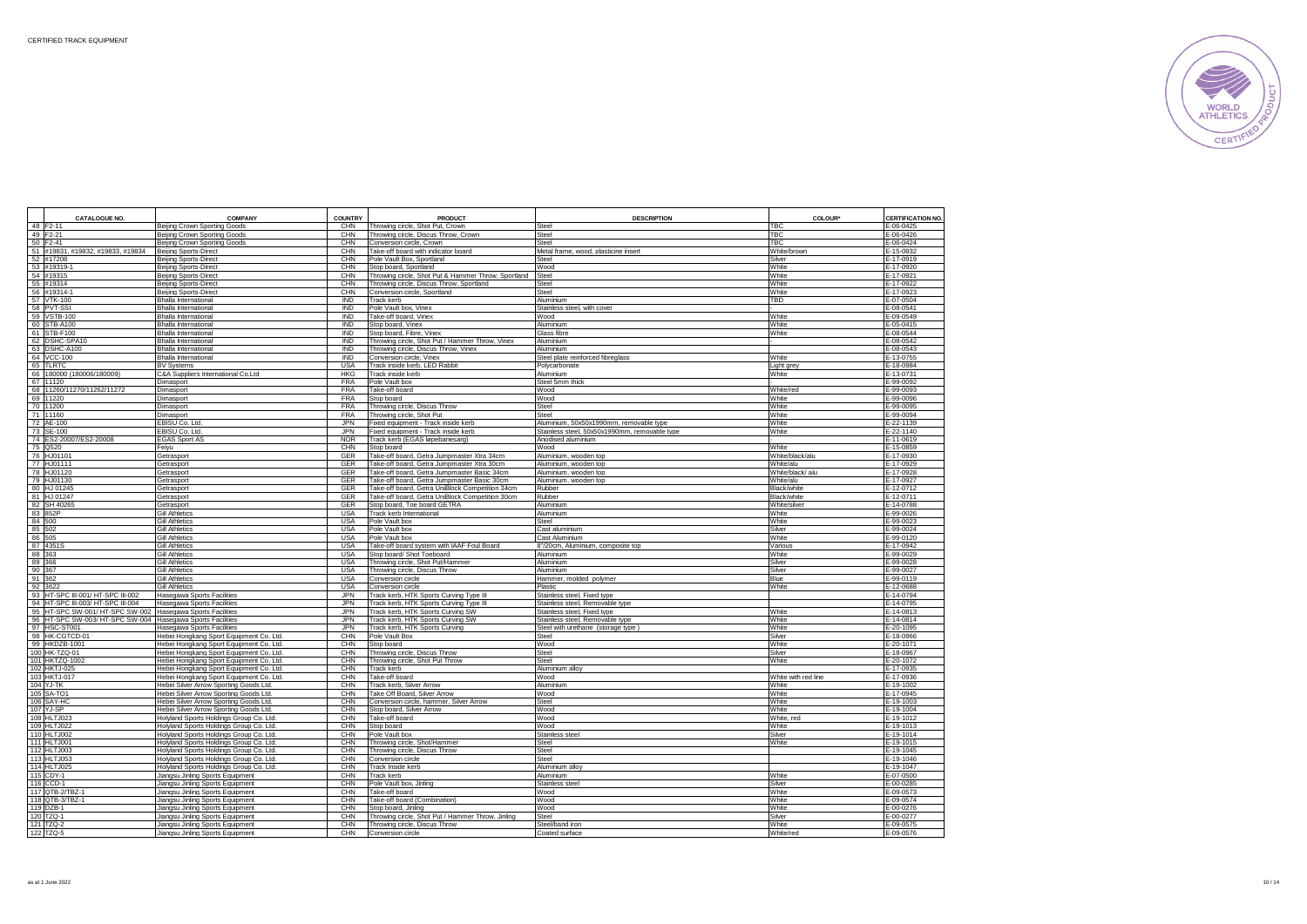

| <b>CATALOGUE NO</b>                                            | <b>COMPANY</b>                        | <b>COUNTRY</b>    | <b>PRODUCT</b>                                                                                       | <b>DESCRIPTION</b>                                       | COLOUR*        | CERTIFICATION NO.      |
|----------------------------------------------------------------|---------------------------------------|-------------------|------------------------------------------------------------------------------------------------------|----------------------------------------------------------|----------------|------------------------|
| 123 MGTS-009                                                   | Jiangsu Maiguan Sports Industry, Ltd. | CHN               | Pole Vault box                                                                                       | Stainless steel                                          | Silver         | E-18-0958              |
| 124 MGTS-013                                                   | liangsu Maiguan Sports Industry. Ltd. | CHN               | Take Off Board                                                                                       | Wood                                                     | White          | E-18-0959              |
| 125 MGTS-071                                                   | Jiangsu Maiguan Sports Industry, Ltd. | CHN               | Stop board                                                                                           | Wood                                                     | White          | E-18-0960              |
| 126 MGTS-070                                                   | liangsu Maiguan Sports Industry. Ltd. | CHN               | hrowing circle, Shot Put                                                                             | Steel                                                    | White          | E-18-0961              |
| 127 MGTS-039                                                   | Jiangsu Maiguan Sports Industry. Ltd. | CHN               | Throwing circle, Discus Throw                                                                        | Steel                                                    | White          | E-18-0962              |
| 128 1004                                                       | Kanstet                               | <b>EST</b>        | Pole Vault box                                                                                       | Steel, galvanised                                        | Zink/white     | E-13-0728              |
| 129 1003                                                       | Kanstet                               | <b>EST</b>        | Take-off board system, competition                                                                   | Steel, galvanised; wooden board with lid                 | Zink/white/red | E-12-0713              |
| 130 1001                                                       | Kanstet                               | <b>EST</b>        | Throwing circle, Shot Put                                                                            | Steel, galvanised                                        | Zink/white     | E-12-0709              |
| 131 1002                                                       | Kanstet                               | ES <sub>T</sub>   | Throwing circle, Discus Throw                                                                        | Steel, galvanised                                        | Zink/white     | E-12-0710              |
| 132 524500                                                     | Kerko Group Oy (Unisport)             | <b>FIN</b>        | Pole Vault box                                                                                       | Steel                                                    | Grev           | E-99-0202              |
| 133 524300                                                     | Kerko Group Oy (Unisport)             | <b>FIN</b>        | Take-off board                                                                                       | Aluminium, wood, with plasticine board                   | White/yellow   | E-16-0887              |
| 134 517300                                                     | Kerko Group Oy (Unisport)             | FIN               | Stop board                                                                                           | Plastic, fibreglass                                      | White          | E-99-0207              |
| 135 517200                                                     | Kerko Group Oy (Unisport)             | <b>FIN</b>        | Throwing circle, Shot Put                                                                            | Steel, galvanised                                        | Grey           | $E - 99 - 0205$        |
| 136 515200                                                     | Kerko Group Oy (Unisport)             | FIN               | Throwing circle Discus                                                                               | Steel, galvanised                                        | Grey           | E-99-0206              |
| 137 LA PV 100                                                  | <b>LA Sport</b>                       | CZE               | Pole Vault box                                                                                       | Steel                                                    | Silver         | E-20-1089              |
| 138 LA 2135/4                                                  | LA Sport                              | CZE               | Throwing circle, Shot Put / Hammer Throw                                                             | Steel                                                    | Silver/white   | E-20-1090              |
| 139 LA 2500/4<br>140 A.98.00/EA.98.00/FA.98.00                 | <b>LA Sport</b>                       | CZE               | Throwing circle, Discus Throw                                                                        | Steel                                                    | Silver/white   | E-20-1091              |
|                                                                | Lausin y Vicente                      | <b>ESP</b>        | rack kerb                                                                                            | Aluminium                                                | Alu/white      | E-12-0651              |
| 141 A.98.10/EA.98.10/FA.98.10<br>142 A.02.02/EA.02.02/FA.02.02 | ausin y Vicente                       | <b>ESP</b><br>ESP | rack kerb, Removable                                                                                 | Aluminium                                                | Alu/white      | E-20-1093<br>E-12-0652 |
| 143 A.11.07/EA.11.07/FA.11.07                                  | ausin y Vicente<br>Lausin y Vicente   | ESP               | Pole Vault box<br>Take-off board                                                                     | alvanized steel, with cover<br>alvanized steel, MDF wood | white          | E-12-0653              |
| 144 A.06.651/EA.06.651/FA.06.651                               | Lausin y Vicente                      | ESP               | Stop board                                                                                           | Fiberglass                                               | White          | E-12-0668              |
| 145 A.99.840/EA.99.840/FA.99.840                               | Lausin y Vicente                      | ESP               | Conversion circle                                                                                    | Steel                                                    | White          | E-17-0904              |
| 146 A.99.97/EA.99.97/FA.99.97                                  | Lausin y Vicente                      | ESP               | Throwing circle, Shot/Hammer                                                                         | Steel                                                    | White          | E-12-0669              |
| 147 A.99.92/EA.99.92/FA.99.92                                  | Lausin y Vicente                      | ESP               | Throwing circle, Discus Throw                                                                        | Steel                                                    | White          | E-12-0670              |
| 148 A4910/A4911/A4910A/A4911A                                  | <b>Marty Sports</b>                   | <b>FRA</b>        | Track kerb                                                                                           | Aluminium                                                | Aluminium      | E-07-0506              |
| 149 A1970                                                      | Marty Sports                          | <b>FRA</b>        | Pole Vault box                                                                                       | Galvanised steel                                         | Galvanised     | E-06-0449              |
| 150 A2300/05/07                                                | Marty Sports                          | <b>FRA</b>        | Take-off board                                                                                       | Aluminium, wood                                          | White          | E-06-0441              |
| 151 A2541                                                      | Marty Sports                          | <b>FRA</b>        | Stop board                                                                                           | Aluminium                                                | White          | E-06-0444              |
| 152 A2520                                                      | Marty Sports                          | <b>FRA</b>        | Throwing circle, Discus Throw                                                                        | Galvanised steel                                         | White          | E-06-0439              |
| 153 A2530                                                      | Marty Sports                          | <b>FRA</b>        | Throwing circle, Shot Put                                                                            | Galvanised steel                                         | White          | E-06-0440              |
| 154 MSK-01                                                     | Mizuno                                | <b>JPN</b>        | rack kerb, MSK-1 (Fixed type)                                                                        | Stainless steel                                          | White          | E-11-0632              |
| 155 MSK-02                                                     | Mizuno                                | <b>JPN</b>        | rack kerb, MSK-2 (Removable type)                                                                    | Stainless steel                                          | White          | E-11-0633              |
| 156 AV150                                                      | Mondo Iberica, S.A.U                  | <b>ESP</b>        | <b>Track kerb</b>                                                                                    | Aluminium, 5m                                            | White          | E-99-0186              |
| 157 AE010                                                      | Mondo Iberica, S.A.U                  | <b>ESP</b>        | Pole vault box                                                                                       | Zinc plated steel                                        | Silver         | E-99-0182              |
| 158 AE015                                                      | Mondo Iberica, S.A.U                  | ESP               | Pole Vault box                                                                                       | Stainless steel, with cover                              | Silver         | E-12-0682              |
| 159 AT010                                                      | Mondo Iberica, S.A.U                  | ESP               | Take-off board                                                                                       | Stainless steel, wooden top                              | White          | E-99-0181              |
| 160 AT014                                                      | Mondo Iberica, S.A.U                  | ESP               | Take-off board                                                                                       | Stainless steel, wooden top                              | White          | E-12-0683              |
| 161 AL060                                                      | Mondo Iberica, S.A.U                  | ESP               | Stop board                                                                                           | Wood                                                     | White          | E-99-0184              |
| 162 AL065                                                      | Mondo Iberica, S.A.U                  | <b>ESP</b>        | Stop board                                                                                           | Aluminium alloy                                          | White          | E-12-0685              |
| 163 AL050                                                      | Mondo Iberica, S.A.U                  | ESP               | Throwing circle, Shot Put                                                                            | Steel                                                    | White          | E-99-0183              |
| 164 AL055                                                      | Mondo Iberica, S.A.U                  | ESP               | hrowing circle, Shot Put                                                                             | Aluminium alloy                                          | White          | E-12-0684              |
| 165 AL080                                                      | Mondo Iberica, S.A.U                  | ESP               | Throwing circle, Discus Throw                                                                        | Steel                                                    | White          | E-99-0187              |
| 166 AL085                                                      | Mondo Iberica, S.A.U                  | ESP               | Throwing circle, Discus Throw                                                                        | Aluminium                                                | White          | E-13-0730              |
| 167 AL092                                                      | Mondo Iberica, S.A.U                  | <b>ESP</b>        | Conversion circle                                                                                    | Hammer, steel                                            | White          | E-99-0185              |
| 168 AL095<br>169 AL099                                         | Mondo Iberica, S.A.U                  | ESP<br>ESP        | Conversion circle                                                                                    | Aluminium alloy<br><b>HPDE</b>                           | White          | E-12-0686<br>E-21-1106 |
| 170 875 000 05 / 10                                            | Mondo Iberica, S.A.U<br>Morgenroth    | GER               | Conversion circle (HDPE)<br>Take-off board, MultiJUMP Absprungbalken                                 |                                                          | Blue<br>White  | E-06-0463              |
| 171 875 000 35 / 45                                            |                                       | GER               | Fake-off board, MultiJUMP Absprungbalken                                                             | Synthetic<br>Rubber                                      | White          | E-09-0584              |
| 172 MS-T-011/ MS-T-012/ MS-T-013/ MS Murata Sangyo Co., Ltd    | Morgenroth                            | <b>JPN</b>        | rack inside kerb, Tracker                                                                            | Stainelss steel, aluminium                               | White/silver   | E-13-0745              |
| 173 TSB-001                                                    | National Sports                       | <b>IND</b>        | ixed equipment - Stop board, Cougar                                                                  | Cast aluminium                                           | White          | E-12-0700              |
| 174 N1120TTS                                                   | Nelco                                 | IND               | ixed equipment - Take-off board, Tray System                                                         | Wood Plastic Composite                                   | White/yellow   | E-22-1141              |
| 175 N1120ALDF                                                  | Nelco                                 | <b>IND</b>        | Stop board, Shot Put                                                                                 | Cast aluminium                                           | Silver         | E-01-0327              |
| 176 NTS-TK-S1                                                  | Nippon Taiiku Shisetsu                | <b>JPN</b>        | <b>Track Kerb</b>                                                                                    | Stainless steel                                          | White          | E-12-0690              |
| 177 NTS-TK-S2                                                  | Nippon Taiiku Shisetsu                | <b>JPN</b>        | <b>Track Kerb</b>                                                                                    | Aluminium covered with rubber                            | White          | E-12-0691              |
| 178 NF2016D                                                    | NISHI Athletic Goods                  | <b>JPN</b>        | Pole Vault box                                                                                       | Stainless steel, aluminium, adjustable side rims         | White          | E-99-0112              |
| 179 NF2042NT (B,L,R)                                           | <b>NISHI Athletic Goods</b>           | <b>JPN</b>        | Take-off board                                                                                       | Stainless steel with drain pipe                          | White          | E-13-0725              |
| 180 F2041A                                                     | <b>NISHI Athletic Goods</b>           | <b>JPN</b>        | Take-off board                                                                                       | Wood with four dips                                      | White          | E-07-0473              |
| 181 NF2042C                                                    | NISHI Athletic Goods                  | JPN               | Take-off board                                                                                       | Stainless steel                                          | Silver         | E-03-0365              |
| 182 F2006C                                                     | NISHI Athletic Goods                  | <b>JPN</b>        | Stop board                                                                                           | Wood                                                     | White          | E-99-0114              |
| 183 NF2002I                                                    | <b>NISHI Athletic Goods</b>           | <b>JPN</b>        | ixed equipment - Throwing circle, Shot Put / Hammer T Stainless steel                                |                                                          | White          | E-22-1142              |
| 184 NF2002M                                                    | NISHI Athletic Goods                  | <b>JPN</b>        | ixed equipment - Throwing circle, Shot Put / Hammer T Stainless steel, with toe board fixing bracket |                                                          | White          | E-99-0113              |
| 185 F2001D                                                     | NISHI Athletic Goods                  | <b>JPN</b>        | Throwing circle, Discus Throw                                                                        | Stainless steel                                          | White          | E-99-0109              |
| 186 NF2001E                                                    | NISHI Athletic Goods                  | <b>JPN</b>        | ixed equipment - Throwing circle, Discus Throw                                                       | Stainless steel                                          | White          | E-22-1143              |
| 187 NF2004D                                                    | NISHI Athletic Goods Co., Ltd.        | <b>JPN</b>        | Conversion circle, Hammer Throw                                                                      | ABS, aluminium                                           | Green          | E-20-1065              |
| 188 1100100a                                                   | Nordic Sport                          | SWE               | rack kerb                                                                                            | Aluminium                                                |                | E-01-0323              |
| 189 3141449a                                                   | Nordic Sport                          | SWE               | Pole Vault box                                                                                       | Aluminium                                                |                | E-99-0011              |
| 190 2101243<br>191 5140265                                     | Nordic Sport<br>Nordic Sport          | SWE<br>SWE        | Take-off board<br>Stop Board                                                                         | Aluminium, wood<br>Wood                                  | White<br>White | E-01-0324<br>E-15-0846 |
| 192 5121458                                                    | Nordic Sport                          | <b>SWE</b>        | Throwing circle, Hammer Throw                                                                        | Steel                                                    | White          | E-99-0012              |
| 193 5140454                                                    |                                       | SWE               | Throwing circle, Shot Put                                                                            | Steel                                                    | White          | E-99-0013              |
| 194 6160452                                                    | Nordic Sport<br>Nordic Sport          | <b>SWE</b>        | Throwing circle, Discus Throw                                                                        | Steel                                                    | White          | E-99-0014              |
| 195 5121462                                                    | Nordic Sport                          | <b>SWE</b>        | Conversion circle                                                                                    | Hammer                                                   | White          | $E-99-0016$            |
| 196 AO-300                                                     | Oku En-Tout-Cas                       | <b>JPN</b>        | <b>Track kerb</b>                                                                                    | Stainless steel / hard rubber                            | White/silve    | E-06-0462              |
| 197 AO-01                                                      | Oku En-Tout-Cas                       | <b>JPN</b>        | Track kerb                                                                                           | Stainless steel / hard rubber                            | White          | E-08-0530              |
|                                                                |                                       |                   |                                                                                                      |                                                          |                |                        |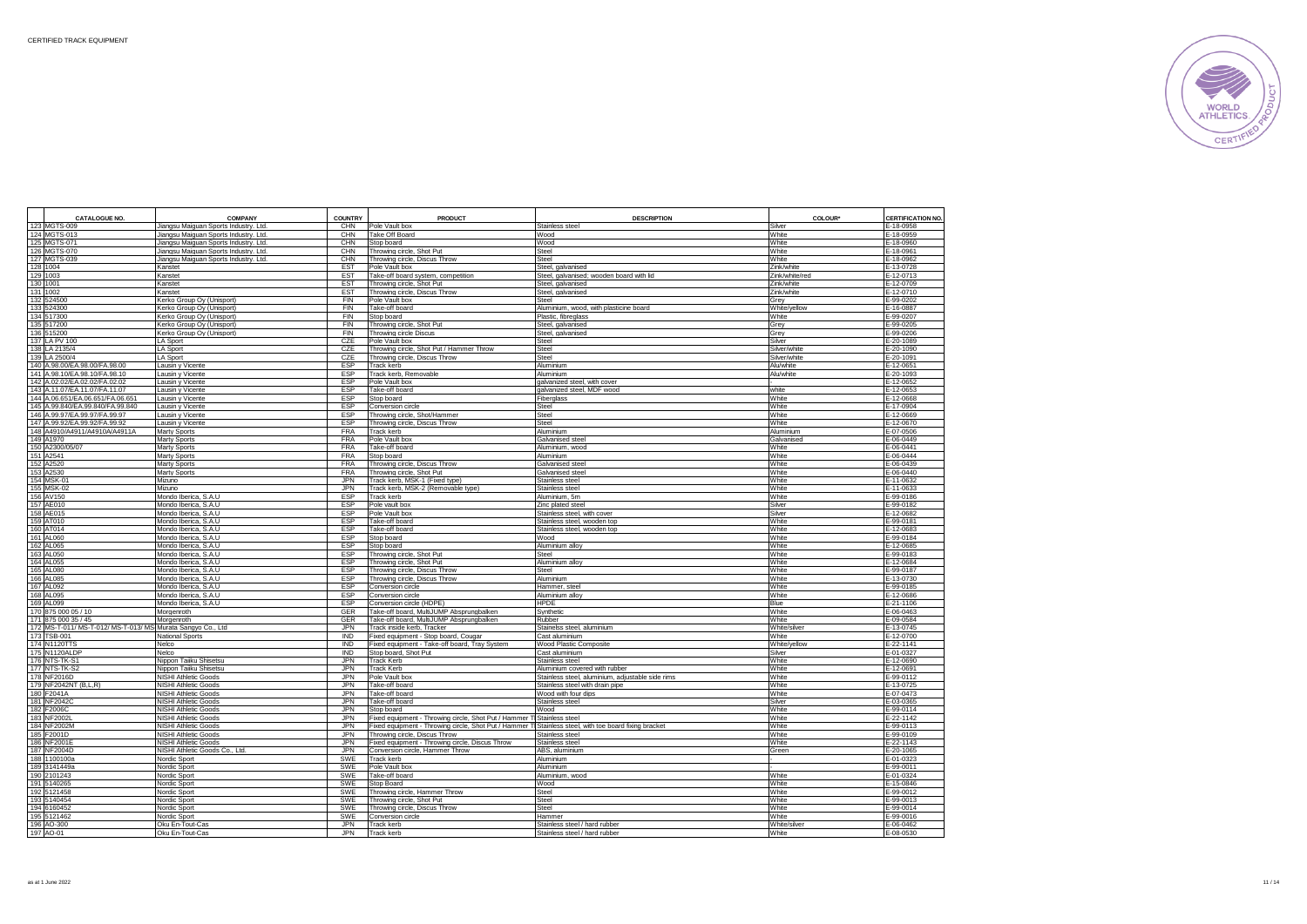

| <b>CATALOGUE NO.</b>                            | <b>COMPANY</b>                                                                       | <b>COUNTRY</b>           | <b>PRODUCT</b>                                                   | <b>DESCRIPTION</b>                                            | COLOUR*                            | CERTIFICATION NO.         |
|-------------------------------------------------|--------------------------------------------------------------------------------------|--------------------------|------------------------------------------------------------------|---------------------------------------------------------------|------------------------------------|---------------------------|
| 198 AO-30                                       | Oku En-Tout-Cas                                                                      | <b>JPN</b>               | Pole Vault box                                                   | Stainless steel                                               | White/silver                       | E-06-0458                 |
| 199 AO-40                                       | Oku En-Tout-Cas                                                                      | JPN                      | Take-off board                                                   | Wood                                                          | White                              | E-06-0457                 |
| 200 AO-20                                       | Oku En-Tout-Cas                                                                      | <b>JPN</b>               | Throwing circle, Shot Put                                        | Stainless steel                                               | White                              | E-06-0459                 |
| 201 AO-21                                       | Oku En-Tout-Cas                                                                      | JPN                      | Throwing circle, Discus Throw                                    | Stainless steel                                               | White                              | E-06-0460                 |
| 202 AO-22                                       | Oku En-Tout-Cas                                                                      | JPN                      | Conversion circle                                                | Stainless stee                                                | White                              | E-06-0461                 |
| 203 TDS30                                       | Play Hard Sports Equipment                                                           | AUS                      | Throwing circle, Discus Throw                                    | Aluminium                                                     | White                              | E-15-0829                 |
| 204 PC-TC001                                    | Pista e Campo Ltda                                                                   | <b>BRA</b>               | Take-off board                                                   | Stainless steel, wood, plywood                                | White                              | E-22-1149                 |
| 205 PVBOX-S                                     | Polanik Sp. z o. o. - Sp. K.                                                         | <b>POL</b>               | Pole Vault box                                                   | Stainless steel                                               | Metal                              | E-05-0418                 |
| 206 PVBOX18-S                                   | Polanik Sp. z o. o. - Sp. K.                                                         | <b>POL</b>               | Pole Vault box, Competition                                      | Stainless steel                                               | Metal                              | E-18-0988                 |
| 207 S-250                                       | Polanik Sp. z o. o. - Sp. K.                                                         | POL<br>POL               | Take-off board, competition                                      | Wood/plywood                                                  | White/dark blue<br>White/dark blue | E-06-0433<br>E-12-0696    |
| 208 S12-250<br>209 S14-250                      | Polanik Sp. z o. o. - Sp. K.<br>Polanik Sp. z o. o. - Sp. K.                         | <b>POL</b>               | Take-off board, competition<br>Take-off board, competition       | Wood/plywood/stainless steel                                  | White/dark blue                    | E-14-0775                 |
| 210 S-269                                       | Polanik Sp. z o. o. - Sp. K                                                          | POL                      | Stop board, Shot Put, competition                                | Plastic/plywood/stainless steel<br>Steel-wooden               | White                              | E-06-0451                 |
| 211 S19-578                                     | Polanik Sp. z o. o. - Sp. K.                                                         | POL                      | Stop board, Shot Put, Premium Line                               | Stainless steel                                               | White                              | E-20-1069                 |
| 212 S-243/ S-243 DT                             | Polanik Sp. z o. o. - Sp. K.                                                         | POL                      | Throwing circle, Shot Put, competition                           | Galvanised steel                                              | White                              | E-06-0450                 |
| 213 SCP19-2135                                  | Polanik Sp. z o. o. - Sp. K.                                                         | POL                      | Throwing circle, Shot Put                                        | Steel galvanised, S-243 circle installed in precast concrete  | Silver                             | E-06-0450-                |
| 214 SP0319                                      | Polanik Sp. z o. o. - Sp. K.                                                         | POL                      | Throwing circle, Shot Put, portable                              | Galvanised steel support, painted plywood surface             | White/blue                         | E-13-0729                 |
| 215 DC14-S0320                                  | Polanik Sp. z o. o. - Sp. K.                                                         | <b>POL</b>               | Throwing circle, Discus Throw, portable                          | Galvanised steel support, painted plywood surface             | White/blue                         | E-14-0806                 |
| 216 DC-250/DC-250_DT                            | Polanik Sp. z o. o. - Sp. K.                                                         | POL                      | Throwing circle, Discus Throw                                    | Galvanised steel frame                                        | White                              | $-05 - 0419$              |
| 217 DCP19-250                                   | Polanik Sp. z o. o. - Sp. K.                                                         | POL                      | Throwing circle, Discus Throw                                    | Steel galvanised, DC-250 circle installed in precast concrete | Silver                             | E-05-0419-A               |
| 218 HCC-2135                                    | Polanik Sp. z o. o. - Sp. K.                                                         | POL                      | Conversion circle                                                | Hammer, galvanised/painted steel                              | White                              | E-05-0417                 |
| 219 1020001/1020101                             | Procon                                                                               | <b>TUR</b>               | Pole Vault box with cover                                        | Aluminium                                                     | Silver                             | E-14-0779                 |
| 220 E02401                                      | Procon                                                                               | TUR                      | Pole Vault box with cover                                        | Galvanised steel                                              | Silver                             | $-18 - 0991$              |
| 221 1010001                                     | Procon                                                                               | TUR                      | Take-off board with Indicator Board                              | Aluminium, wood                                               | White/red                          | E-14-0780                 |
| 222 E02301<br>223 1030101                       | Procon<br>Procon                                                                     | TUR<br>TUR               | Take-off board with Indicator Board<br>Stop board                | Galvanised steel<br>Polyester                                 | White/silver<br>White              | E-18-0992<br>E-14-0782    |
| 224 1030001                                     | Procon                                                                               | TUR                      | Throwing circle, Shot Put                                        | Aluminium                                                     | Silver                             | E-14-0781                 |
| 225 E02201                                      | Procon                                                                               | <b>TUR</b>               | Throwing circle, Shot Put                                        | Galvanised steel                                              | Silver                             | E-18-0993                 |
| 226 1040001                                     | Procon                                                                               | <b>TUR</b>               | Throwing circle, Discus Throw                                    | Aluminium                                                     | Silver                             | E-14-0783                 |
| 227 E02202                                      | Procon                                                                               | <b>TUR</b>               | Throwing circle, Discus Throw                                    | Galvanised stee                                               | Silver                             | E-18-0994                 |
| 228 105000                                      | Procon                                                                               | TUR                      | Conversion circle                                                | Polyester                                                     | Grey/white                         | E-14-0784                 |
| 229 ATH-23                                      | R&J Hill Engineering Ltd.                                                            | GBR                      | <b>Stop Board</b>                                                | Aluminium                                                     | White                              | E-20-1079                 |
| 230 LMC-100                                     | Rubber Trails & Surfaces (RTS)                                                       | CAN                      | Track inside kerb, Rubberflex Line Marker                        | Molded rubber                                                 |                                    | E-14-0797                 |
| 231 03004010/20/50                              | Schäper Sportgerätebau GmbH                                                          | GER                      | Track kerb                                                       | Aluminium                                                     | Silver                             | E-04-0390                 |
| 232 04001331/2                                  | Schäper Sportgerätebau GmbH                                                          | GER<br>GER               | Pole vault box                                                   | Stainless or galvanised steel                                 | Grey<br>White/red                  | E-00-0228                 |
| 233 0100119/120                                 | Schäper Sportgerätebau GmbH                                                          |                          | Take-off board                                                   | System 3 in 1, aluminium, wood, plastic                       |                                    | E-00-0226                 |
| 234 0100117/119<br>235 01000119/W0100045        | Schäper Sportgerätebau GmbH<br>Schäper Sportgerätebau GmbH                           | GER<br>GER               | Take-off board<br>Take-off board                                 | Aluminium, wooden top<br>Aluminium                            | White<br>White                     | E-00-0227<br>E-02-0337    |
| 236 W0207145                                    | Schäper Sportgerätebau GmbH                                                          | GER                      | Stop board, Shot Put                                             | Plastic                                                       | White                              | E-02-0339                 |
| 237 02000123                                    | Schäper Sportgerätebau GmbH                                                          | <b>GER</b>               | Stop board                                                       | Wood                                                          | White                              | E-00-0229                 |
| 238 02000125                                    | Schäper Sportgerätebau GmbH                                                          | GER                      | Throwing circle, Shot Put / Hammer Throw                         | Aluminium                                                     | Silver                             | $-00 - 0230$              |
| 239 02000126                                    | Schäper Sportgerätebau GmbH                                                          | GER                      | Throwing circle, Shot Put / Hammer Throw                         | Aluminium, 02000125 circle installed in precast concrete      | Silver                             | E-00-0230-A               |
| 240 02000127                                    | Schäper Sportgerätebau GmbH                                                          | GER                      | Throwing circle, Discus Throw                                    | Aluminium                                                     | Silver                             | E-00-0224                 |
| 241 02000128                                    | Schäper Sportgerätebau GmbH                                                          | GER                      | Throwing circle, Discus Throw                                    | Aluminium, 02000127 circle installed in precast concrete      | Silver                             | E-00-0224-A               |
| 242 02000124/1-2                                | Schäper Sportgerätebau GmbH                                                          | GER                      | Conversion circle                                                | Hammer, wood or GRP                                           | White/brown                        | E-00-0225                 |
| 243 SFS 2020                                    | <b>SFS</b>                                                                           | TUR                      | <b>Track kerb</b>                                                | Aluminium                                                     | White                              | E-21-1100                 |
| 244 SFS 640                                     | <b>SFS</b>                                                                           | <b>TUR</b>               | Pole Vault box                                                   | Steel                                                         | Silver                             | E-13-0766                 |
| 245 SFS 610                                     | <b>SFS</b><br><b>SFS</b>                                                             | <b>TUR</b><br><b>TUR</b> | Take-off board                                                   | Wood                                                          | White<br>White                     | E-13-0765<br>E-13-0767    |
| 246 SFS 560<br>247 SFS 520                      | <b>SFS</b>                                                                           | TUR                      | Stop board<br>Fixed equipment - Throwing circle, Discus Throw    | Wood<br>Aluminium                                             | White                              | E-13-0762                 |
| 248 SFS 540                                     | <b>SFS</b>                                                                           | <b>TUR</b>               | Fixed equipment - Throwing circle, Shot Put / Hammer T Aluminium |                                                               | White                              | E-13-0763                 |
| 249 SFS 530                                     | <b>SFS</b>                                                                           | TUR                      | Conversion circle                                                | Hammer, fibreglass, 4 parts                                   | Grey                               | E-13-0764                 |
| 250 JNE-6463                                    | Shandong JINUOER Sports Equipment Co. Ltd                                            | CHN                      | Take Off Board                                                   | Wooden top                                                    | White                              | E-18-0950                 |
| 251 JNE-6495                                    | Shandong JINUOER Sports Equipment Co. Ltd                                            | CHN                      | Stop Board                                                       | Wood                                                          | White                              | E-18-0951                 |
| 252 FLT400                                      | Shandong Taishan Sports Equipment Co., Ltd                                           | CHN                      | Track kerb, Feilu                                                | Aluminium                                                     | Silver                             | E-07-0497                 |
| 253 FLF530                                      | Shandong Taishan Sports Equipment Co., Ltd                                           | CHN                      | Pole Vault box. Feilu                                            | Stainless stee                                                | White                              | E-07-0493                 |
| 254 FLF900/TSTQ1127A                            | Shandong Taishan Sports Equipment Co., Ltd                                           | CHN                      | Take-off board, Feilu                                            | Wood                                                          | White                              | E-07-0492                 |
| 255 TQ1107                                      | Shandong Taishan Sports Equipment Co., Ltd                                           | CHN                      | Conversion Circle, Feilu Discus & Hammer                         | Steel                                                         | White                              | E-18-0995                 |
| 256 FLF740                                      | Shandong Taishan Sports Equipment Co., Ltd                                           | CHN                      | Stop board, Feilu                                                | Wood                                                          | White                              | E-07-0494                 |
| 257 FLF910<br>258 FLF920                        | Shandong Taishan Sports Equipment Co., Ltd                                           | CHN<br>CHN               | Throwing circle Discus, Feilu                                    | Aluminium alloy frame                                         | White<br>White                     | E-07-0495<br>$-07 - 0496$ |
| 259 S63201                                      | Shandong Taishan Sports Equipment Co., Ltd<br>Sodex Sport                            | <b>FRA</b>               | Throwing circle, Shot Put, Feilu<br>Pole Vault box               | Aluminium alloy frame<br>Steel, with cover                    | Silver                             | E-21-1130                 |
| 260 S63670/S63685/S63701/S63711/S63 Sodex Sport |                                                                                      | <b>FRA</b>               | Take-off board                                                   | Aluminium/Wood, with plasticine and blanking board            | White/red                          | E-21-1131                 |
| 261 S62011                                      | Sodex Sport                                                                          | <b>FRA</b>               | Throwing circle, Shot Put / Hammer Throw                         | Aluminium                                                     | White                              | E-20-1081                 |
| 262 S6200                                       | Sodex Sport                                                                          | <b>FRA</b>               | Throwing circle, Discus Throw                                    | Aluminium                                                     | White                              | E-21-1132                 |
| 263 S6202                                       | Sodex Sport                                                                          | <b>FRA</b>               | Stop board, Shoe toe board                                       | Fibreglass                                                    | White                              | E-21-1133                 |
| 264 S6181                                       | Sodex Sport                                                                          | <b>FRA</b>               | <b>Track kerb</b>                                                | Aluminium, 2.50m                                              | White                              | E-21-1134                 |
| 265 S0739                                       | Sportissimo Snc di Dante Acerbis & C                                                 | ITA                      | Stop Board                                                       | Fibreglass                                                    | White                              | E-17-0940                 |
| 266 S0799                                       | Sportissimo Snc di Dante Acerbis & C                                                 | ITA                      | Pole Vault Box                                                   | Inox steel                                                    | Silver/white                       | E-19-1027                 |
| 267 S0825                                       | Sportissimo Snc di Dante Acerbis & C                                                 | ITA                      | Take-off Board                                                   | Inox steel / wood board with plasticine                       | Silver/white                       | E-19-1028                 |
| 268 C002772                                     | Sportissimo Snc di Dante Acerbis & C                                                 | <b>ITA</b>               | Throwing Circle, Shot, portable                                  | Wood with galvanised steel circle, fiberglass stop board      | Blue/white                         | E-15-0836                 |
| 269 2670/2675                                   | Sportgeraete 2000 GmbH Helo-Sportsysteme                                             | GER                      | <b>Track Kerb</b>                                                | Aluminium                                                     |                                    | E-16-0880                 |
| 270 2700/2710<br>271 2113                       | Sportgeraete 2000 GmbH Helo-Sportsysteme<br>Sportgeraete 2000 GmbH Helo-Sportsysteme | GER<br>GER               | Pole Vault box<br>Take-off board                                 | Galvanised steel, with lid<br>All rubber, 34cm                | White<br>White                     | E-09-0578<br>E-12-0646    |
| 272 2114, 2000/3/5                              | Sportgeraete 2000 GmbH Helo-Sportsysteme                                             | GER                      | Take-off board                                                   | All synthetic, 34cm                                           | White                              | E-12-0644                 |
|                                                 |                                                                                      |                          |                                                                  |                                                               |                                    |                           |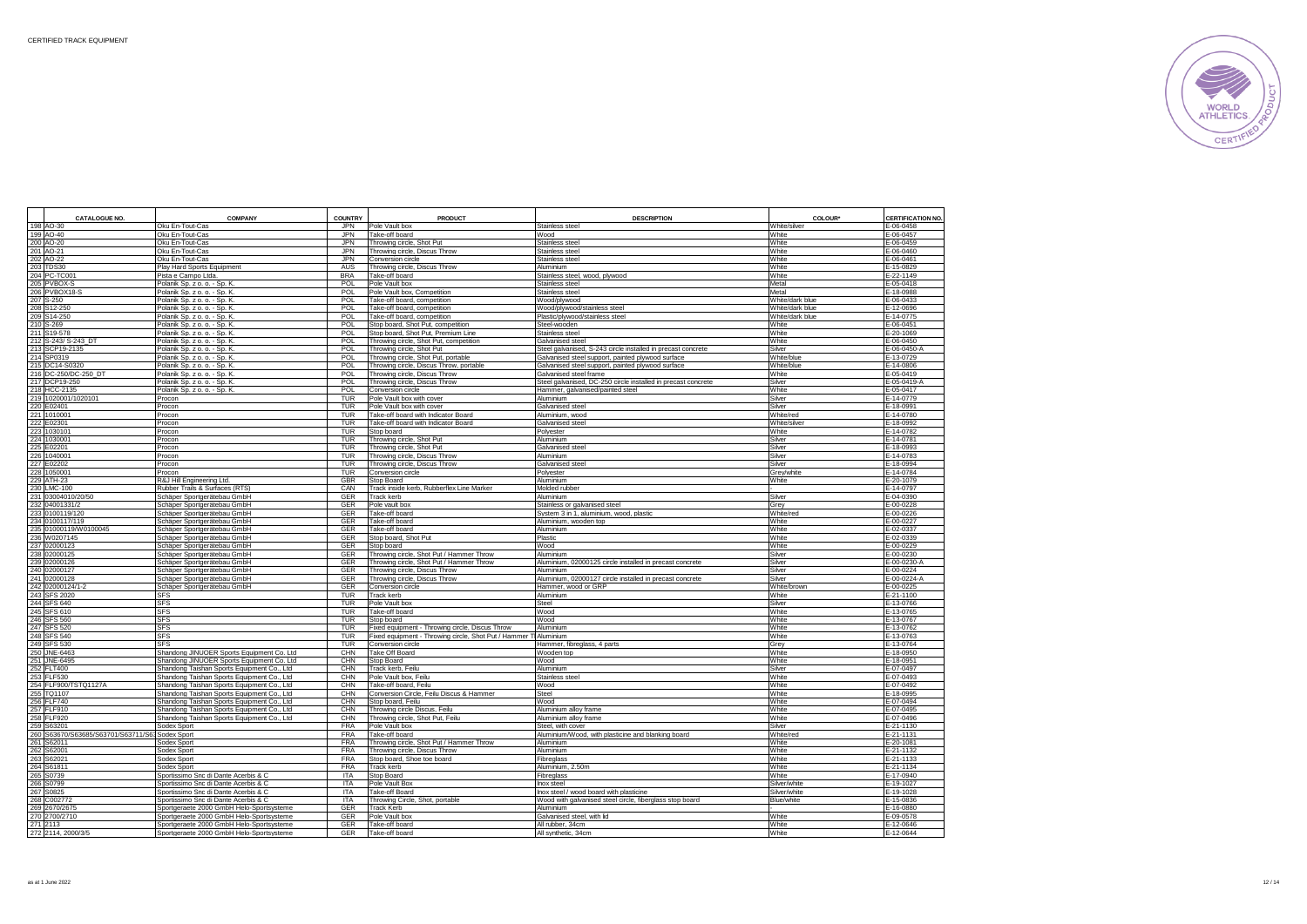

| <b>CATALOGUE NO.</b>                                    | <b>COMPANY</b>                             | <b>COUNTRY</b> | <b>PRODUCT</b>                                         | <b>DESCRIPTION</b>                                                            | COLOUR*             | <b>CERTIFICATION NO.</b> |
|---------------------------------------------------------|--------------------------------------------|----------------|--------------------------------------------------------|-------------------------------------------------------------------------------|---------------------|--------------------------|
| 273 2124, 2123, 2001/2/6                                | Sportgeraete 2000 GmbH Helo-Sportsysteme   | <b>GER</b>     | Take-off board                                         | All synthetic, 30cm                                                           | White               | $E-12-0645$              |
| 274 2127, 2001/2/6                                      | Sportgeraete 2000 GmbH Helo-Sportsysteme   | <b>GER</b>     | Take-off board                                         | Aluminium / synthetic 30cm                                                    | White               | E-12-0642                |
| 275 2128, 2000/3/5                                      | Sportgeraete 2000 GmbH Helo-Sportsysteme   | <b>GER</b>     | Take-off board                                         | Aluminium / synthetic 34cm                                                    | White               | E-12-0643                |
| 276 2312                                                | Sportgeraete 2000 GmbH Helo-Sportsysteme   | <b>GFR</b>     | Stop board                                             | Synthetic                                                                     | White               | E-12-0649                |
| 277 2204/7/2/9/1/27                                     | Sportgeraete 2000 GmbH Helo-Sportsysteme   | <b>GER</b>     | Throwing circle, Hammer Throw                          | Aluminium                                                                     |                     | E-12-0647                |
| 278 2212/13/3/8/11/17                                   | Sportgeraete 2000 GmbH Helo-Sportsysteme   | <b>GER</b>     | Throwing circle, Discus Throw                          | Aluminium                                                                     |                     | E-12-0648                |
| 279 2225                                                | Sportgeraete 2000 GmbH Helo-Sportsysteme   | <b>GER</b>     | Conversion circle                                      | Fibreglass reinforced polvester, 3 parts                                      | White               | E-12-0650                |
| 280 TFPV001CA-W                                         | Sportsfield Specialities, Inc.             | <b>USA</b>     | Pole Vault box                                         | Cast Aluminium                                                                | White/yellow/orange | E-14-0810                |
| 281 TFLTP012SS-IAAF                                     | Sportsfield Specialities, Inc.             | <b>USA</b>     | Take-off board and indicator board                     | Stainless steel, with plasticine                                              | White/vellow        | E-14-0808                |
| 282 TFSPH084AL-IAAF                                     | Sportsfield Specialities, Inc.             | <b>USA</b>     | Throwing circle, Shot Put / Hammer Throw               | Aluminium                                                                     | White               | E-14-0809                |
| 283 TVH-01                                              | Sportservice OY                            | <b>EST</b>     | Pole Vault Box                                         | Steel                                                                         | White/silver        | E-20-1066                |
| 284 WA0102                                              | Sportservice OY                            | <b>EST</b>     | Take-off board                                         | Aluminium Plywood                                                             | White/Silver        | E-20-1082                |
| 285 WA0302                                              | Sportservice OY                            | <b>EST</b>     | Stop board                                             | Aluminium                                                                     | White               | E-20-1083                |
| 286 WA0301                                              | Sportservice OY                            | <b>EST</b>     | Throwing circle, Shot Put / Hammer Throw               | <b>PVC</b>                                                                    | White               | E-20-1084                |
| 287 WA0201                                              | Sportservice OY                            | <b>EST</b>     | Throwing circle. Discus Throw                          | <b>PVC</b>                                                                    | White               | E-20-1085                |
| 288 S488000/ S488010                                    | Sports Technology International (Asia) Ltd | <b>HKG</b>     | <b>Track Inside Kerb</b>                               | Aluminium                                                                     | Silver              | E-18-0976                |
| 289 WF-STSF                                             | Sports Techno Wako Co., Ltd.               | <b>JPN</b>     | Track Kerb, ST-Kerb WF-STSF (Fixed)                    | Stainless stee                                                                | White/silver        | E-15-0837                |
| 290 WF-STSR                                             | Sports Techno Wako Co., Ltd.               | <b>JPN</b>     | Track Kerb, ST-Kerb WF-STSR (Removable)                | Stainless steel                                                               | White/silver        | E-15-0838                |
| 291 2128, 2000/3/5                                      | Sport-Thieme GmbH                          | <b>GER</b>     | Take-off board                                         | Aluminium / synthetic 34cm                                                    | White               | E-12-0643-               |
| 292 3163519                                             | Sport-Thieme GmbH                          | <b>GER</b>     | Stop Board                                             | Synthetic                                                                     | White               | E-12-0649-1              |
| 293 1240001                                             | Sport-Thieme GmbH                          | <b>GER</b>     | Throwing circle, Shot Put / Hammer Throw               | Aluminium                                                                     |                     | E-12-0647-1              |
| 294 1240014                                             | Sport-Thieme GmbH                          | <b>GER</b>     | Throwing circle, Discus Throw                          | Aluminium                                                                     |                     | E-12-0648-               |
| 295 792-9411                                            | UCS                                        | <b>USA</b>     | Track kerb                                             | Aluminium anodised                                                            | Gold/silver/white   | E-99-0063                |
| 296 711-1100                                            | <b>UCS</b>                                 | <b>USA</b>     | Pole Vault box                                         | Cast aluminium                                                                | White/vellow        | E-99-0061                |
| 297 519-2100                                            | <b>UCS</b>                                 | <b>USA</b>     | Take-off board                                         | Wood                                                                          | White               | E-99-0067                |
| 298 716-1630                                            | UCS                                        | <b>USA</b>     | Stop board                                             | Cast aluminium                                                                | White               | E-99-0055                |
| 299 725-2540                                            | UCS                                        | <b>USA</b>     | Throwing circle, Shot Put                              | Web style Steel                                                               | White               | E-99-0064                |
| 300 725-2530                                            | UCS                                        | <b>USA</b>     | Throwing circle, Discus Throw                          | Web style Steel                                                               | White               | E-99-0065                |
| 301 533000                                              | Unisport Sverige AB                        | SWF            | Track kerb                                             | Aluminium                                                                     | White               | E-99-0210                |
| 302 321320                                              | Unisport Sverige AB                        | SWE            | Take-off board                                         | Aluminium, wood                                                               | White               | E-04-0378                |
| 303 519300                                              | Unisport Sverige AB                        | <b>SWE</b>     | Conversion circle                                      | Plastic                                                                       | White               | E-12-0692                |
| 304 30960                                               | Velocity Sports Equipment Snd. Bhd.        | MAS            | Fixed equipment - Track inside kerb                    | Aluminium                                                                     | Silver              | E-07-0491                |
| 305 40160/40170                                         | Velocity Sports Equipment Snd, Bhd,        | MAS            | Fixed equipment - Pole Vault box                       | Stainless steel, with cover                                                   | White               | E-07-0512                |
| 306 10100/10030/10031                                   | Velocity Sports Equipment Snd, Bhd,        | MAS            | Fixed equipment - Take-off board                       | Synthetic, wooden core                                                        | White               | E-07-0511                |
| 307 20300                                               | Velocity Sports Equipment Snd, Bhd,        | <b>MAS</b>     | Fixed equipment - Stop board                           | Hard wood                                                                     | White               | E-09-0562                |
| 308 20110                                               | Velocity Sports Equipment Snd. Bhd.        | <b>MAS</b>     | Fixed equipment - Throwing circle, Shot Put / Hammer T | Aluminium                                                                     |                     | E-07-0513                |
| 309 20130                                               | Velocity Sports Equipment Snd, Bhd.        | MAS            | Fixed equipment - Throwing circle, Discus Throw        | Aluminium                                                                     |                     | E-07-0515                |
| 310 20095                                               | Velocity Sports Equipment Snd, Bhd,        | MAS            | Fixed equipment - Conversion circle                    | Timber                                                                        |                     | E-07-0516                |
| 311 20090                                               | Velocity Sports Equipment Snd, Bhd,        | MAS            | Fixed equipment - Conversion circle                    | Fiberglass                                                                    | White               | E-09-0563                |
| 312 1011260                                             | Vindico Sport GmbH                         | <b>GER</b>     | Track kerb, Curbing                                    | Anodised aluminium                                                            | Silver/white        | E-21-1114                |
| 313 1020290/ 1020310                                    | Vindico Sport GmbH                         | <b>GER</b>     | Pole Vault box with cover                              | Stainless steel                                                               | Grev                | E-21-1115                |
| 314 4902127/ 1040031/4902002/4902006 Vindico Sport GmbH |                                            | <b>GER</b>     | Take-off board, 3 in 1                                 | Aluminium, 30cm, synthetic reversible system with foundation tray, adjustable | White/red           | E-21-1116                |
| 315 4902129/ 1040030/4902003/4902005 Vindico Sport GmbH |                                            | <b>GER</b>     | Take-off board, 3 in 1                                 | Aluminium, 34cm, synthetic reversible system with foundation tray, adjustable | White/red           | E-21-1117                |
| 316 4902113/1040031/4902002/4902006 Vindico Sport GmbH  |                                            | <b>GER</b>     | Take-off board, Synthetic                              | Aluminium, 30cm, synthetic reversible system with foundation tray, adjustable | White/red           | E-21-1118                |
| 317 4902112/1040030/4902003/4902005 Vindico Sport GmbH  |                                            | <b>GER</b>     | Take-off board, Synthetic                              | Aluminium, 34cm, synthetic reversible system with foundation tray, adjustable | White/red           | E-21-1119                |
| 318 1040131/1040133/1040031/4902002 Vindico Sport GmbH  |                                            | GER            | Take-off board, Wood                                   | Aluminium, 30cm wood reversible system with foundation tray, adjustable       | White/red           | E-21-1120                |
| 319 1040130/1040132/1040030/4902003 Vindico Sport GmbH  |                                            | GER            | Take-off board, Wood                                   | Aluminium. 34cm wood reversible system with foundation tray, adjustable       | White/red           | E-21-1121                |
| 320 1030430                                             | Vindico Sport GmbH                         | <b>GER</b>     | Stop board                                             | Wood                                                                          | White               | E-21-1122                |
| 321 4902312                                             | Vindico Sport GmbH                         | <b>GER</b>     | Stop board                                             | Synthetic                                                                     | White               | E-21-1123                |
| 322 1030210                                             | Vindico Sport GmbH                         | <b>GER</b>     | Throwing circle, Shot Put / Hammer Throw               | Aluminium                                                                     | Silver/arev         | E-21-1124                |
| 323 1030200                                             | Vindico Sport GmbH                         | <b>GER</b>     | Throwing circle, Discus Throw                          | Aluminium                                                                     | Silver/grey         | E-21-1125                |
| 324 AK SET                                              | White Line Services International Ltd.     | <b>GBR</b>     | <b>Track Kerb, Peerless</b>                            | <b>PVC</b>                                                                    | White               | E-06-0445                |

## **OTHER EQUIPMENT**

| <b>CATALOGUE NO.</b> | <b>COMPANY</b>                                        | <b>COUNTRY</b> | <b>PRODUCT</b>                    | <b>DESCRIPTION</b>       | COLOUR                                 | <b>CERTIFICATION NO.</b> |
|----------------------|-------------------------------------------------------|----------------|-----------------------------------|--------------------------|----------------------------------------|--------------------------|
| AS-8352              | Abnashi Sports                                        | <b>IND</b>     | Relay Baton                       | Anodised aluminium       | Multi colour                           | E-18-0987                |
| 10780                | AFN Sports Sdn. Bhd.                                  | MAS            | Relay baton, Set of 8 colours     | Aluminium                | 8 colours                              | E-19-1050                |
| 40090                | AFN Sports Sdn, Bhd.                                  | MAS            | Plasticine indicator board        | Synthetic, aluminium     | Silver                                 | E-13-0760                |
| 6600800              | Anand Track & Field Equipment                         | <b>IND</b>     | Relay baton Senior                | Anodised aluminium allov | Various                                | E-09-0553                |
| PB-JS14              | Beijing BoXiangHengRui Sports                         | CHN            | Relay baton, Powerbridge          | Aluminium allov          | Various                                | E-12-0666                |
| $TT1-1$              | Beijing Crown Sporting Goods                          | CHN            | Relay baton, Crown                | Aluminium allov          | <b>TBC</b>                             | E-10-0590                |
| #19840               | Beiling Sports-Direct                                 | CHN            | Relay baton, Sportland            | Aluminium allov          | Various                                | E-12-0673                |
| RBP-S                | <b>Bhalla International</b>                           | <b>IND</b>     | Relay baton, Vinex                | Plastic HDPE             | TBD                                    | E-99-0154                |
| RBA-S06/08           | Bhalla International                                  | <b>IND</b>     | Relay baton, Vinex                | Aluminium                | <b>TBD</b>                             | E-99-0190                |
| 10 VSTB-P100         | <b>Bhalla International</b>                           | <b>IND</b>     | Plasticine indicator board. Vinex | Wood                     | Red                                    | E-09-0550                |
| VSTB-SP100           | Bhalla International                                  | <b>IND</b>     | Vinex Plasticine board synthetic  | Synthetic                | Red                                    | E-20-1053                |
| 1453                 | Bhalla Sports Pvt. Ltd.                               | <b>IND</b>     | Relay baton, VX Vixen Gold 100    | Aluminium                | Assorted colours                       | E-13-0727                |
| 13 1458              | Bhalla Sports Pvt. Ltd.                               | <b>IND</b>     | Relay baton, Vixen Poly Star      | Plastic                  | Assorted colours                       | E-13-0746                |
| <b>DJTC-021</b>      | Cangzhou Dongilliva Stationery Co. Ltd                | CHN            | Relay Baton                       | Aluminium                | Various                                | E-18-0979                |
| 5 XLT-029            | Cangzhou Xinlong Teaching Equipment Manufacture Limit | CHN            | Relay Baton                       | Aluminium                | Various                                | E-18-0982                |
| 16 14454/55/75/90    | Dimasport                                             | <b>FRA</b>     | Pole Vault base protector pads    | Foam                     | Red                                    | E-99-0077                |
| J <sub>109</sub>     | Feivu                                                 | CHN            | Relay baton                       | Aluminium allov          | Eight colours                          | E-15-0860                |
| $18$ JX-J1           | Foshan Jingxiang Sporting Goods Technology Co. Ltd.   | CHN            | Relay baton                       | Aluminium allov          | Yellow, blue, purple, gold, green, red | E-19-1019                |
| 19 HJ 01651/90       | Getrasport                                            | GER            | Plasticine indicator board 90°    | Wood/synthetic           | Black/red                              | E-08-0540                |